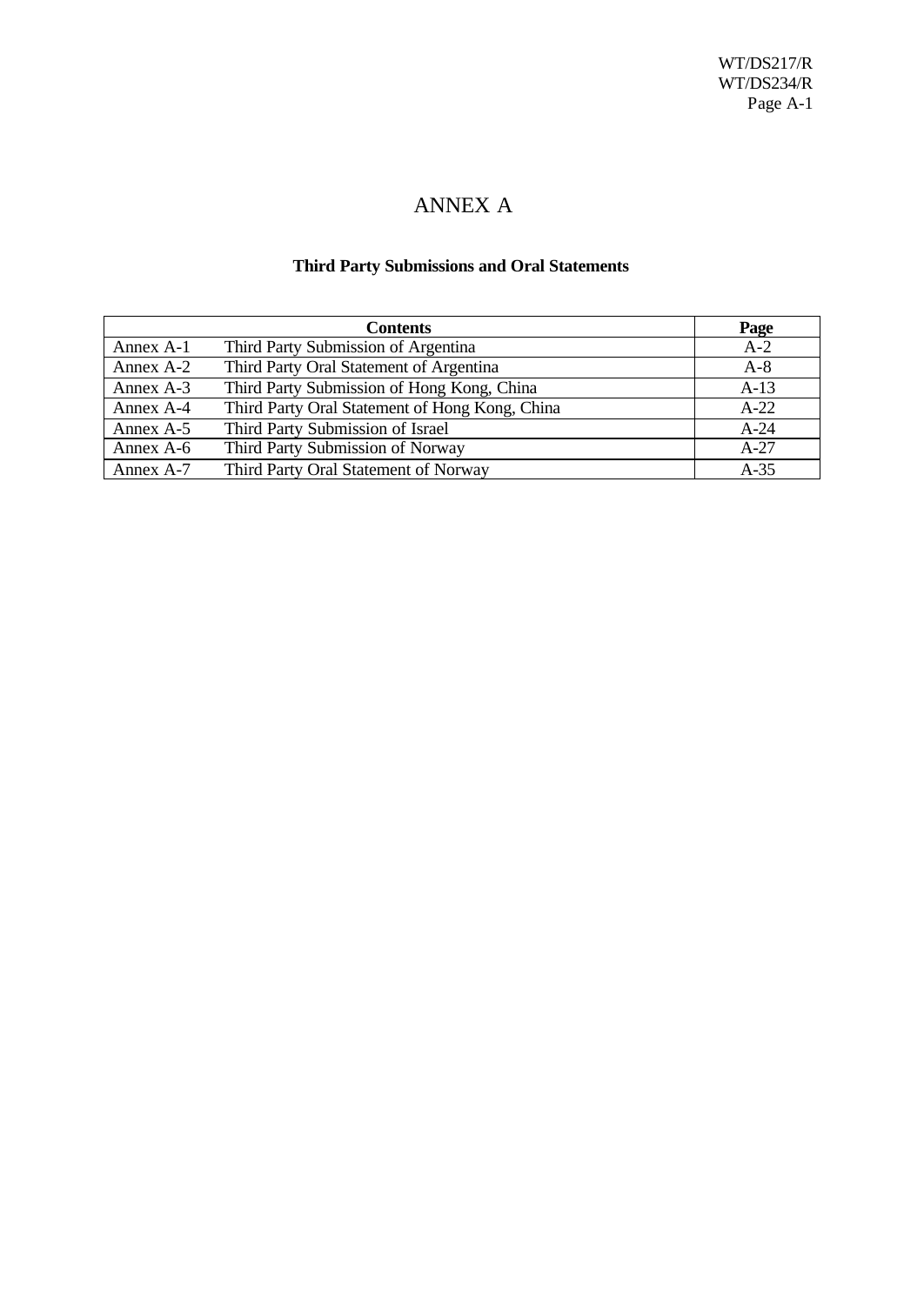# **ANNEX A-1**

## THIRD PARTY SUBMISSION OF ARGENTINA

### (17 January 2002)

### TABLE OF CONTENTS

Page

| I.   |                                                                                                                                                                                            |
|------|--------------------------------------------------------------------------------------------------------------------------------------------------------------------------------------------|
| П.   | <b>INCONSISTENCY OF THE BYRD AMENDMENT WITH ARTICLES 5.4 OF</b><br>THE AD AGREEMENT AND 11.4 OF THE SCM AGREEMENT (INITIATION<br>OF INVESTIGATIONS AND ADOPTION OF PROVISIONAL MEASURES) 3 |
| III. | <b>INCONSISTENCY OF THE BYRD AMENDMENT WITH ARTICLES 8.3 OF</b><br>THE AD AGREEMENT AND 18.3 OF THE SCM AGREEMENT (PRICE<br>UNDERTAKINGS) FROM THE POINT OF VIEW OF THE DEVELOPING         |
| IV.  | <b>INCONSISTENCY OF THE BYRD AMENDMENT WITH ARTICLE XVI: 4</b>                                                                                                                             |
| V.   | <b>CONCLUSION</b>                                                                                                                                                                          |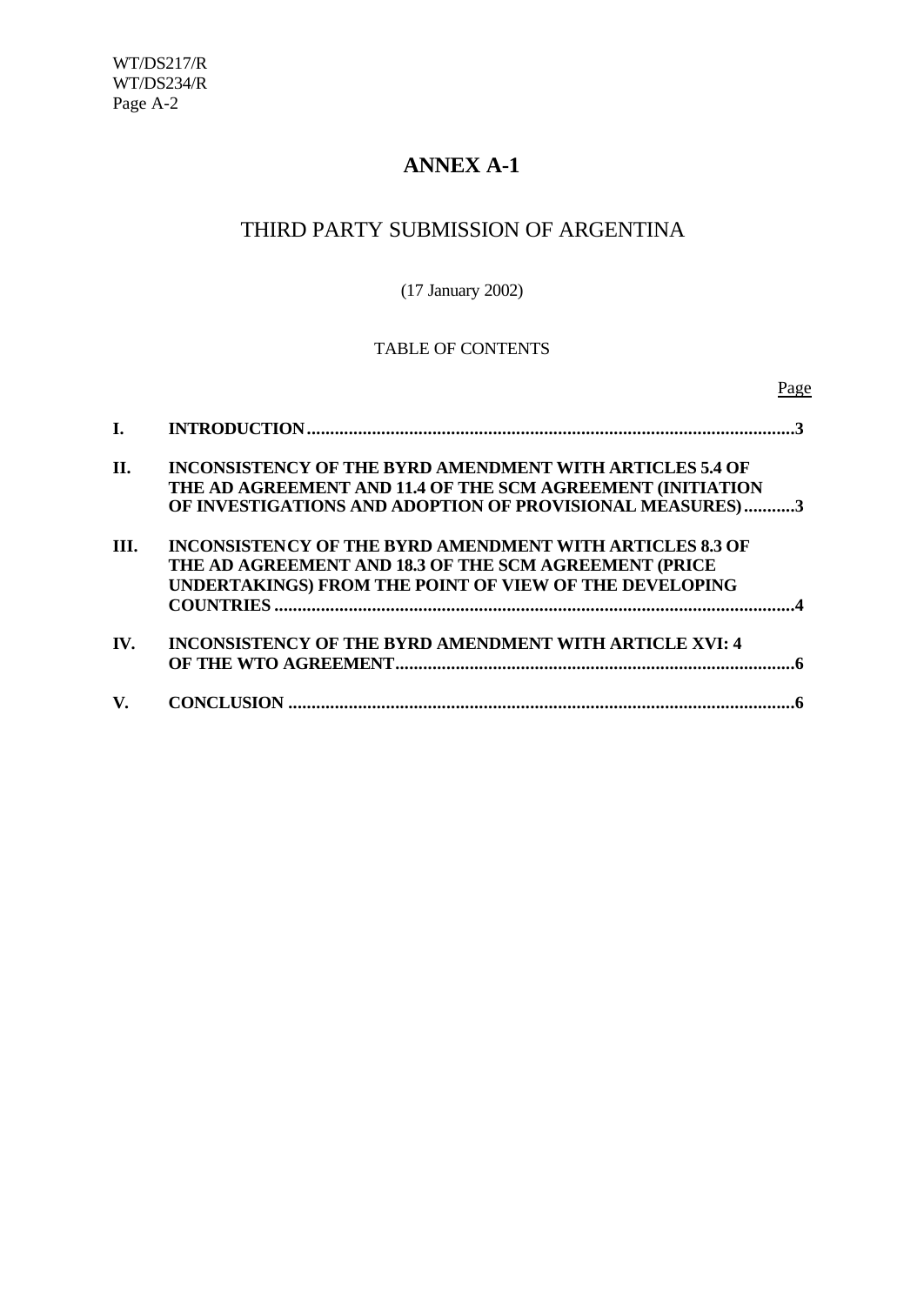### **I. INTRODUCTION**

1. Argentina thanks the Panel for this opportunity to submit its comments on these proceedings as a third party, and would like to turn to the arguments of the parties concerning the inconsistency of the Continued Dumping and Subsidy Offset Act of 2000 (known as the Byrd Amendment) with Article 5.4 of the Anti-Dumping Agreement (hereinafter the AD Agreement) and Article 11.4 of the Agreement on Subsidies and Countervailing Measures (hereinafter the SCM Agreement), Articles 8.3 of the AD Agreement and 18.3 of the SCM Agreement, and Article XVI: 4 of the WTO Agreement.

2. Firstly, Argentina submits that the said Act is inconsistent with Articles 5.4 of the AD Agreement and 11.4 of the SCM Agreement and can be used to create, artificially, conditions that encourage enterprises to file anti-dumping or anti-subsidy complaints, favouring the initiation of investigations and the application of provisional measures and impacting negatively on trade flows.

3. Secondly, Argentina submits that the distribution of offsets to the affected producers as stipulated in the Act weakens the ability of the United States authorities to determine objectively whether there should be an agreement on price undertakings (Articles 8.3 of the AD Agreement and 18.3 of the SCM Agreement), and thus hinders efforts to explore the possibilities of "constructive remedies" (Article 15 of the AD Agreement), impairing the special situation of the developing countries.

4. Thirdly, Argentina submits that the system of incentives created by the Continued Dumping and Subsidy Offset Act of 2000 should be considered inconsistent with the obligations established in the AD and SCM Agreements, and results in the violation of Article XVI: 4 of the WTO Agreement.

### **II. INCONSISTENCY OF THE BYRD AMENDMENT WITH ARTICLES 5.4 OF THE AD AGREEMENT AND 11.4 OF THE SCM AGREEMENT (INITIATION OF INVESTIGATIONS AND ADOPTION OF PROVISIONAL MEASURES)**

5. Argentina submits that the Byrd Amendment breaches the provisions of Articles 5.4 of the AD Agreement and 11.4 of the SCM Agreement in that it induces United States producers to petition for the initiation of investigations or to support them. Thus, it is inconsistent with the object and purpose of those provisions.

6. Indeed, the provisions are aimed at the due selection of domestic producers that could be interested in an investigation, ensuring an adequate degree of representativeness within the industry concerned. They should not, under any circumstances, be used for the artificial creation of conditions that encourage companies to file anti-dumping petitions or that foster the initiation of investigations.

7. To accept this would be to impair the idea of "selection", under which both articles provide for a procedure involving percentages (50 per cent and 25 per cent) to ensure objective representativeness of those domestic producers that are truly affected.

8. As regards the United States argument that the subjective reason for the domestic industry's support for the initiation of an anti-dumping investigation is irrelevant in that it is not provided for in the AD Agreement, Argentina repeats and stresses that it is not the subjective reason that is at issue, but the change brought about by the incentive offered to the local producers by the Byrd Amendment in enabling offsets to be provided for the so-called "qualifying expenditures". The crux of the problem is not the personal and subjective reason of each of the complainant producers, but specifically, the incentive to file complaints provided by the Act, and the access it gives to a mechanism for the payment of offsets for so-called "qualifying expenditures".

 $<sup>1</sup>$  First written submission by the United States, paragraph 119.</sup>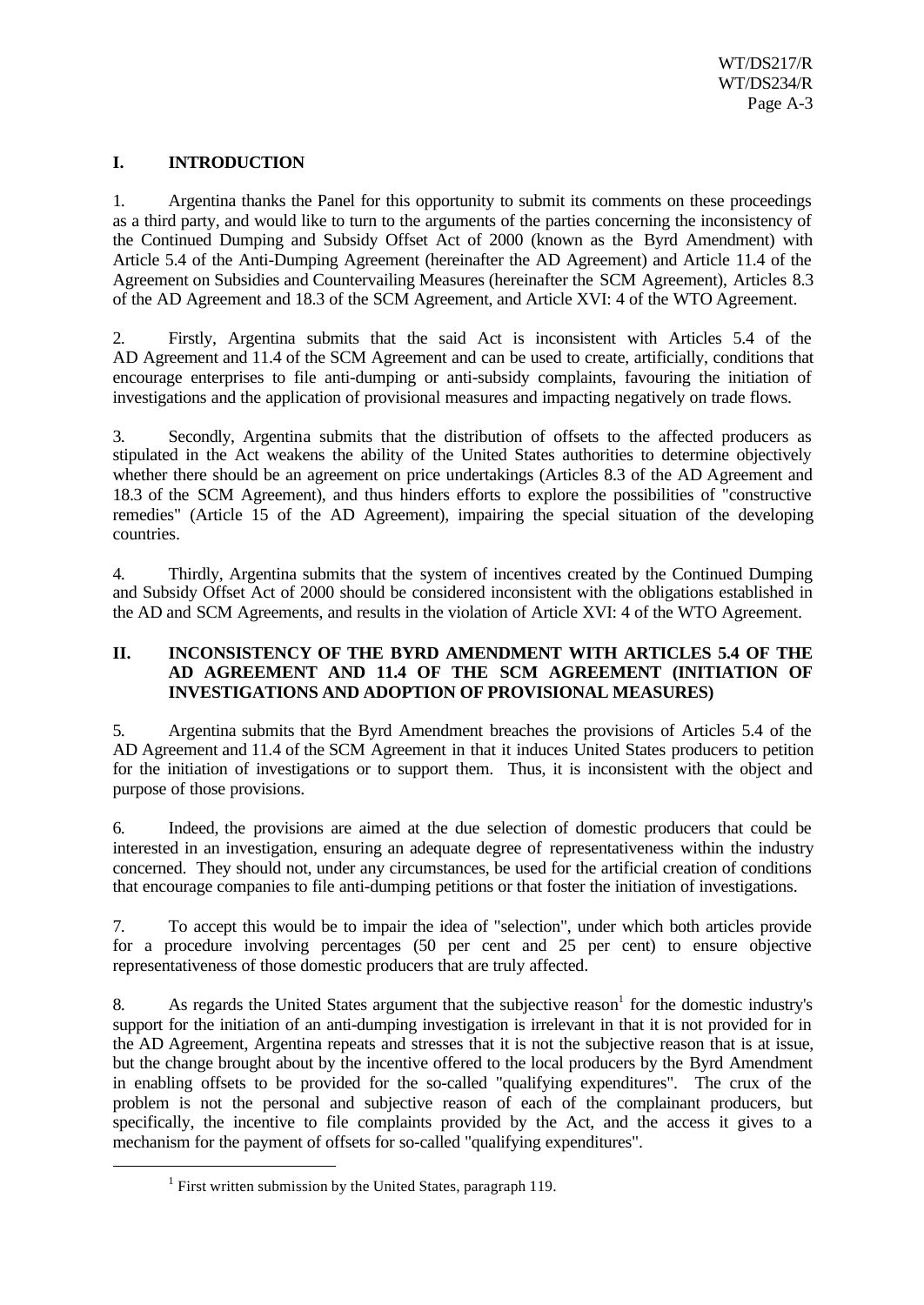9. As regards the industry, being influenced and encouraged by the United States Government, its interest in petitioning for an investigation and supporting it would not be genuine, a factor which, in normal circumstances, an objective and reasonable authority would have to take into account in an investigation for alleged dumping or subsidies.

10. In other words, Members must "take the conditions" that exist at the time of initiation of the investigation for alleged dumping or subsidies, and not create them as could be the case if the Byrd Amendment were accepted.

11. Moreover, the last sentence of Articles 5.4 of the AD Agreement and 11.4 of the SCM Agreement – "however, no investigation shall be initiated when … account for less than 25 per cent of total production … " – is a sort of "reinsurance" or "*de minimis*", which suggests that the object and purpose of these provisions is to prevent an unjustified proliferation of investigations that could hinder the normal flow of trade between WTO Members. The Byrd Amendment would clash head on with these deterrent provisions because in fact, it favours the initiation of investigations.

12. Finally, it should be borne in mind that the mere initiation of an investigation brings with it the possibility of provisional measures being introduced (Articles 7 of the AD Agreement and 12.12 of the SCM Agreement). Hence, the proliferation of investigations could entail concrete injury to a large number of exporters to the United States market. In other words, the initiation of an investigation for alleged dumping or alleged subsidies itself already authorizes the Member concerned to apply provisional measures under WTO rules, and consequently, the proliferation of investigations could spell the proliferation of provisional measures as well, with their concrete and direct effects on the flow of trade.

### **III. INCONSISTENCY OF THE BYRD AMENDMENT WITH ARTICLES 8.3 OF THE AD AGREEMENT AND 18.3 OF THE SCM AGREEMENT (PRICE UNDERTAKINGS) FROM THE POINT OF VIEW OF THE DEVELOPING COUNTRIES**

13. In Argentina's view, the Byrd Amendment violates the above-mentioned provisions of the AD Agreement and the SCM Agreement in that it detracts from the effectiveness of an alternative remedy, price undertakings, expressly provided for and encouraged by the WTO. Indeed, with a pecuniary incentive to petition for and support investigations of alleged dumping or subsidies, United States producers are unlikely to be interested in any undertakings: they would have a pecuniary interest in the proliferation of investigations and the application of anti-dumping and/or countervailing duties in order to receive their so-called offsets for "qualifying expenditures".

14. Argentina submits that this serious disincentive to price undertakings is detrimental to the normal application of the WTO anti-dumping and countervailing duty rules (measures taken by Member States to protect the normal flow of trade), which always favour the reestablishment of the trade flow or agreement by parties to restore the trade flow to the extent reasonable.

15. It goes without saying that price undertakings are of fundamental importance to the developing countries, for whom it is of the utmost necessity to ensure normal access to developed country markets and for whom it is not easy to overcome barriers to trade, in particular when they are established by a developed country. Acceptance of the Byrd Amendment, with its system of disincentives to price undertakings, would not only increase the barriers to trade that the developing countries have to face in order to find outlets for their products, but would also be a direct obstacle to the creation and establishment of new export-oriented industries in the developing countries. All of this would be in breach of the right to development contained in the preamble to the Marrakesh Agreement, which stipulates that " … there is need for positive efforts designed to ensure that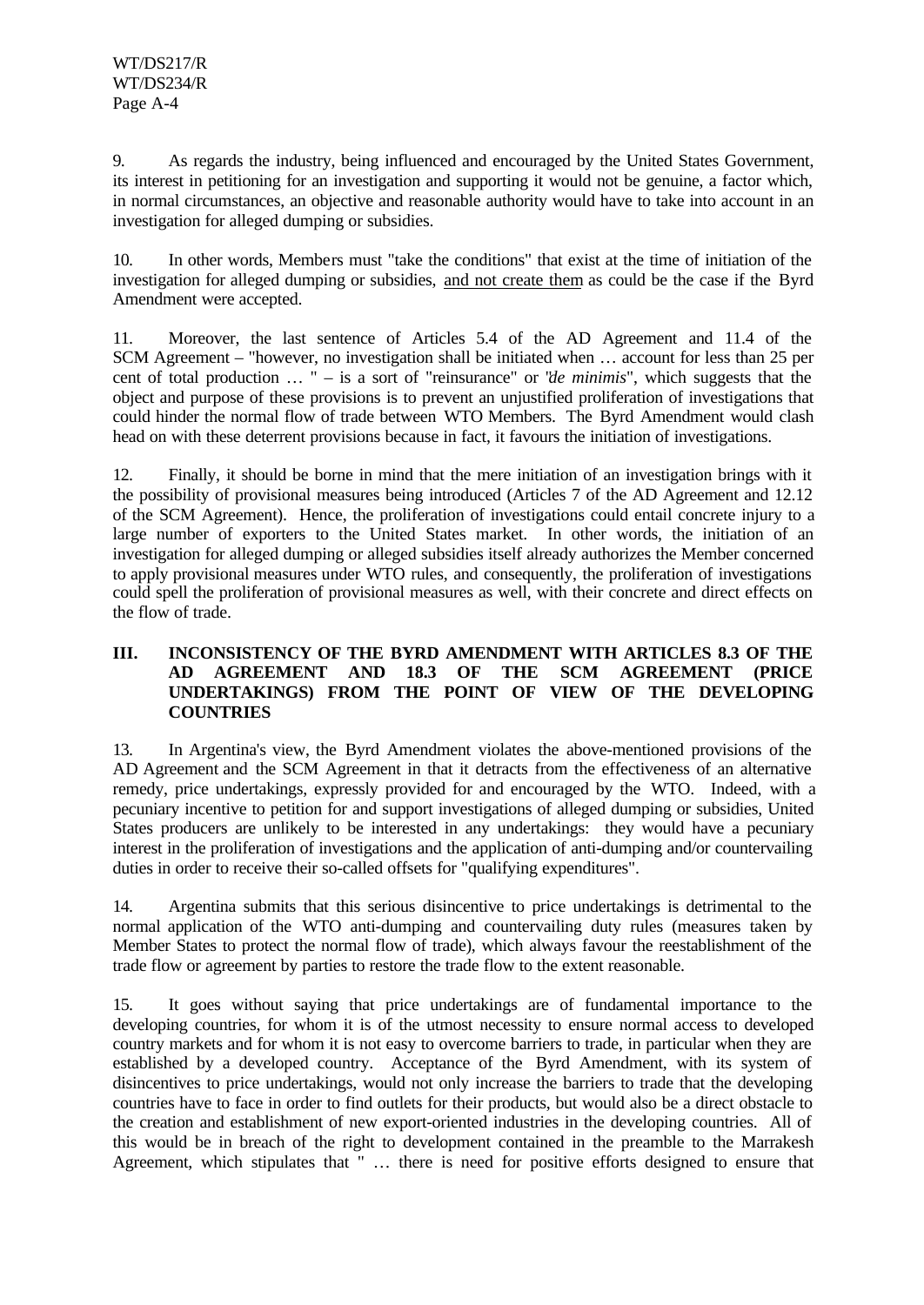developing countries, and especially the least developed among them, secure a share in growth in international trade commensurate with the needs of their economic development … ".

16. Argentina would also like to recall that according to Article 15 of the AD Agreement, "... special regard must be given by developed country Members to the special situation of developing country Members when considering the application of anti-dumping measures under this Agreement. Possibilities of constructive remedies provided for by this Agreement shall be explored before applying anti-dumping duties where they would affect the essential interests of developing country Members." (emphasis added). Consequently, the Byrd Amendment is inconsistent not only with the favouring of price undertakings, but also with the special situation of the developing countries.

17. It is important to bear in mind that Article 15 of the AD Agreement imposes an obligation on the developed countries to explore the possibilities of making use of the "constructive remedies" provided for and, as stated by the Panel in *European Communities – Anti-Dumping Duties on Imports of Cotton-Type Bed Linen from India<sup>2</sup>* , price undertakings must be considered as constituting one of these possible remedies. However, the acceptance of price undertakings as a means of resolving an anti-dumping investigation resulting in a final affirmative determination of dumping, injury and causal link, would not be a sufficiently attractive option for United States producers in view of the possibility offered by the Byrd Amendment, which would ensure them the reimbursement of their socalled "qualifying expenditures".

18. The likelihood of a United States producer accepting a price undertaking is fairly slim: indeed, a producer that has petitioned for the initiation of an anti-dumping investigation on the basis of the prerogative offered by the Byrd Amendment is highly unlikely to be interested in accepting a price undertaking when what can be expected is the imposition of definitive measures following the investigation process.

19. While Article 15 "imposes no obligation to actually provide or accept any constructive remedy that may be identified and/or offered … ", it does "impose an obligation to actively consider, with an open mind, the possibility of such a remedy prior to the imposition of an anti-dumping measure that would affect the essential interests of a developing country."<sup>3</sup> Argentina submits that the Byrd Amendment provides the necessary mechanisms and tools for greater private sector participation in the initiation of anti-dumping investigations, discourages any cooperation by the sector "allegedly" affected by the dumped imports in exploring constructive remedies, and at the same time acts as an obstacle to the use of such remedies prior to the imposition of the anti-dumping measures which affect the essential interests of the developing countries. In short, the Byrd Amendment "empties" the constructive remedy alternative offered by Article 15 of the AD Agreement of its content.

20. We add that the Byrd Amendment would not only place the developing countries at a disadvantage *vis-à-vis* the United States producers, but *vis-à-vis* the developed country exporters affected by the Amendment as well. In short, the developing country exporters would suffer injury both with respect to the United States producers who petition for and support the initiation of investigations – the beneficiaries of the Byrd Amendment – and with respect to the other "victims" of the Byrd Amendment, i.e. the developed country exporters.

<sup>2</sup> *European Communities – Anti-Dumping Duties on Imports of Cotton-Type Bed Linen from India*, WT/DS141/R of 30 October 2000, paragraph 6.229.

<sup>3</sup> *European Communities – Anti-Dumping Duties on Imports of Cotton-Type Bed Linen from India*, WT/DS141/R of 30 October 2000, paragraph 6.233 and footnote 92.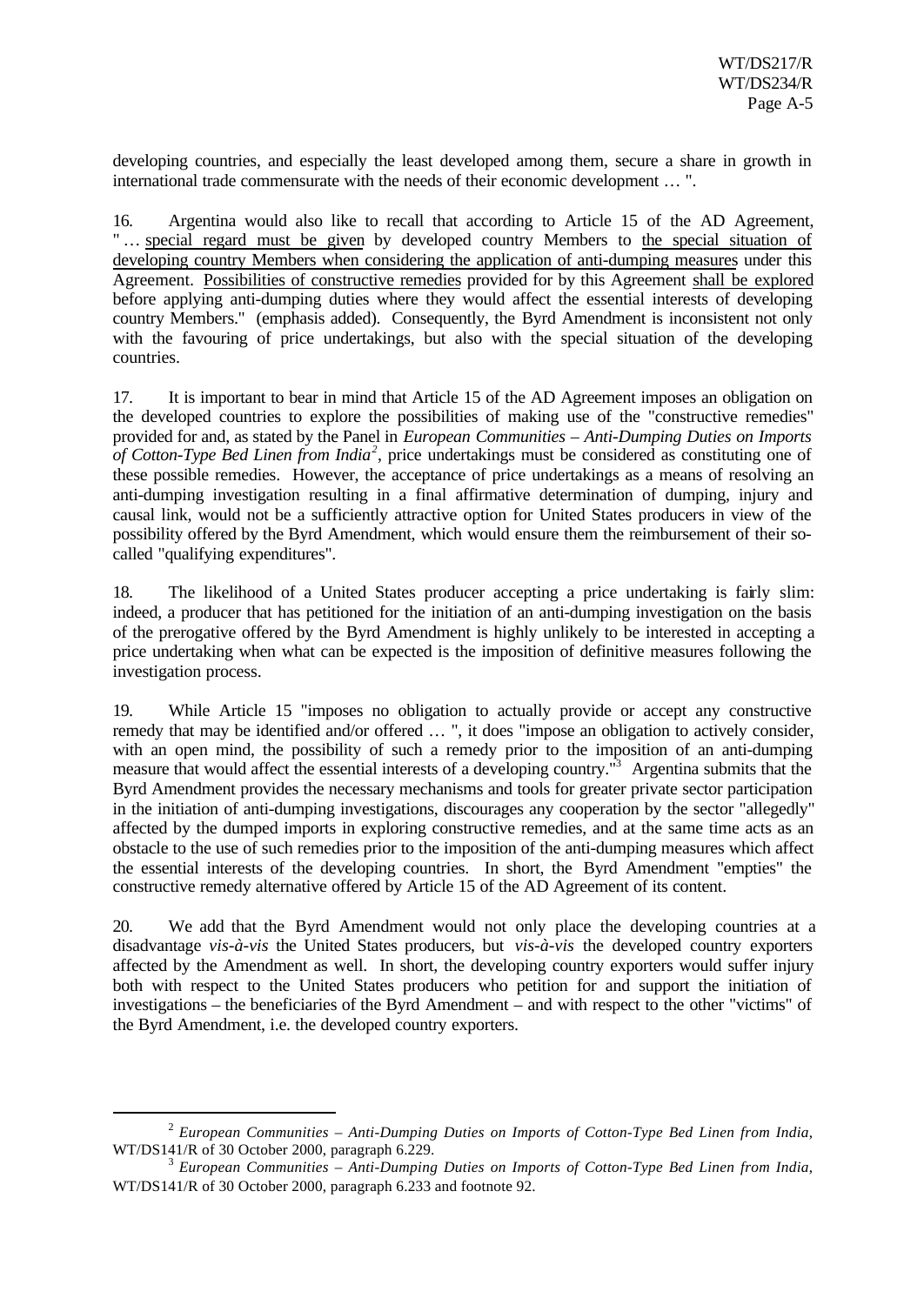### **IV. INCONSISTENCY OF THE BYRD AMENDMENT WITH ARTICLE XVI:4 OF THE WTO AGREEMENT**

21. In view of the above considerations, Argentina contends that the Byrd Amendment, because it establishes a system of incentives to the proliferation of investigations which adversely affects the normal flow of trade and acts as an obstacle to price undertakings, should be found to be inconsistent with the above-mentioned WTO obligations under the AD Agreement and the SCM Agreement, and hence to be in violation of Article XVI:4 of the WTO Agreement.

### **V. CONCLUSION**

22. Argentina does not deny that every WTO Member has a right to spend the money collected in various ways.<sup>4</sup> However, each Member must do so in conformity with the international obligations it has assumed, and in particular, these compensations must not in any way involve a violation of the commitments assumed under the WTO Agreements.

23. In Argentina's view, the United States' application of the Continuing Dumping and Subsidy Offset Act of 2000 – the so-called Byrd Amendment – involves a violation of Articles 5.4 of the AD Agreement and 11.4 of the SCM Agreement in that it creates a mechanism of incentives to initiate investigations, and hence facilitates the application of provisional measures. The proliferation of such initiations and the adoption of such measures inevitably involves an alteration of the normal flow of trade.

24. We repeat that it is not a matter of investigating the personal and subjective reason of each local producer for filing a complaint, but rather, of analysing the incentive and the access to a mechanism for the reimbursement of the so-called "qualifying expenditures" established by the Byrd Amendment.

25. Argentina considers the Byrd Amendment to be inconsistent with Articles 8.3 of the AD Agreement and 18.3 of the SCM Agreement in that it deprives an alternative remedy expressly provided for and encouraged under those Agreements of its effectiveness, namely the "price undertakings".

26. The Byrd Amendment has a particularly damaging impact on the developing countries in that first of all, it provides the necessary mechanisms and tools for greater private sector participation in the initiation of anti-dumping and alleged subsidies investigations; secondly, it discourages any cooperation by this vast sector "allegedly" affected by the importation of the product under investigation in exploring constructive remedies; and finally, it acts as an obstacle to the use of such remedies prior to the imposition of the anti-dumping measures or countervailing duties which affect the essential interests of the developing countries.

27. Argentina concludes that the United States legislation known as the Byrd Amendment, with its system of incentives to the proliferation of investigations affecting the normal flow of trade and the uncertainty involved in reaching price undertakings, should be considered inconsistent with the WTO obligations under the AD Agreement (Articles 5.4 and 8.3) and the SCM Agreement (Articles 11.4 and 18.3), and hence to be in violation of Article XVI:4 of the WTO Agreement.

28. Were the Panel not to find that the Byrd Amendment was inconsistent with the abovementioned provisions, the same type of measure could be used not only by the United States, but by other countries as well including, in particular, the developing countries. Indeed, in that case, Argentina considers that such a move would be appropriate, particularly in the light of

<sup>&</sup>lt;sup>4</sup> First written submission by the United States, paragraph 11.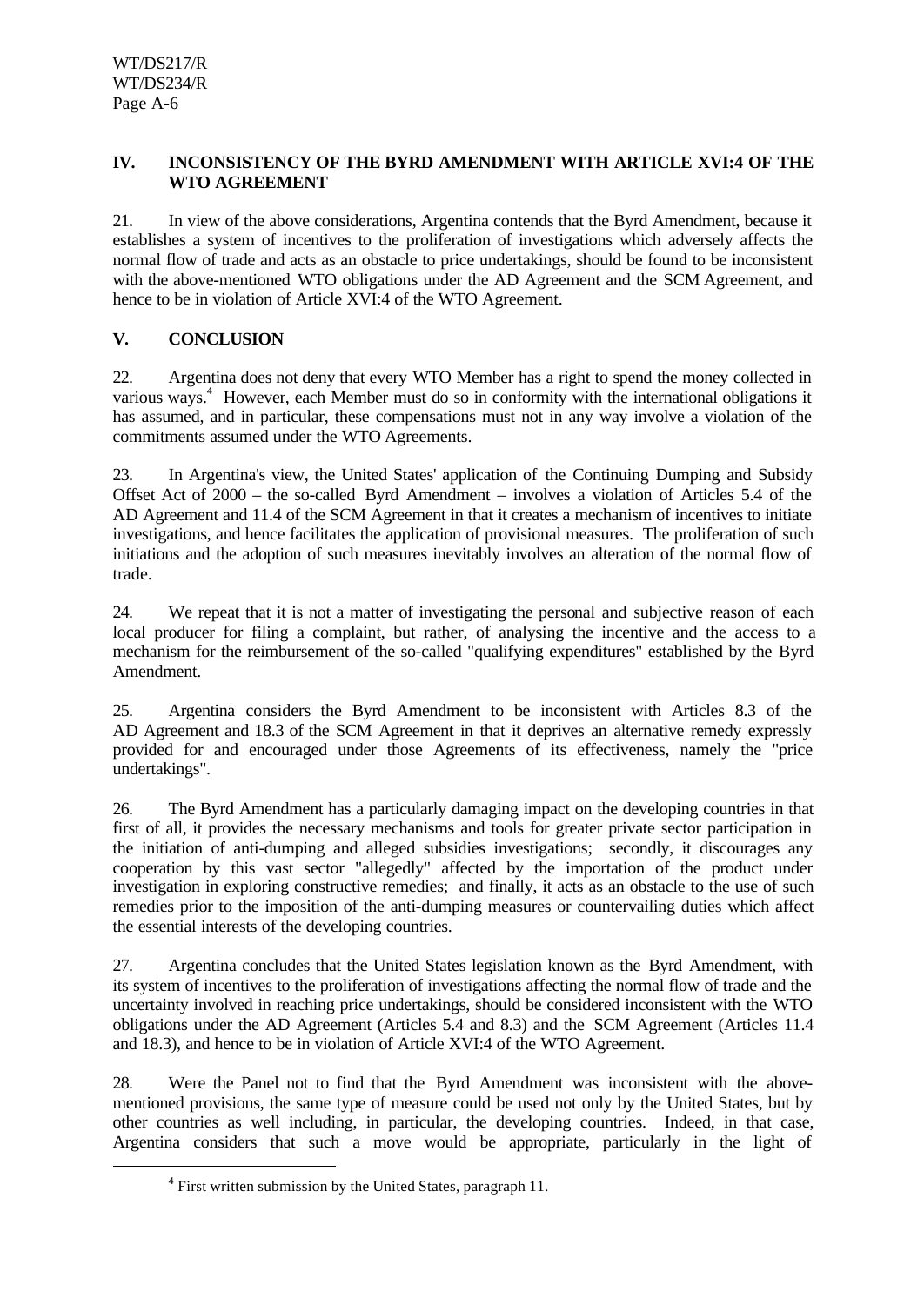Article XVIII:2 of the GATT 1994, i.e. "in order to implement programmes and policies of economic development designed to raise the general standard of living of their people, to take protective or other measures affecting imports ...". In this scenario, the payment of the expenses of local producers that took the initiative would entitle them to countervailing duties or anti-dumping measures as "protective measures" "affecting imports" with a view to protecting a particular industry.

29. If the Byrd Amendment were considered by the Panel to be consistent, WTO Members would have to consider the possibility of showing greater flexibility in enabling the developing countries to apply measures of this kind. One alternative might be to limit the distribution of funds resulting from the application of anti-dumping and countervailing duties to xx percent of the total in the case of the developed countries, without any limit of any kind for the developing countries.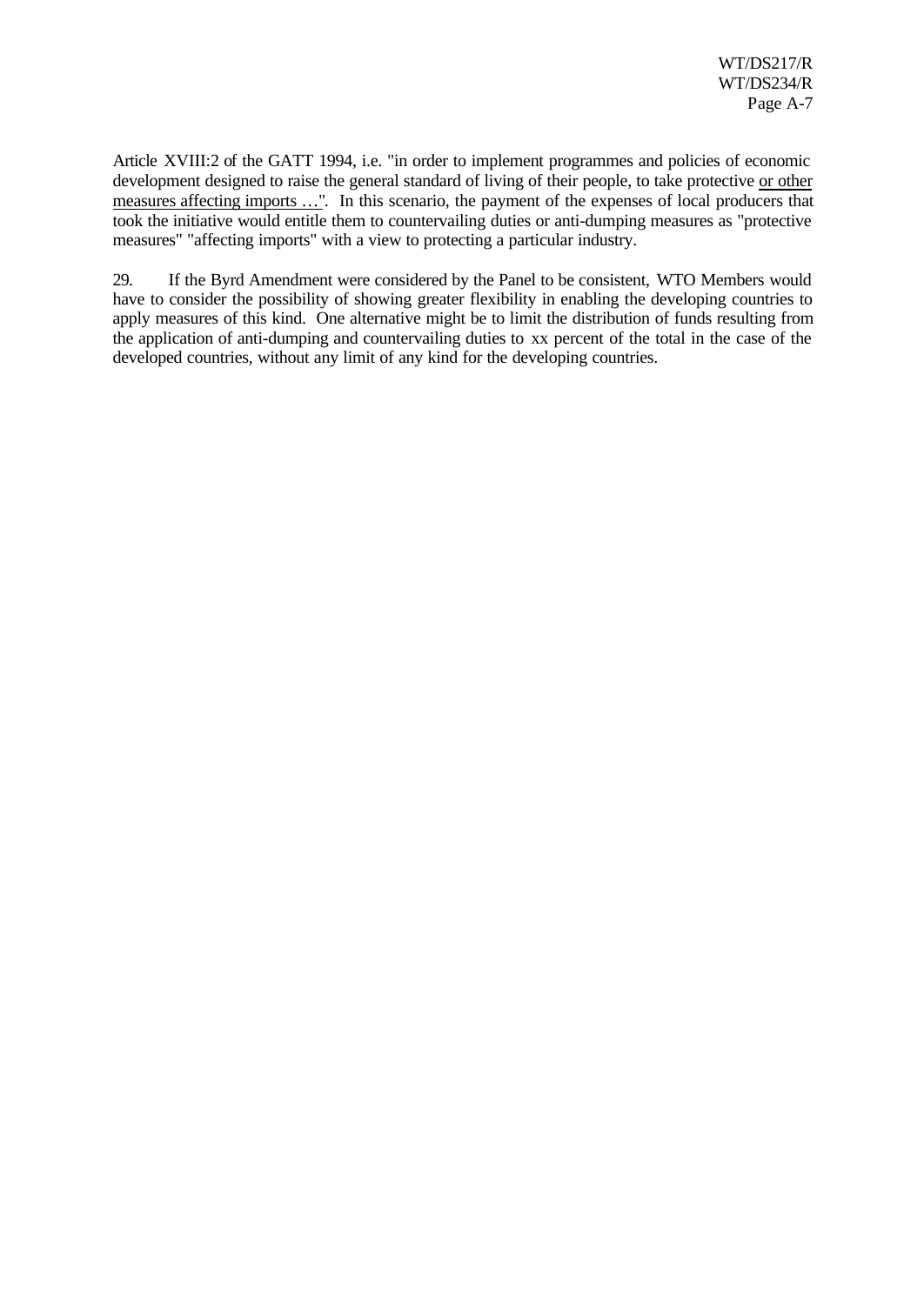## **ANNEX A-2**

### THIRD PARTY ORAL STATEMENT OF ARGENTINA

#### (6 February 2002)

#### **I. INTRODUCTION**

1. Argentina is grateful for this possibility of submitting its arguments to the Panel as third party in these proceedings and commenting on the inconsistencies of the Continued Dumping and Subsidy Offset Act of 2000 (hereinafter the "Byrd Amendment") with the obligations of the United States under the Anti-Dumping Agreement (AD Agreement), the Agreement on Subsidies and Countervailing Measures (SCM Agreement) and the WTO Agreement. Specifically, Argentina submits that the said United States Act violates, firstly, the articles relating to the initiation of investigations and the adoption of provisional measures, and secondly, the provisions on price undertakings, including those which provide for special and differential treatment for the developing countries. Finally, Argentina would like to state that these violations of the AD and SCM Agreements also imply non-compliance with the requirements laid down in Article XVI.4 of the WTO Agreement.

#### **II. THE BYRD AMENDMENT**

l

#### A. VIOLATIONS RELATING TO ARTICLES 5.4 OF THE AD AGREEMENT AND 11.4 OF THE SCM AGREEMENT

#### **1. The Byrd Amendment as an incentive**

Argentina considers the Byrd Amendment to be a clear incentive to initiate anti-dumping or alleged subsidy investigations. Leaving aside whatever subjective motivation United States producers may have<sup>1</sup> for requesting or supporting the initiation of such investigations, what is being challenged here is the United States legislation in itself, since the Byrd Amendment acts as an incentive. It clearly alters the preexisting conditions when it comes to deciding whether or not the anti-dumping or alleged subsidy investigation should be initiated. Regardless of whether the implementing authority, acting in an objective and reasonable manner, can determine which are the producers with a genuine interest in requesting an investigation and which of the producers are motivated solely by their interest in receiving an offset for expenses incurred, the fact is that what is being challenged here is the mechanism of the Byrd Amendment, which operates as an incentive to file complaints.

Bearing this in mind, Argentina would like to draw attention to the scope of this incentive: under the Byrd Amendment, the conditions that all WTO Members must take into account when considering whether to initiate an investigation are altered by the introduction, in the legislation of a Member (the United States), of elements that lead to the artificial creation of conditions for a purpose

<sup>&</sup>lt;sup>1</sup> First written submission by the United States, paragraph 119: "Contrary to the complaining parties' arguments, a simple review of the text confirms that there is no requirement in Article 5.4 and 11.4 that administering authorities determine the *reason for the domestic industry's support*. The obligation is to determine whether the quantitative benchmarks have been met. (…). Rather, the complaining parties argue the reason for support is not appropriate. The complaining parties would have this Panel read into the agreements a requirement that the administering authority must determine that, in addition to the expression of support, the domestic industry support for the investigation is 'true' or 'genuine'".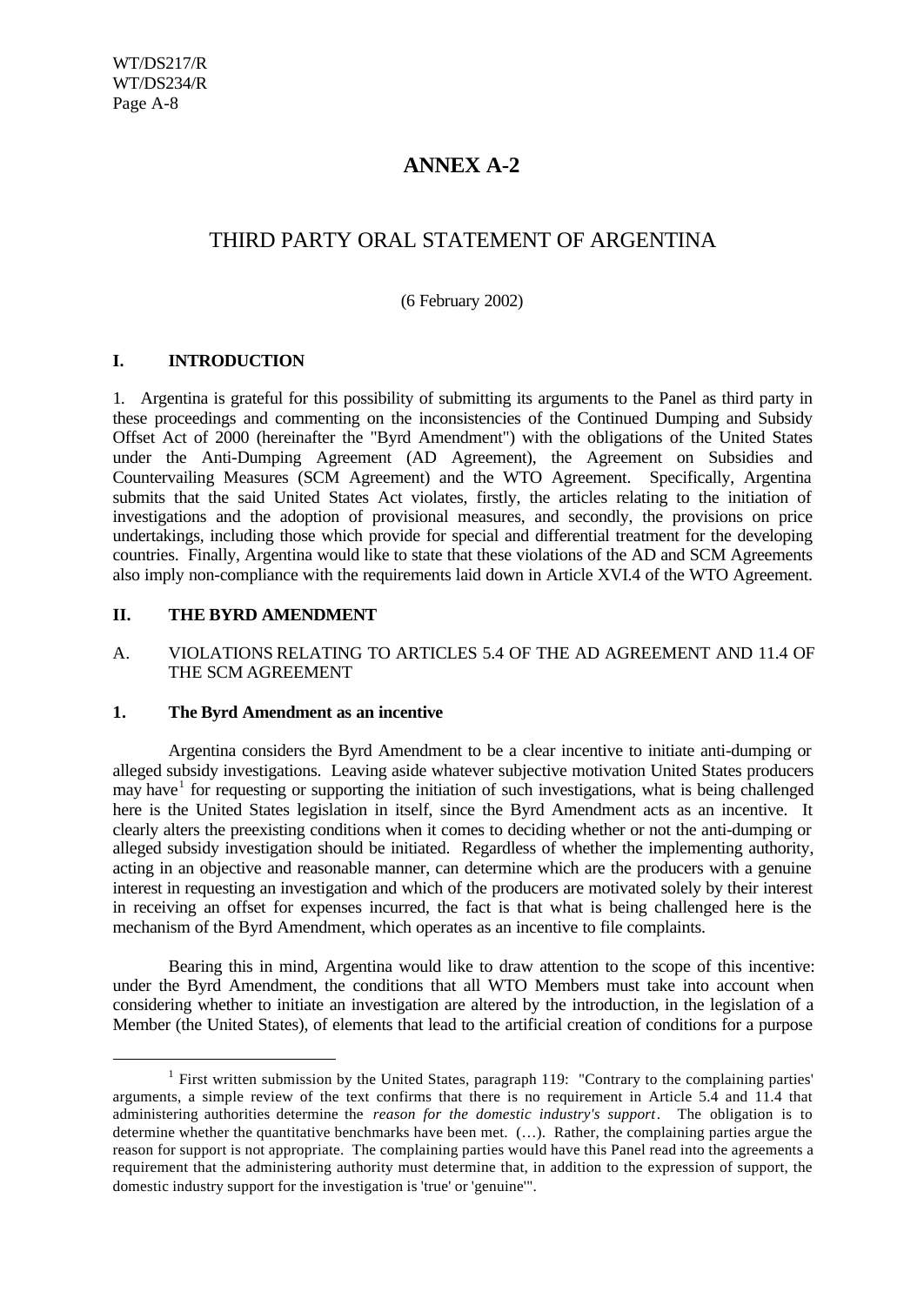not provided for in the WTO Agreements, elements which constitute an encouragement to file complaints. In other words, these elements would clearly boost the number of complainants and facilitate the achievement of the minimum thresholds – percentages – required under the AD and SCM Agreements for the initiation of an investigation.

In its turn, this objective framework legally created by the provisions of the Byrd Amendment multiplies the regular impact on trade of the mere filing of an anti-dumping or alleged subsidy complaint, since it is well known that apart from the possible application of provisional measures, the mere filing of a complaint can have a chilling effect on trade; and it is precisely this incentive to file a complaint that the Byrd Amendment generates.

Article 5.4 of the AD Agreement sets up two separate calculations to determine that a minimum level of "support" for the application is shown by domestic producers and a proper determination of standing is made prior to the initiation of the anti-dumping investigation at issue, as confirmed by the findings set forth in the report of the panel on *European Communities – Antidumping Duties on Imports of Cotton-Type Bed Linen from India*. 2

The new element which would act as an "encouragement" in the case of the Byrd Amendment is the alteration of the conditions to be considered by the authorities "on the basis of an examination of the degree of support for, or opposition to". Argentina considers that the United States legislation creates conditions which permit the alteration – artificially and by introducing new elements through the reimbursement of "qualifying expenditures" – of the "degree of support for, or opposition to, the application expressed by domestic producers of the like product". While it is correct to use methods of calculation to quantify the examination of the degree of support, the Byrd Amendment acts "a priori", modifying the conditions and thus influencing the "degree of support for" or "opposition to".

#### **2. Unjustified proliferation of investigations. Effect on trade**

Argentina would like to repeat that incentives of the Byrd Amendment kind would produce an unjustified and unreasonable proliferation of anti-dumping or alleged subsidy investigations. Indeed, if WTO Members were free to apply such incentives, they themselves could create conditions that would encourage the filing of anti-dumping or alleged subsidy investigations. As already stated, the mere act of filing for the initiation of an investigation would already have a concrete disruptive effect on trade – a chilling effect – as has already been confirmed in WTO practice.

Indeed, Argentina repeats that the provisions of Articles 5.4 of the AD Agreement and 11.4 of the SCM Agreement, which establish minimum percentages (25%, 50%) for ensuring objective representativeness of the domestic industry, in fact constitute a deterrent to the unjustified proliferation of investigations that could affect the flow of trade. An incentive such as the Byrd Amendment would be in direct violation of these provisions, being inconsistent with their object and purpose.

#### **3. Unjustified proliferation of investigations. Resulting imbalance**

The AD and SCM Agreements provide the instruments needed to correct the imbalances caused by goods export practices that involve dumping or subsidization, in other words practices which alter the conditions of competition in the markets. Under these two agreements, measures may legitimately be adopted with a view to re-establishing the mentioned balances through anti-dumping or countervailing duties, while at the same time, instruments are provided to defend the domestic industries against dumping or subsidies. If a WTO Member also had the right to implement additional incentives to increase the number of investigations, the other WTO Members would be unduly

 $2$  WT/DS141/R, 30 October 2000, paragraphs 6.211 and 6.218.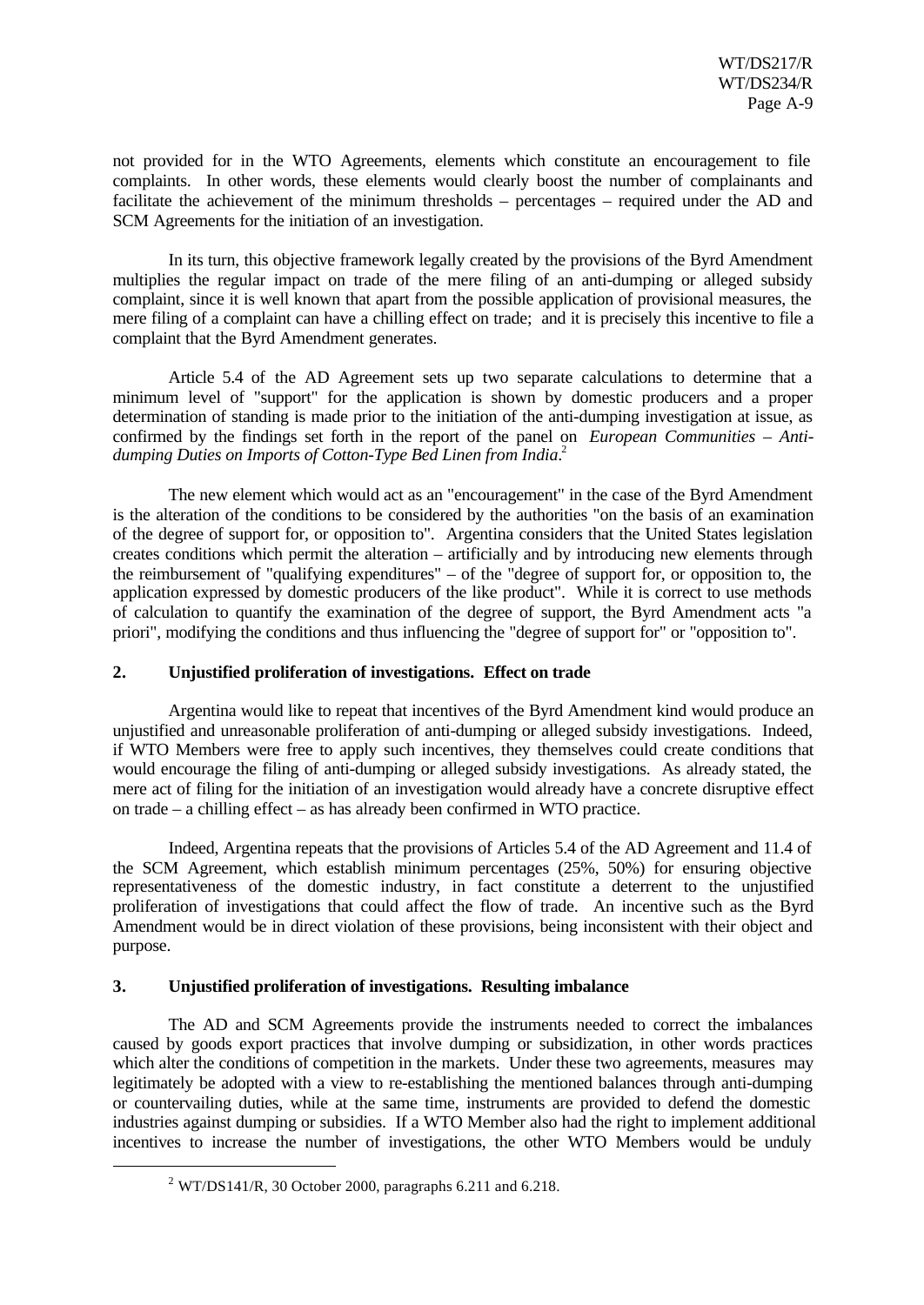disadvantaged with respect to that Member. Indeed, an incentive such as that provided by the Byrd Amendment would be detrimental to the results achieved during the negotiation of the WTO Agreements in that it would introduce an element that would disrupt the regulatory balance between the capacity of a Member to protect itself against unfair practices and the rights of the other Members whose market access and enjoyment of negotiated concessions have not been equally restricted.

In other words, the Byrd Amendment is a legal creation which introduces a disruptive element by adding incentives – through the reimbursement of qualified expenditures to petitioners – to the conditions provided for in the text of Articles 5.4 of the AD Agreement and 11.4 of the SCM Agreement.

#### B. VIOLATIONS RELATING TO ARTICLES 8.3 OF THE AD AGREEMENT AND 18.3 OF THE SCM AGREEMENT, AND SITUATION OF THE DEVELOPING COUNTRIES

The above-mentioned imbalance is amplified where the country involved is a developing country.

#### **1. Price undertakings**

Argentina submits that the provisions of the Byrd Amendment constitute an incentive to the initiation of investigations and, at the same time, a disincentive to price undertakings.

Price undertakings are an alternative remedy, expressly provided for in the WTO rules, by which those who need to apply an anti-dumping measure or a countervailing duty try to smooth their differences with those who wish to be able to continue exporting, in spite of the presumption that by doing so they are engaging in unfair trade practices that could alter the conditions of competition in the markets.

A provision such as the Byrd Amendment would deter domestic market producers from seeking a price undertaking and encourage them to take advantage, instead, of offsets of the kind provided – mandatorily - under that Amendment.

In short, on the one hand the challenged US legislation provides an incentive for something that the WTO seeks to discourage – unjustified anti-dumping and alleged subsidy investigations – while on the other hand it acts as a disincentive to using a legitimate instrument provided for under the WTO rules – price undertakings.

#### **2. Situation of the developing countries**

In addition to the above considerations, Argentina would like to stress once again the fundamental importance of price undertakings for the developing countries, which are more vulnerable than the developed countries to any type of measures that affects their chances of exporting and developing export industries. This circumstance is in fact mentioned in the preamble to the Marrakesh Agreement, which recognizes the right of developing countries to sustained development.

Similarly, under Article 15 of the AD Agreement, the situation of the developing countries must be taken into account when introducing a measure that could disrupt the normal flow of trade.

Regardless of whether specific actions such as offering constructive remedies are mandatory or not, the fact is that there does exist an obligation to explore the "possibilities" of using these remedies in the case of the developing countries, stipulated in Article 15 of the AD Agreement. In its report in the case *European Communities – Anti-dumping Duties on Imports of Cotton-Type Bed*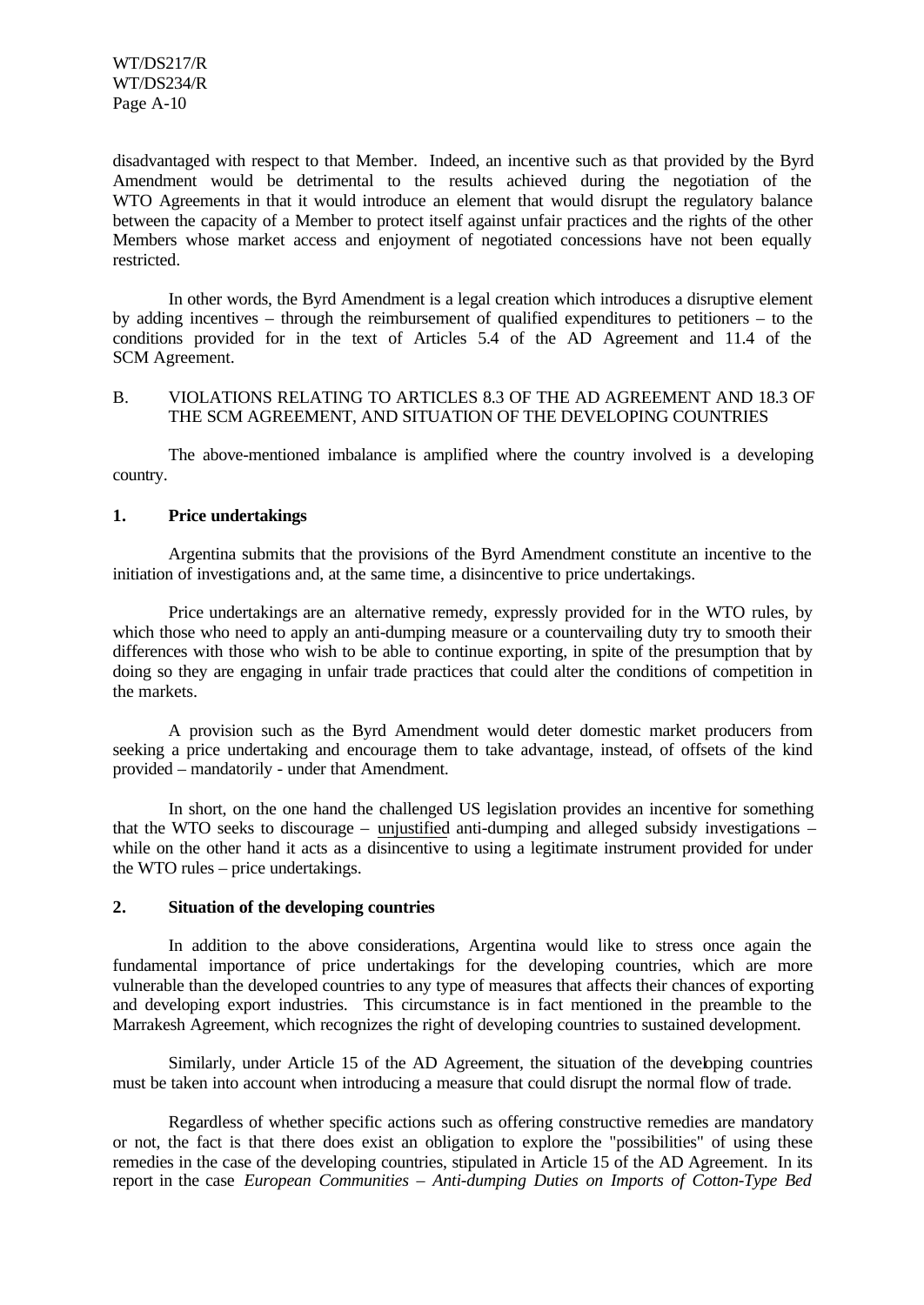*Linen from India*, the Panel stated: "We recall that Article 15 does not require that 'constructive remedies' must be explored, but rather that the 'possibilities' of such remedies must be explored, which further suggests that the exploration may conclude that no possibilities exist, or that no constructive remedies are possible, in the particular circumstances of a given case. Taken in its context, however, and in the light of the object and purpose of Article 15, we do consider that the 'exploration' of possibilities must actively be undertaken by the developed country authorities with a willingness to reach a positive outcome."<sup>3</sup>

Argentina believes that the introduction of incentives such as those resulting from the Byrd Amendment would be inconsistent with this provision of Article 15 of the AD Agreement, which requires, at least, that the implications of imposing measures that could affect the developing countries be considered. Through the Byrd Amendment the United States, as a developed country, has created an instrument which is inconsistent with the requirements of Article 15 of the AD Agreement, interpreted in the above-mentioned Panel Report as follows: "the 'exploration' of possibilities must be actively undertaken by the developed country authorities with a willingness to reach a positive outcome." The Byrd Amendment not only is not conducive to, it is in fact a disincentive to, any active effort to explore possibilities; and worse still, it makes the idea of considering a hypothetical price undertaking less attractive in view of an "almost certain" reimbursement of qualified expenditures as the result of the petition for the initiation of an investigation.

Consideration of qualified expenditures to be reimbursed further aggravates the situation from the point of view of the developing countries, since the reimbursement covers a wide range of expenditure categories:<sup>4</sup> (1) manufacturing facilities; (2) equipment; (3) research and development; (4) personnel training; (5) acquisition of technology; (6) health care benefits to employees paid for by the employer; (7) pension benefits to employees paid for by the employer; (8) environmental equipment, training or technologies; (9) acquisition of raw materials and other imputs; (10) working capital or other funds needed to maintain production. Obviously there is a requirement that these expenditures should be related to the production of the actual product at issue. However, the inclusion of some of these categories, for example research and development expenditures, could be understood, from the point of view of the developing countries, as a disguised subsidy. Likewise, the possibility of including in the claim for expenditures items (6) and (7) relating to health care benefits and pension benefits to employees paid by the employer would appear to be excessive as regards the determination of dumping under the AD Agreement. If the object pursued is to avoid cases in which the product cost does not provide for adequate protection of the rights of the worker and production is ultimately facilitated without respect for social and/or welfare legislation, the Byrd Amendment, by reimbursing expenditures, is not the instrument to modify a circumstance that is not expressly provided for in multilateral regulations.

If the Byrd Amendment as such were declared consistent with WTO obligations, the developing countries would require greater flexibility under other articles of the GATT – for instance Article XVIII – so that a Byrd Amendment type mechanism could be applied more loosely, according to the particular difficulties faced by the developing countries in achieving competitive status on foreign markets.

 $3$  WT/DS141/R, 30 October 2000, paragraph 6.233.

<sup>4</sup> Federal Register/Vol.66 N184/Friday, 21 September 2001/Rules and regulations, p. 48552, Subpart F-Continued Dumping and Subsidy Offset #159.61. General (c) Qualifying expenditures.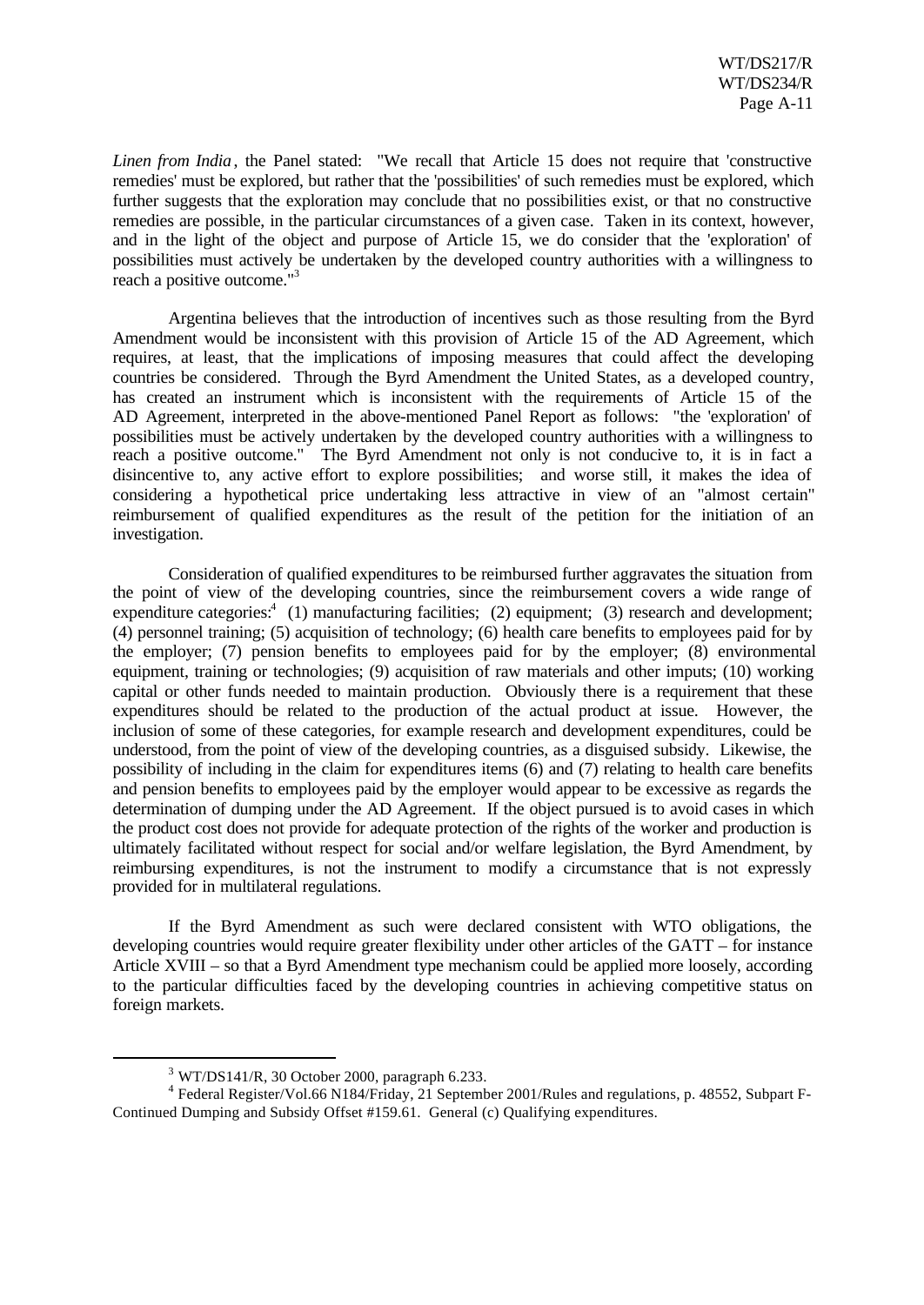WT/DS217/R WT/DS234/R Page A-12

#### **III. CONCLUSION**

In the light of the above considerations, Argentina repeats what it requested in its first written submission, i.e. that the Panel find that the Byrd Amendment is inconsistent with Articles 5.4 of the AD Agreement and 11.4 of the SCM Agreement as well as Articles 8.3 and 18.3 of the SCM Agreement, and is therefore also inconsistent with Article XVI.4 of the WTO Agreement.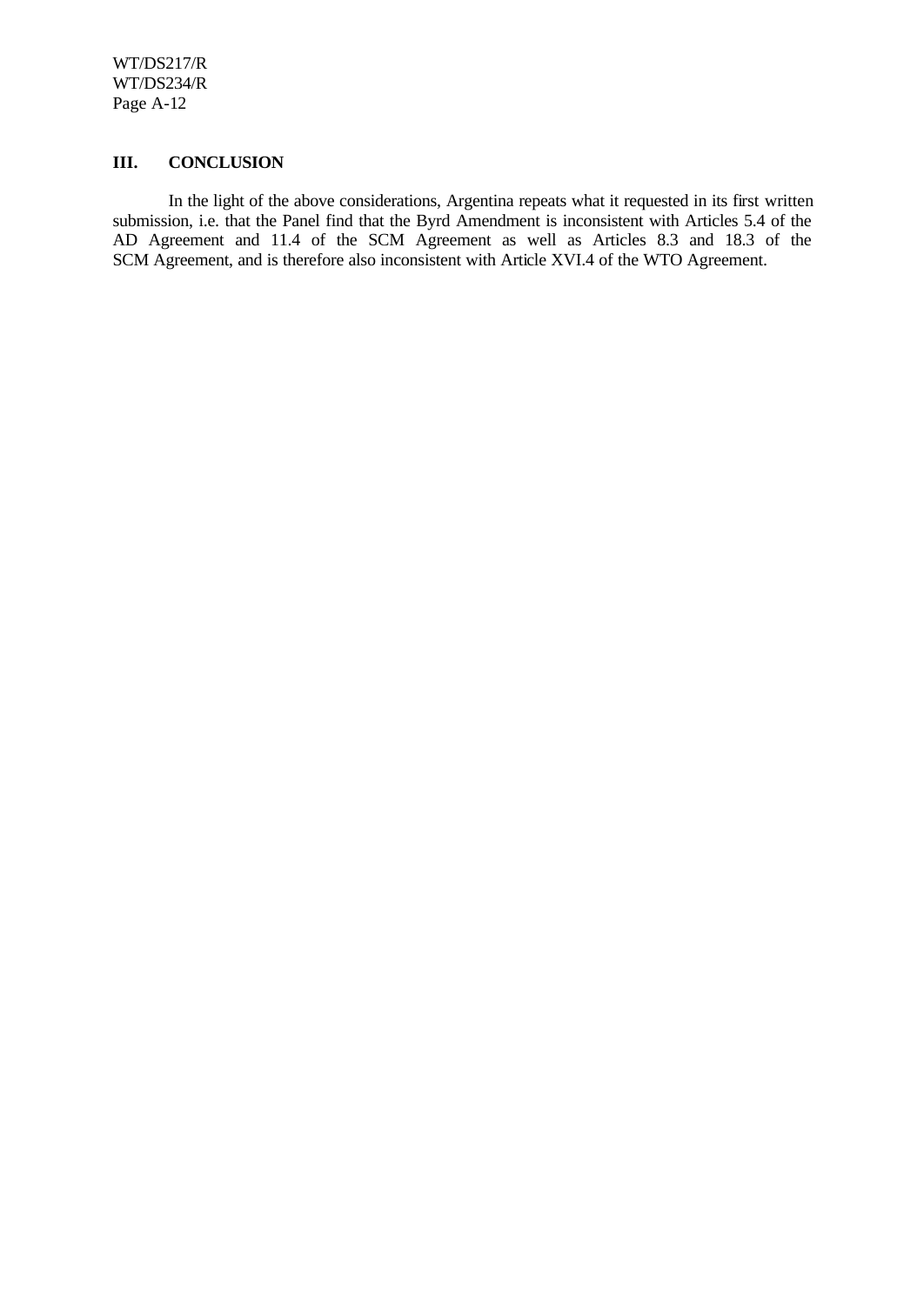## **ANNEX A-3**

## THIRD PARTY SUBMISSION OF HONG KONG, CHINA

### (17 January 2002)

#### **I. INTRODUCTION**

1. The dispute at issue concerns the *Continued Dumping and Subsidy Offset Act of 2000* (also known as the "*CDSOA"* or "*Byrd Amendment"*) which was enacted into law by the United States on 28 October 2000. Hong Kong, China decided to participate in the current proceedings as a third party in view of the systemic importance of the dispute.

2. Hong Kong, China does not question the right of WTO Members to enact domestic legislation to protect legitimate trade interests, but such legislation must not detract from their obligations under the WTO. We believe that the *CDSOA* constitutes a violation by the United States of their obligations under the following WTO provisions:

- Article 18.1 of the Agreement on Implementation of Article VI of the General Agreement on Tariffs and Trade (GATT) 1994 (hereafter referred to as the "ADA") in conjunction with Article VI:2 of GATT 1994; and
- Article 32.1 of the Agreement on Subsidies and Countervailing Measures (hereafter referred to as the "ASCM") in conjunction with Article VI:3 of GATT 1994.

We also submit that the CDSOA is inconsistent with the object and purpose of the ADA and the ASCM, and violates Article 5 of ASCM.

#### **II. THE LEGISLATION AT ISSUE**

3. The *CDSOA* amends the Tariff Act of 1930, which is the principal statute governing the United States anti-dumping and countervailing proceedings, by adding a new Section 754 entitled *Continued Dumping and Subsidy Offset*.

4. Section 754(a) provides that:

"Duties assessed pursuant to a countervailing duty order, an anti-dumping duty order, or a finding under the Anti-dumping Act of 1921 shall be distributed on an annual basis under this section to the affected domestic producers for qualifying expenditures. Such distribution shall be known as the continued dumping and subsidy offset."

5. The term "affected domestic producers" is defined in Section 754(b)(1) as including:

"Any manufacturer, producer, farmer, rancher, or worker representative (including associations of such persons) that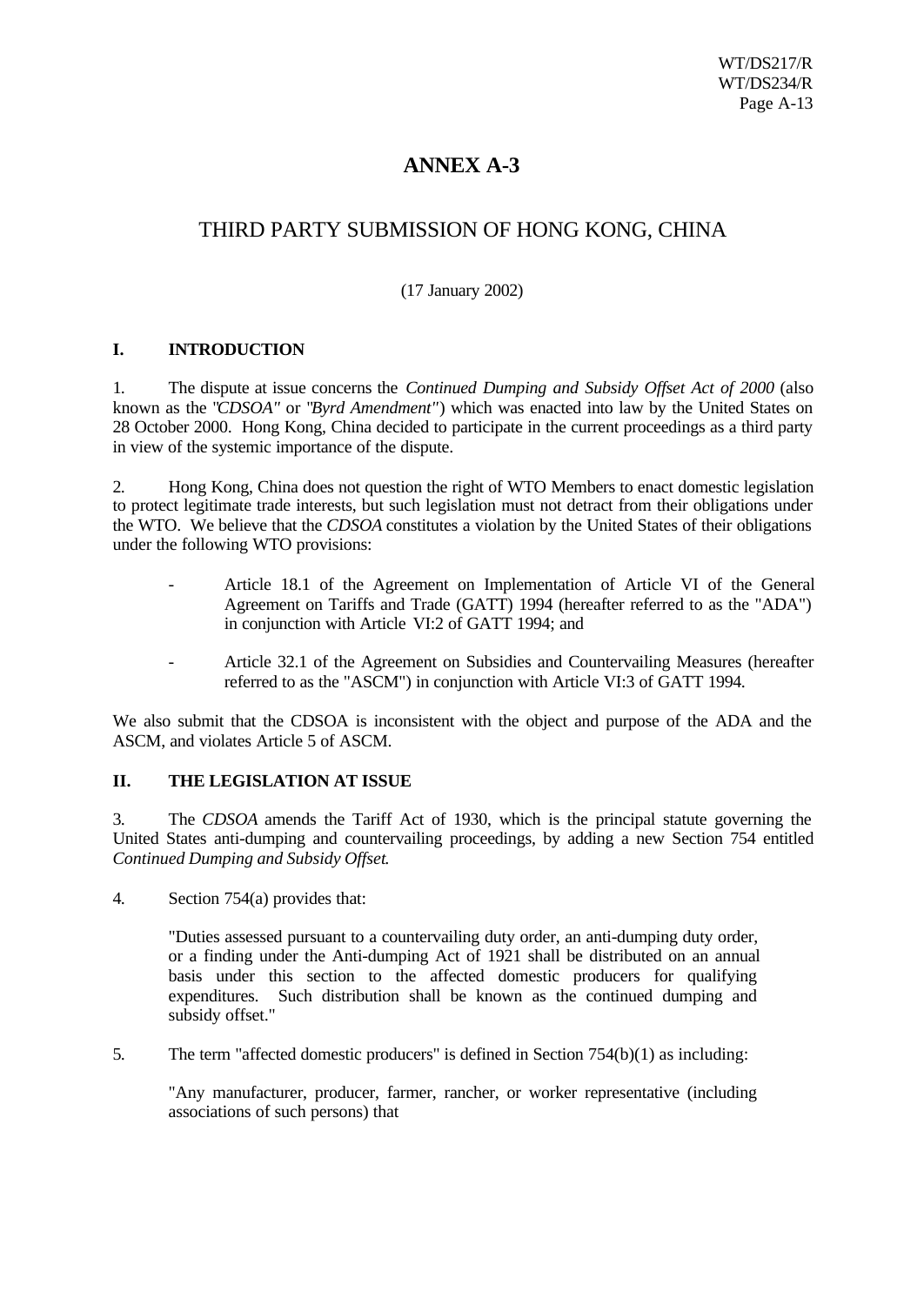(A) was a petitioner or interested party in support of the petition with respect to which an anti-dumping duty order, a finding under the Anti-dumping Act of 1921, or a countervailing duty order has been entered, and

(B) remains in operation.

Companies, business, or persons that have ceased the production of the product covered by the order or finding or who have been acquired by a company or business that is related to a company that opposed the investigation shall not be an affected domestic producer."

6. As for the term "qualifying expenses", it is defined in Section 754 (b)(4) as follows:

"Expenditure incurred after the issuance of the anti-dumping duty finding or order or countervailing duty order in any of the following categories -

- (A) Manufacturing facilities.
- (B) Equipment.
- (C) Research and development.
- (D) Personnel training.
- (E) Acquisition of technology.
- (F) Health care benefits to employees paid by the employer.
- (G) Pension benefits to employees paid for by the employer.
- (H) Environmental equipment, training or technology.
- (I) Acquisition of raw materials and other inputs.
- (J) Working capital or other funds needed to maintain production."

#### **III. THE ARGUMENTS**

l

#### A. MANDATORY LEGISLATION

7. According to established GATT and WTO jurisprudence, legislation that mandates action that is inconsistent with WTO rules and leaves no discretion to the executive branch of government can be challenged as such. As summed up in the *United States - Tobacco*<sup>1</sup> case,

" … panels had consistently ruled that *legislation which mandated action inconsistent with the General Agreement could be challenged as such*, whereas legislation which merely gave the discretion to the executive authority of a contracting party to act inconsistently with the General Agreement could not be challenged as such ... " (emphasis added)

<sup>&</sup>lt;sup>1</sup> Panel report adopted on 4 October 1994, BISD 41S/13.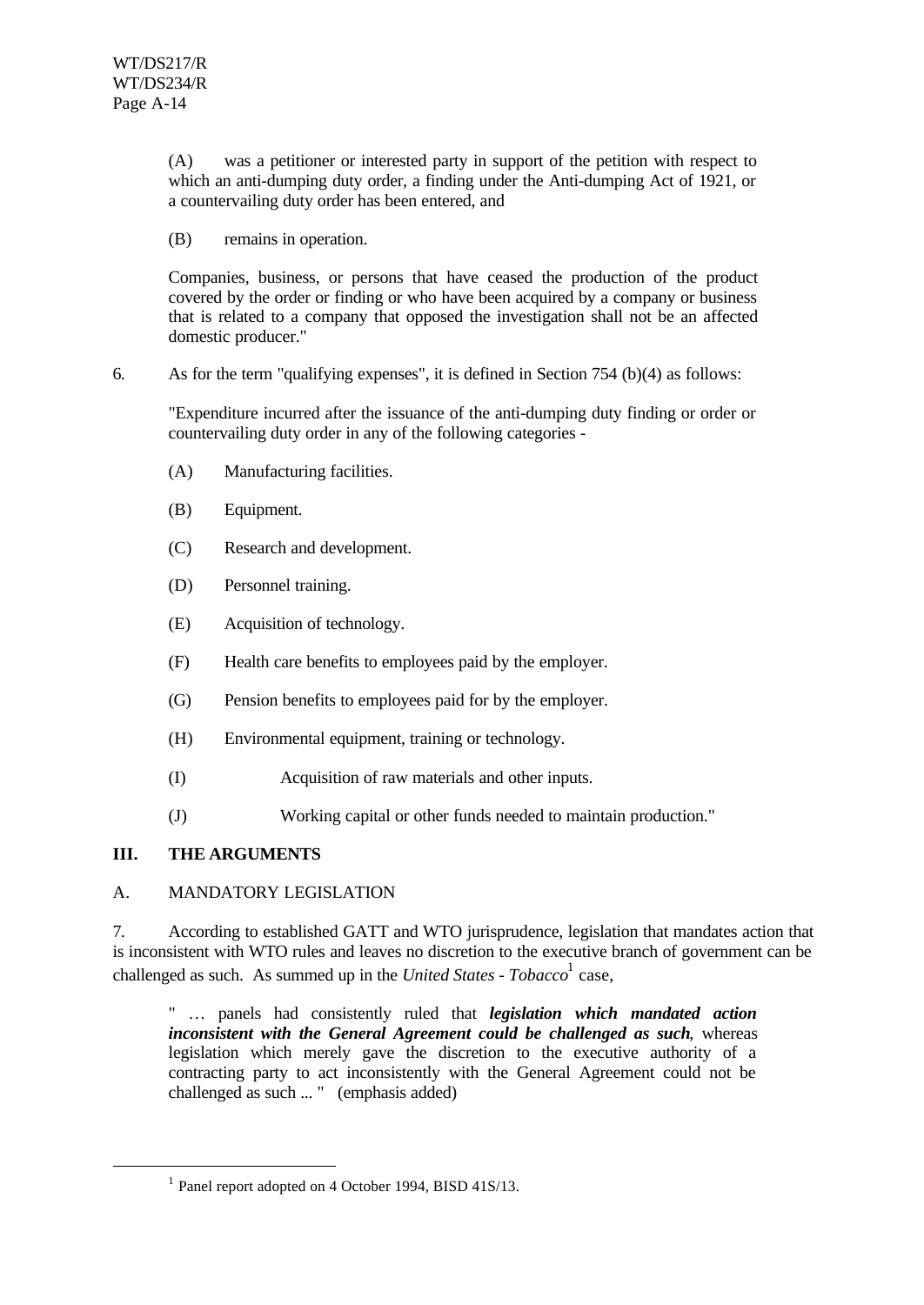The Appellate Body has embraced this rationale. See *United States - 1916 Anti-dumping Act*, WT/DS136/AB/R, WT/DS162/AB/R, AB-2000-5, AB-2000-6, paragraphs 88-89.

8. That the *CDSOA* is mandatory legislation is demonstrated by the repeated use of the word "shall" in its provisions. For example, the *CDSOA* provides that,

"duties assessed pursuant to a countervailing duty order, and anti-dumping duty order … *shall* be distributed on an annual basis … to the effected domestic producers …" (emphasis added)

"[t]he Commissioner *shall* establish … a special account with respect to each such order or finding." (emphasis added)

"[t]he Commissioner *shall* distribute all funds (including all interest earned on the funds) from assessed duties received in the preceding fiscal year to affected domestic producers …" (emphasis added)

The above passages demonstrate that the *CDSOA* is mandatory legislation that leaves no discretion to the executive branch of the United States government regarding the distribution of the assessed antidumping and countervailing duties to affected domestic producers. Hence, the *CDSOA* as such can be subject to WTO dispute settlement procedures.

#### B. ARTICLE 18.1 OF THE ADA AND ARTICLE32.1 OF THE ASCM IN CONJUNCTION WITH ARTICLE VI OF GATT 1994

9. By mandating specific action against dumping and subsidization that is not in accordance with Article VI of GATT 1994, as interpreted by the ADA and the ASCM, the *CDSOA* is inconsistent with Article 18.1 of the ADA and Article 32.1 of the ASCM in conjunction with Article VI of GATT 1994.

10. The relevant provisions are quoted below.

Article 18.1 of the ADA provides that,

"[n]o specific action against dumping of exports from another Member can be taken except in accordance with the provisions of GATT 1994, as interpreted by this Agreement."

Article 32.1 of the ASCM provides that,

"[n]o specific action against a subsidy of another Member can be taken except in accordance with the provisions of GATT 1994, as interpreted by this Agreement."

*Specific action against dumping and subsidization under Article 18.1 of the ADA and Article 32.1 of the ASCM*

11. In the United *States Anti-dumping Act of 1916* case, the Appellate Body stated that,

"[i]n our view, the ordinary meaning of the phrase 'specific action against dumping' of exports within the meaning of Article 18.1 is *action that is taken in response to situations presenting the constituent elements of 'dumping'*. 'Specific action against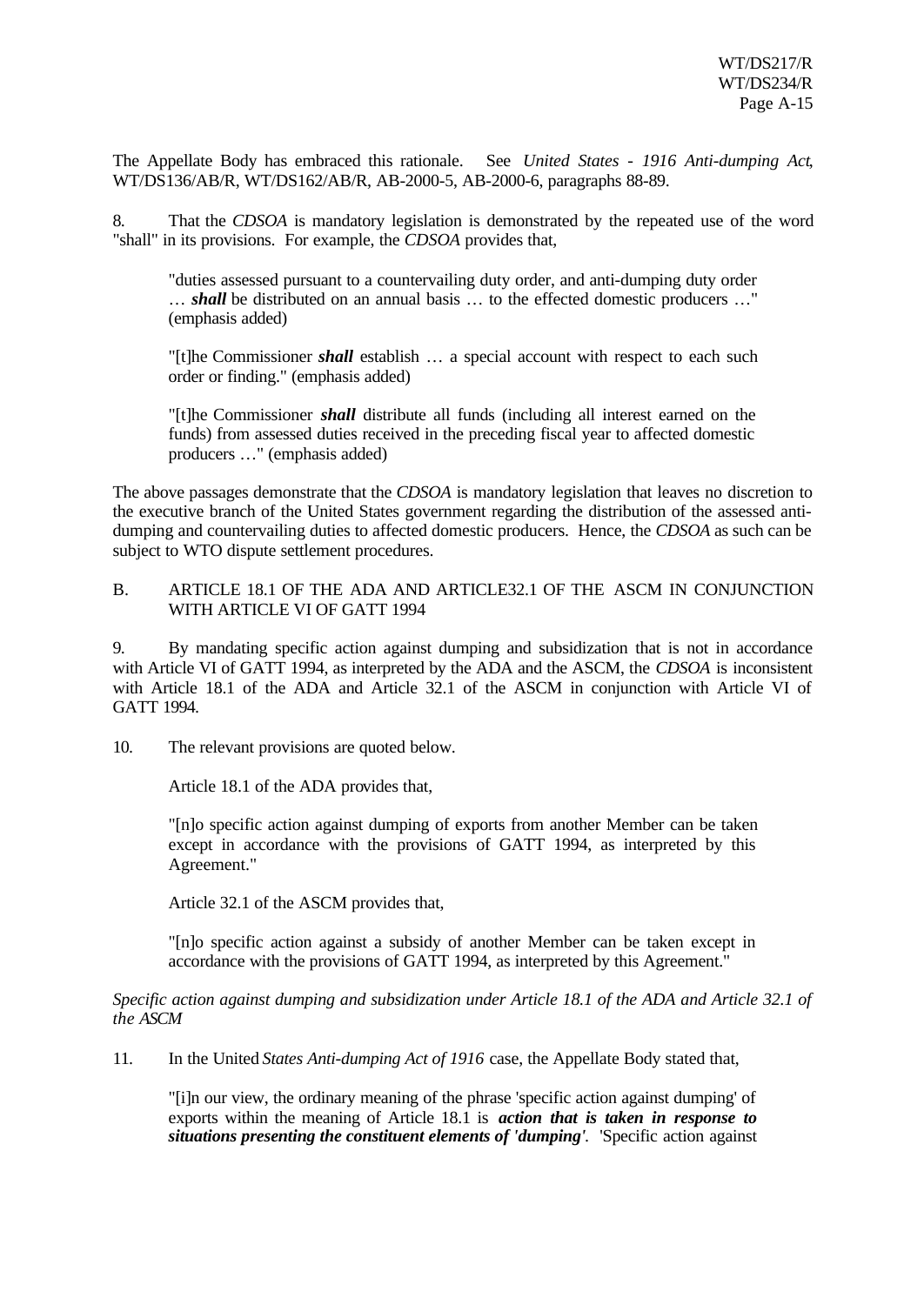l

dumping' of exports, must, at a minimum, encompass *action that may be taken only* when the constituent elements of 'dumping' are present."<sup>2</sup> (emphasis added)

12. By the same logic, the phrase "specific action against a subsidy" in Article 32.1 of the ASCM should also be construed to encompass, at a minimum, action that may be taken *only* when the constituent elements of subsidization are present.

13. Section 1002 of the *CDSOA* illustrates that the Act is taken in response to situations presenting the constituent elements of dumping and subsidization:

"Congress makes the following findings:

(1) Consistent with the rights of the United States under the World Trade Organization, *injurious dumping* is to be condemned and actionable *subsidies* which cause injury to domestic industries must be effectively neutralised.

(2) United States unfair trade laws have as their purpose the restoration of conditions of fair trade so that jobs and investment that should be in the United States are not lost through the false market signals.

(3) The continued *dumping* or *subsidisation* of imported products after the issuance of antidumping orders or findings or countervailing orders can frustrate the remedial purpose of the laws by preventing market prices from returning to fair levels.

(4) Where *dumping* or *subsidisation* continues, domestic producers will be reluctant to reinvest or rehire and may be unavailable to maintain pension and health care benefits that conditions of fair trade would permit. Similarly, small business and American farmers and ranchers may be unable to pay down accumulated debt to obtain working capital or to otherwise remain viable…" (emphasis added)

14. In brief, the Act is to remedy the "continued dumping or subsidization of imported products after the issuance of antidumping orders or findings or countervailing duty orders" by transferring anti-dumping and countervailing duties to the "affected domestic producers". Therefore, the offset payments mandated under the *CDSOA* are clearly in response to situations presenting the constituent elements of dumping and subsidization.

15. The terms of the *CDSOA* demonstrate that the offset payments are possible *only* when the constituent elements of dumping and subsidization are present. As seen in paragraph 5 above, offset payments are *only* and *exclusively* available to those producers "affected" by an instance of antidumping or subsidization which has been subject to an anti-dumping duty order, a finding under the Anti-dumping Act of 1921 or a countervailing duty order. Unless there is an anti-dumping order/finding or a countervailing duty order, the United States authorities cannot assess any antidumping or countervailing duties and as a result, no offset can be paid. In other words, the constituent elements of dumping and subsidization (leading to an anti-dumping order/finding or a countervailing duty order) are prerequisites to offset payments.

16. The above also means that the CDSOA, being a specific action *"in response to"* dumping or subsidy, is no different from an action *"against"* dumping or a subsidy. Indeed the very existence of the CDSOA payment hinges upon the existence of the constituent elements of dumping and subsidization. The distribution of the CDSOA payment is again based upon the existence of the

<sup>&</sup>lt;sup>2</sup> United States – Anti-dumping Act of 1916, AB-2000-5 and 6 at paragraph 122.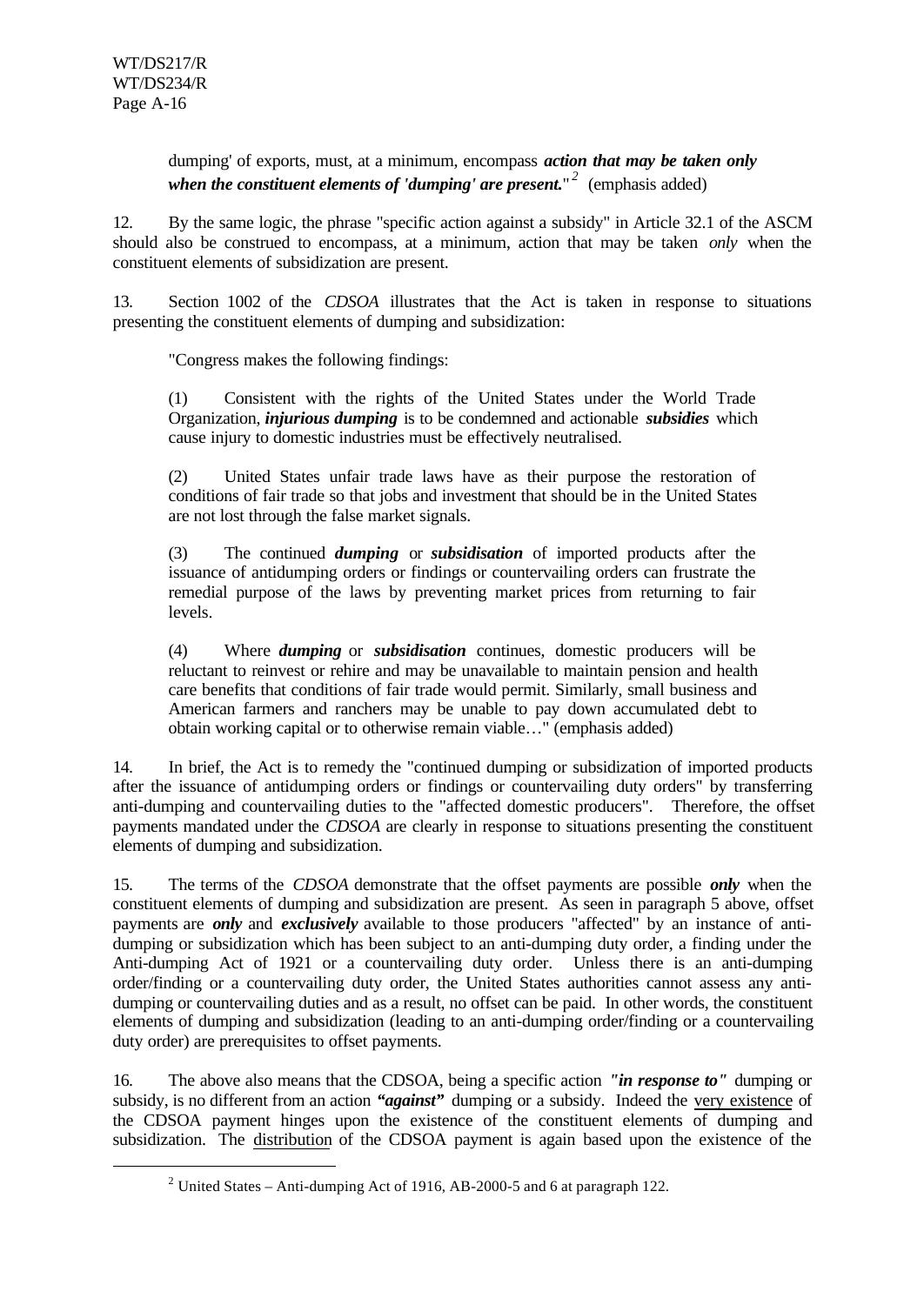constituent elements of dumping and subsidization – the payment will only be distributed to producers affected by an instance of anti-dumping or subsidization. In terms of the effect, the CDSOA provides a subsidy to the affected domestic industries and places them in an advantageous position comparing with the alleged dumped or subsidized imports in the cases concerned, which are by definition competing in the same market. The CDSOA therefore upsets the balance of competitive conditions as established under the ADA and ASCM in the direction of hampering the competitiveness of the imports concerned. This upset of balance against the competitiveness of the imports is particularly serious if the duties imposed and distributed are above what would be adequate to remove the injuries to the domestic industries.

17. With the above analysis, we submit that the mandated distribution of offsets under *CDSOA* constitutes specific action against dumping and subsidization under Article 18.1 of the ADA and Article 32.1 of the ASCM.

*Specific action against dumping and subsidization not authorized under Article VI of GATT 1994*

18. The Appellate Body's ruling in the *United States - 1916 Anti-dumping Act* is instructive:

"Article VI, and in particular, Article VI:2, read in conjunction with the Antidumping Agreement, limit the permissible responses to dumping to definitive antidumping duties, provisional measures and price undertakings."<sup>3</sup>

19. The Appellate Body unequivocally restricted permissible responses to dumping to definitive anti-dumping duties, provisional measures or price undertakings. Therefore, legislation that mandates specific actions against dumping other than these actions constitutes a breach of Article VI of GATT 1994. The distribution of offsets mandated by the *CDSOA* does not fall under any of the above three permissible responses. In line with the Appellate Body's ruling, the *CDSOA*, by mandating the distribution of offsets to domestic producers, is demonstrably inconsistent with Article VI:2 of GATT 1994. We believe that the legal reasoning of the Appellate Body applies equally to similar provisions regarding measures that can be taken in the context of subsidization under the ASCM and Article VI:3 of GATT 1994. By way of the analysis in foregoing paragraphs, we come to a similar conclusion, i.e. the *CDSOA* is a specific action against a subsidy that is not permitted by Article VI:3 of the GATT 1994 as interpreted by the ASCM.

#### C. OBJECT AND PURPOSE OF THE ADA AND THE ASCM

l

20. We also submit that the *CDSOA* is inconsistent with the *object and purpose* of WTO antidumping and countervailing laws.

21. First, it is useful to recall that the aim of anti-dumping and countervailing duties is to restore a level playing field by removing the injury to the relevant domestic industry. Through the imposition of duties, the playing field (which is allegedly tilted against the domestic producers as a result of dumping and subsidization) is leveled. By distributing anti-dumping and countervailing duties to the domestic producers, the *CDSOA* provides them with an additional (and WTO-inconsistent) layer of protection. The level playing field (restored as a result of the imposition of duties) will ironically be tilted again (but this time against the exporters) by having the duties transferred to the domestic producers which have already been given adequate protection through the imposition of anti-dumping and countervailing duties.

<sup>3</sup>  *United States – Anti-dumping Act of 1916*, adopted on 26 September 2000, AB-2000-5 and 6 at paragraph 137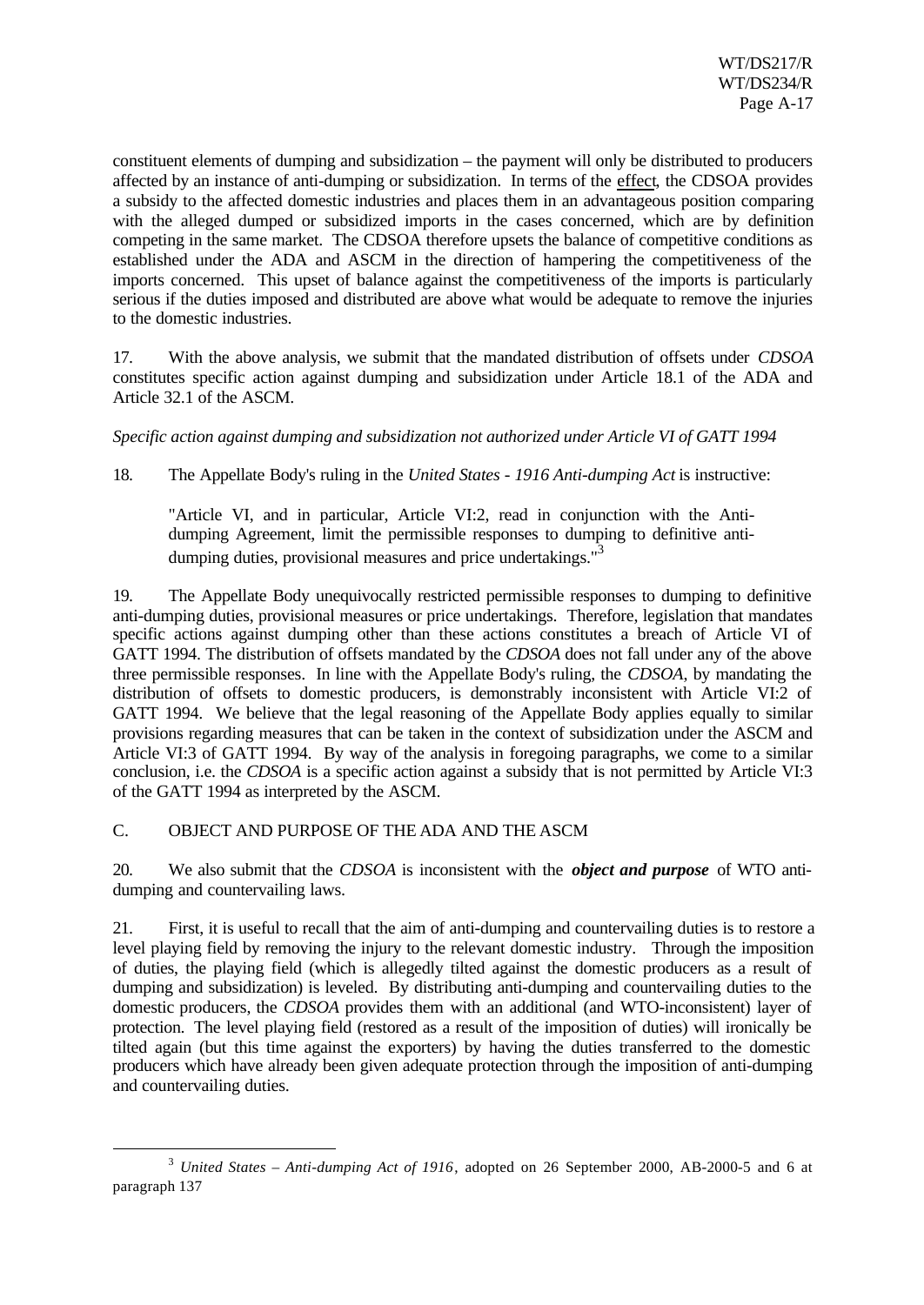22. Apart from destroying the level playing field, it is also submitted that the *CDSOA* runs counter to the principles of *restraint* and *proportionality* as evidenced in the following provisions.

Article 11.1 of the ADA provides that,

"An anti-dumping duty shall remain in force *only as long as* and *to the extent necessary* to counteract dumping which is causing injury."(emphasis added)

Article 9.1 of the ADA states that,

"It is desirable that … the (anti-dumping) duty be *less than the margin* if such lesser duty would be *adequate* to remove the injury to the domestic industry." (emphasis added)

Article 21.1 of the ASCM provides that,

"A countervailing duty shall remain in force only *as long as* and *to the extent necessary* to counteract subsidization which is causing injury." (emphasis added)

Article 19.2 of the ASCM states that,

"It is desirable ... that the (countervailing) duty should be *less than the total amount of the subsidy* if such lesser duty would be *adequate* to remove the injury to the domestic industry ..." (emphasis added)

23. The above provisions demonstrate that care must be taken to ensure that the amount of duties imposed should not be more than what is necessary to remedy the injury caused by dumping and subsidization. With the imposition of anti-dumping and countervailing duties, any such injury has already been removed. Disregarding the principles of restraint and proportionality, the *CDSOA* goes beyond what is necessary to be done by according additional protection to the domestic producers.

D. ARTICLE 5 OF THE ASCM

#### *CDSOA payments are subsidies in the WTO context*

24. For a subsidy to exist within the meaning of the ASCM, there has to be (i) a financial contribution by a government or any public body within the territory of a Member which (ii) confers a benefit and (iii) is specific. We submit that this is indeed the case with respect to the *CDSOA*.

25. We shall first establish that the offsets distributed under the *CDSOA* are subsidies within the meaning of Article 1 of the ASCM. As quoted in paragraph 4 above, Section 754(a) of the *CDSOA* provides for distribution of assessed antidumping and countervailing duties to the affected domestic producers in the United States. By distributing the duties collected, which constitute an entry to the US budget, to eligible domestic producers, the United States makes a financial contribution in the form of a direct transfer of funds referred to in Article 1.1(a)(1)(i) of the ASCM.

#### *CDSOA payments confer a benefit on the recipients*

26. We now tackle the question of whether, in a case of a *CDSOA* payment against the background of imposition of duties to counteract a subsidy or dumping, the whole amount paid is a benefit in the sense of Article 1.1(b) of the ASCM. The Appellate Body report on *Canada – Measures Affecting the Export of Civilian Aircraft* provides some useful guidance on what constitutes a benefit under Article 1.1(b) of the ASCM. In that case, the Appellate Body supported the Panel's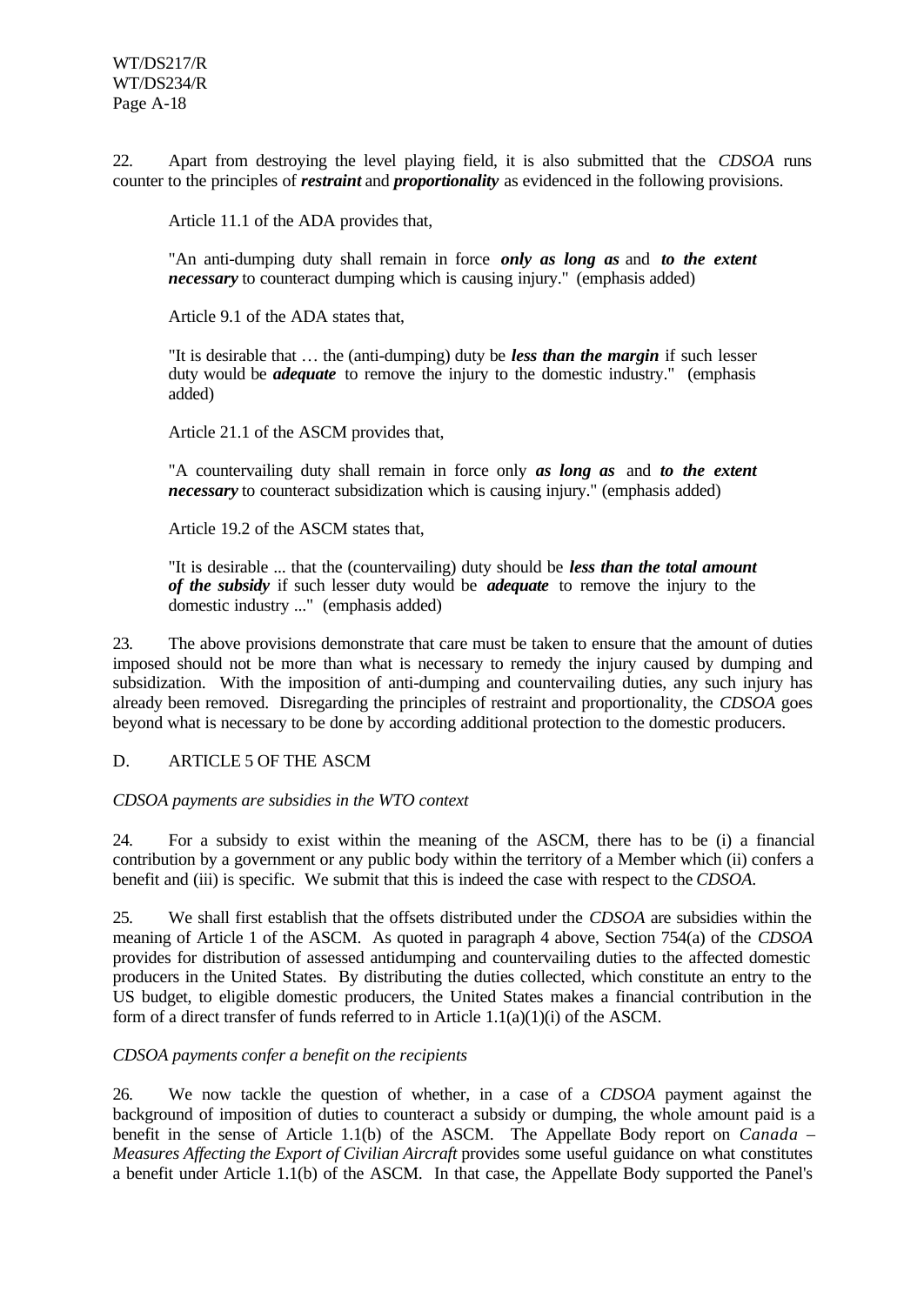ruling that the ordinary meaning of "benefit" clearly encompasses some form of advantage. In order to determine whether a financial contribution confers a "benefit", i.e. an advantage, it is necessary to determine whether the financial contribution places the recipient in a more advantageous position than would have been the case but for the financial contribution. In other words, a "benefit" to the recipient exists when the financial contribution makes the recipient "better off" than it would otherwise have been, absent that contribution.<sup>4</sup> Given that a *CDSOA* payment would inevitably place the recipients in a more competitive and advantageous position than would have been the case but for the transfer, we submit that such a payment confers a benefit referred to in Article 1.1(b) of the ASCM.

#### *CDSOA payments are specific*

l

27. For the *CDSOA* scheme to be an actionable subsidy, we must further show that the subsidy paid is specific within the meaning of Article 2.1 of the ASCM. Pursuant to Article 2.1(a), a subsidy is specific if the granting authority or legislation limits access to the subsidy to "certain enterprises". Pursuant to Article 2.1(b), if the granting authority or legislation establishes objective criteria or conditions governing the eligibility for and amount of a subsidy, the subsidy is not specific. As explained in footnote 2 of the ASCM, objective criteria or conditions are neutral, do not favor certain enterprises over others, and are economic in nature and horizontal in application. Article 2.1(c) describes other factors that may be considered, including the use of the subsidy for a limited number of enterprises, predominant use by certain enterprises and disproportionately large subsidy amounts for certain enterprises.

28. The *CDSOA* meets the criteria for specificity. It provides specific subsidies as defined under Article 2.1(a) because it explicitly limits access to the subsidy to certain enterprises, that is, the group of manufacturers, producers, farmers, ranchers, or worker representatives that were petitioners in support of an anti-dumping duty order or finding or a countervailing duty order. Those in the same industry, even if they are under the same economic condition, but have chosen, for whatever reasons, not to support such an anti-dumping duty order or countervailing duty order are not similarly subsidized. The subsidy is therefore specific and selective in application as it only applies to a certain group of enterprises within the industries concerned. Nor is Article 2.1(b) a sufficient defense for the United States since the criteria governing eligibility for and the amount of the subsidy are not objective in the sense of footnote 2 of the ASCM. As argued above, the CDSOA favors enterprises that support an antidumping or countervailing duty action over enterprises that choose not to, regardless of the fact that these enterprises may be under the same economic condition and in same industry. The criteria are therefore political rather than economic in nature, nor are they horizontal in application, as required under footnote 2 of Article 2.1(b).

29. In practice, eligibility under the CDSOA also meets the factors indicating specificity in Article 2.1(c) of the ASCM. There is evidence that it is predominantly used by certain industries and that disproportionately large amounts are granted to certain enterprises (e.g. more than one-third of the 350-odd antidumping and countervailing duty orders are for iron and steel goods; one company will receive US\$31,000,000 or more than 15% of the US\$200,000,000 payable for fiscal year  $2001<sup>5</sup>$ ). To conclude, the *CDSOA* payments are specific subsidies as defined in Article 2.1 of the ASCM.

<sup>&</sup>lt;sup>4</sup> See Appellate Body report on Canada – Measures Affecting the Export of Civilian Aircraft (ref: WT/DS70/AB/R of 2 August 1999) paragraphs 149 – 161

<sup>&</sup>lt;sup>5</sup> See Distribution of Continued Dumping and Subsidy Offset to Affected Domestic Producers, Vol. 66 Federal Register 40782 (3 August 2001) and The eBearing Times (7 December 2001).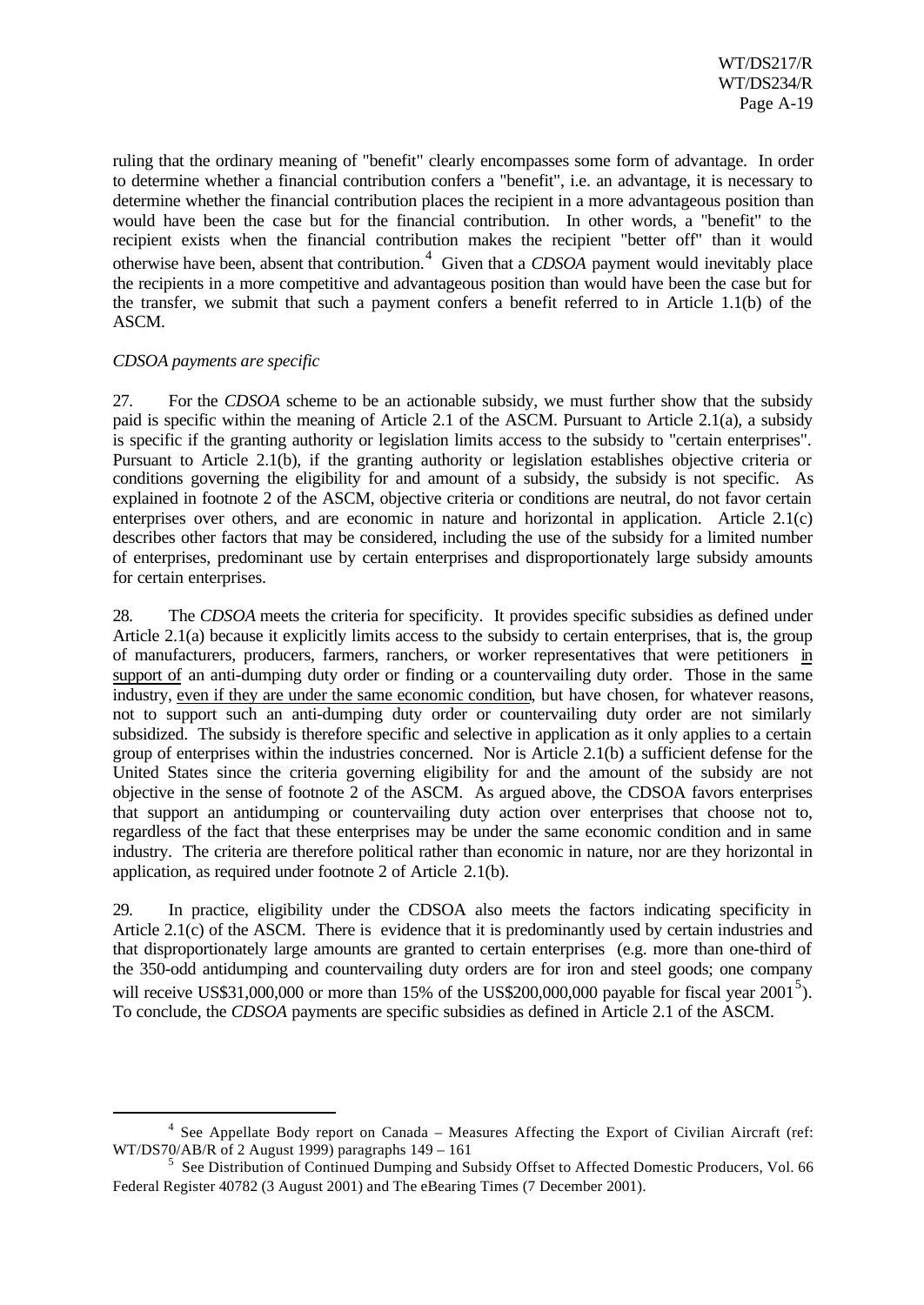l

#### *Nullification or impairment of benefits to other WTO Members*

30. According to Article 5 of the ASCM, no Member should cause, through the use of any subsidy referred to in paragraphs 1 and 2 of Article 1 of the ASCM, adverse effects to the interests of other Members. Adverse effects, in the sense of Article 5, can take the form of either (i) injury to the domestic industry of another Member, or (ii) nullification or impairment of benefits accruing to other Members under GATT 1994, or (iii) serious prejudice to the interests of another Member. We submit that the *CDSOA* causes adverse effects in the form of nullification or impairment of benefits as set forth in Article 5.

31. GATT/WTO case law has clarified that three conditions must be met for a complaint on nullification and impairment to succeed:

- (i) a concession in the form of a tariff binding must have been made by a Member;
- (ii) a subsequent action that was not reasonably anticipated must have been taken by the Member that has bound its tariff;  $\frac{7}{1}$  and
- (iii) the subsequent action must have nullified or impaired benefits accruing to other WTO Members in the sense that it has reduced the value of the concession.

All three conditions have been met in the case of the *CDSOA*. On (i), as a result of successive rounds of multilateral trade negotiations, the United States have bound almost all their tariff lines. On (ii), the *CDSOA* was enacted subsequent to the entry into force of the Uruguay Round agreements, and could not have been reasonably anticipated when the Uruguay Round was concluded. It should not be assumed that Members could "reasonably anticipate" the *CDSOA* before the tariff concessions entered into force merely by the fact that similar legislative proposals were being discussed during the Uruguay Round. Legislative proposals have to be distinguished from legislation in effect. If the effect of possible legislative proposals (instead of legislation) has to be taken into account, negotiations will be subject to a very uncertain environment. The fact that the present dispute has been the object of a complaint by no less than eleven WTO Members also supports our argument that the *CDSOA* is not reasonably anticipated. On (iii), payments made under the *CDSOA*, operating as specific subsidies, enable the United States domestic producers to retain a larger market share in the United States market than would have been the case absent the payments, thereby upsetting the balance of competitive conditions established through negotiation of the concession (i.e. tariff binding). The resultant displacement of foreign products from the United States markets amounts to a reduction in value of the concession made by the United States, thereby nullifying the benefits which should otherwise be accruing to other WTO Members. The above analysis demonstrates that the *CDSOA* can nullify or impair benefits which should otherwise be accruing to other WTO Members, and hence is contrary to Article 5 of the ASCM.

<sup>&</sup>lt;sup>6</sup> See Panel Report on Japan –Measures Affecting Consumer Photographic Film & Paper (ref: WT/DS44R of 22 April 1998) paragraph 10.41.

<sup>&</sup>lt;sup>7</sup> Paragraphs 10.79 & 10.80 of WT/DS44R provide a useful device that helps divide the burden of proof with respect to the 'reasonable expectations' requirement. The panel's understanding in this respect is that if an alleged measure pre-dates a concession, the affected Members carry the burden of proof to demonstrate that they could not anticipate the effects of the measure. Conversely, if the measure occurs after negotiations of the concession, the defending Member has the burden of proof to show that the measure should have been reasonably anticipated by the affected Members. The CDSOA came into effect after conclusion of the Uruguay Round tariffs negotiations. The burden of proof should therefore rest with the United States.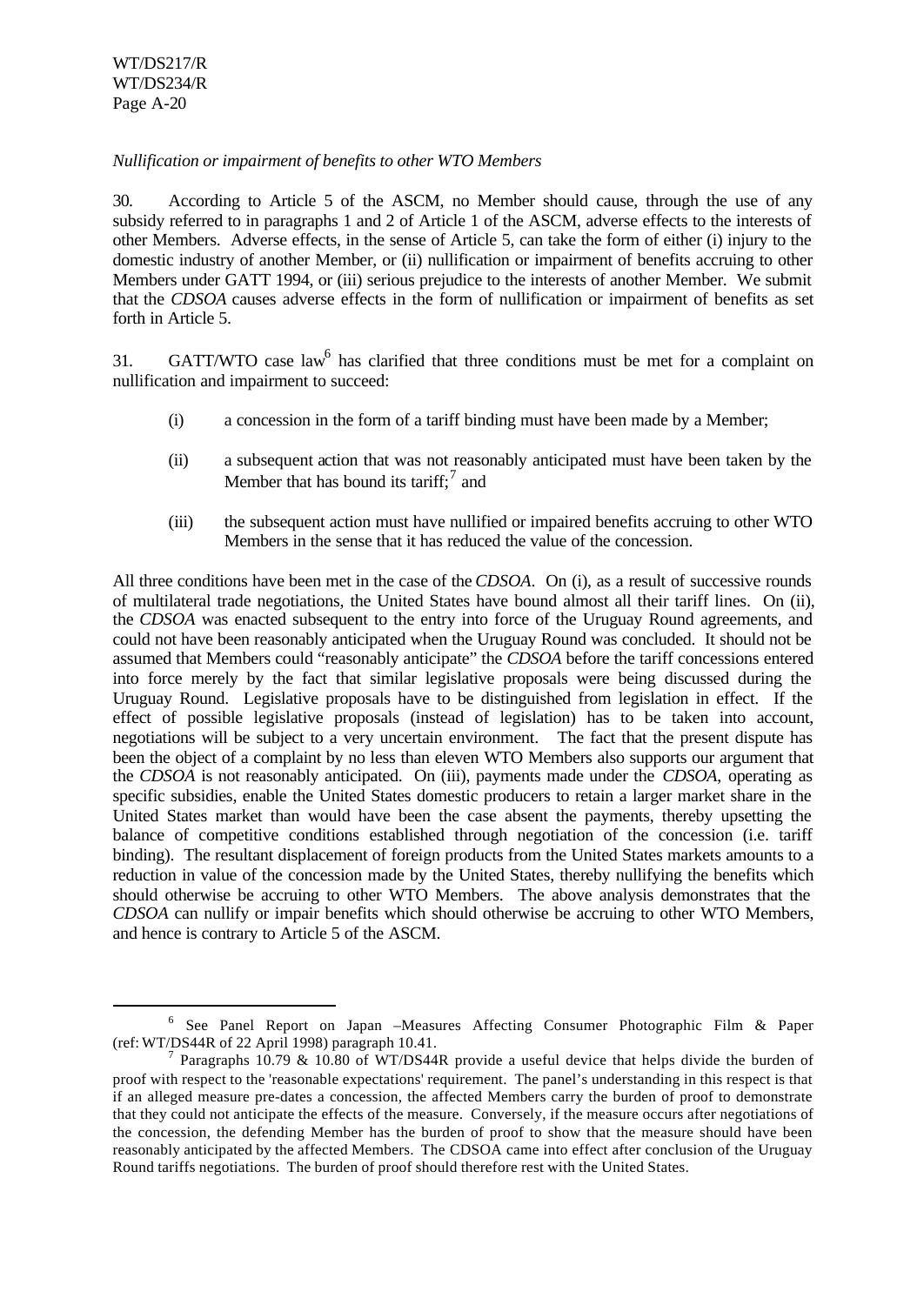#### **IV. CONCLUSION**

32. We conclude from the above analysis that *CDSOA* is inconsistent with the following WTO provisions :

- Article 18.1 of the ADA in conjunction with Article VI:2 of GATT 1994;
- Article 32.1 of the ASCM in conjunction with Article VI:3 of GATT 1994;
- the object and purpose of the ADA and the ASCM; and
- Article 5 of the ASCM.

33. We would like to point out that Article VI of GATT 1994, the ADA and the ASCM provide for trade remedy measures which represent exceptions to the GATT/WTO guiding principles of trade liberalization. As such, these measures must be used *only* under the specific conditions laid down in the aforesaid Agreements. We are seriously concerned that trade remedy measures are too often used as tools to protect domestic industries from import competition. In this respect, we consider it imperative that the Panel, through its rulings, should confirm the principle of fairness on which the Agreements are based so that there can be a guarantee that the multilaterally agreed principles and rules will be fully respected and, in particular, that the disciplines of the WTO Agreements will be strictly observed. We respectfully request the Panel to carefully consider our comments and to recommend that the US bring the *CDSOA* into compliance with their WTO obligations.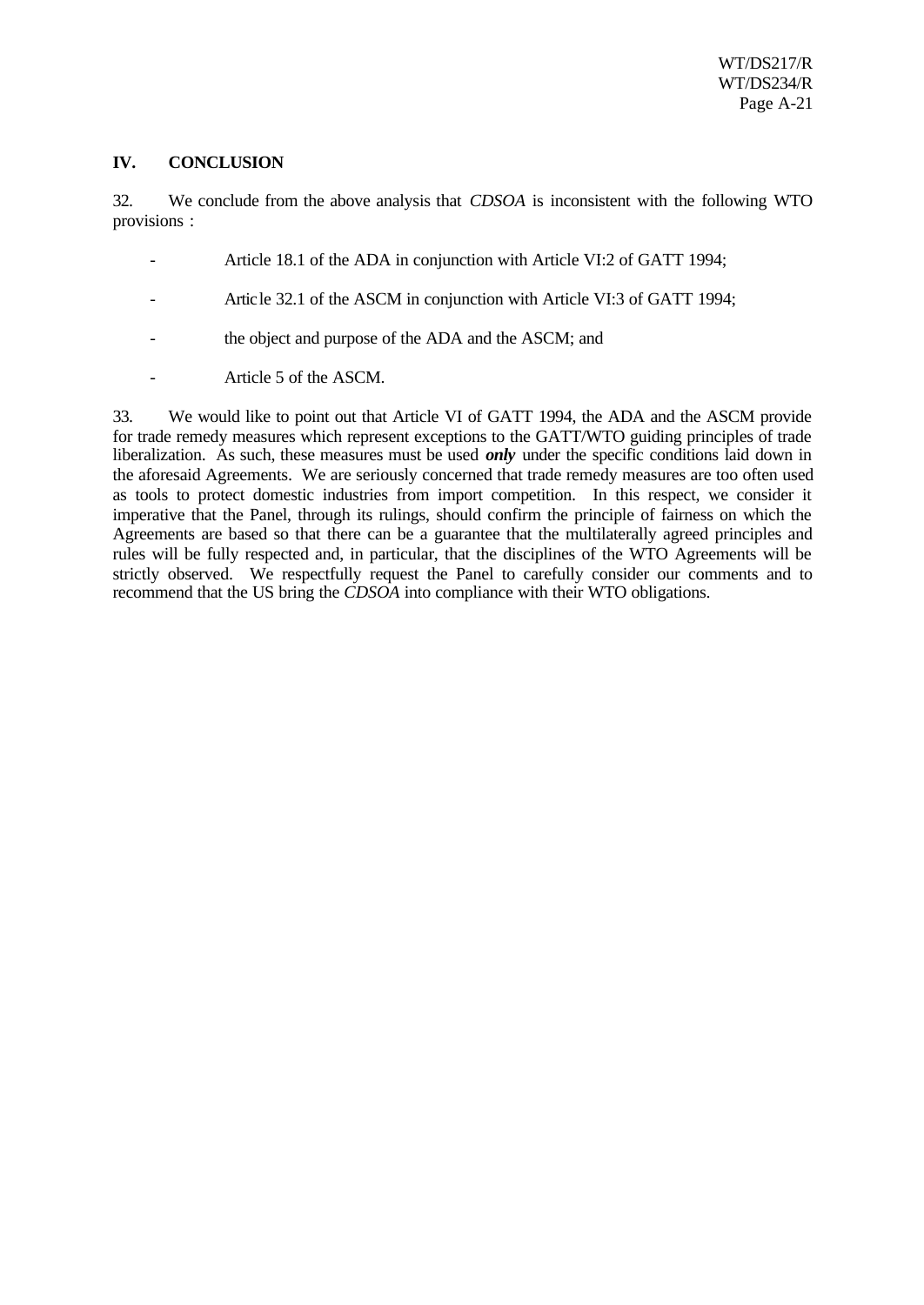## **ANNEX A-4**

## THIRD PARTY ORAL STATEMENT OF HONG KONG, CHINA

### (6 February 2002)

1. Hong Kong, China participates in this dispute as a third party in view of its systemic importance. While a WTO Member may distribute anti-dumping or countervailing duties under its domestic legislation, such measure must be consistent with its obligations under the WTO. Like the complaining parties, we believe that the Continued Dumping and Subsidy Offset Act (CDSOA) constitutes a violation by the United States (US) of their obligations under:

- Article 18.1 of the Agreement on Implementation of Article VI of GATT 1994 (ADA) in conjunction with Article VI:2 of GATT 1994; and
- Article 32.1 of the Agreement on Subsidies and Countervailing Measures (ASCM) in conjunction with Article VI:3 of GATT 1994.

2. We also submit that the *CDSOA* is inconsistent with the object and purpose of the ADA and the ASCM and violates Article 5 of the ASCM.

3. First, we submit that the mandated distribution of offsets under the *CDSOA* constitutes specific action against dumping and subsidization under Article 18.1 of the ADA and Article 32.1 of the ASCM, and such action is not authorized under Article VI of GATT 1994.

4. As stated in the ruling of the Appellate Body in the *United States Anti-dumping Act of 1916* case, "the ordinary meaning of the phrase 'specific action against dumping' of exports within the meaning of Article 18.1 is *action that is taken in response to situations presenting the constituent elements of 'dumping'*. 'Specific action against dumping' of exports, must, at a minimum, encompass *action that may be taken only when the constituent elements of 'dumping' are present*". By the same logic, the phrase "specific action against a subsidy" in Article 32.1 of the ASCM should be similarly construed. It is clear from the provisions of the *CDSOA*, that the Act is to remedy the "continued dumping or subsidization of imported products after the issuance of antidumping orders or findings or countervailing duty orders". The offsets distributed under the CDSOA are by definition in response to situations presenting the constituent elements of dumping and subsidization.

5. The CDSOA, being a specific action *"in response to"* dumping or subsidy, is no different from an action *"against"* dumping or a subsidy. In terms of effect, the *CDSOA* provides a subsidy to the affected domestic industries and places them in an advantageous position comparing with the alleged dumped or subsidized imports. Such action was not anticipated during the negotiations of the WTO Agreements.

6. The distribution of offsets mandated by the *CDSOA* does not fall under any of the three permissible responses to dumping, namely, dumping to definitive anti-dumping duties, provisional measures or price undertakings, as provided for in the ruling of the Appellate Body in the *United States Anti-dumping Act of 1916* case. In line with the Appellate Body's ruling, the *CDSOA* is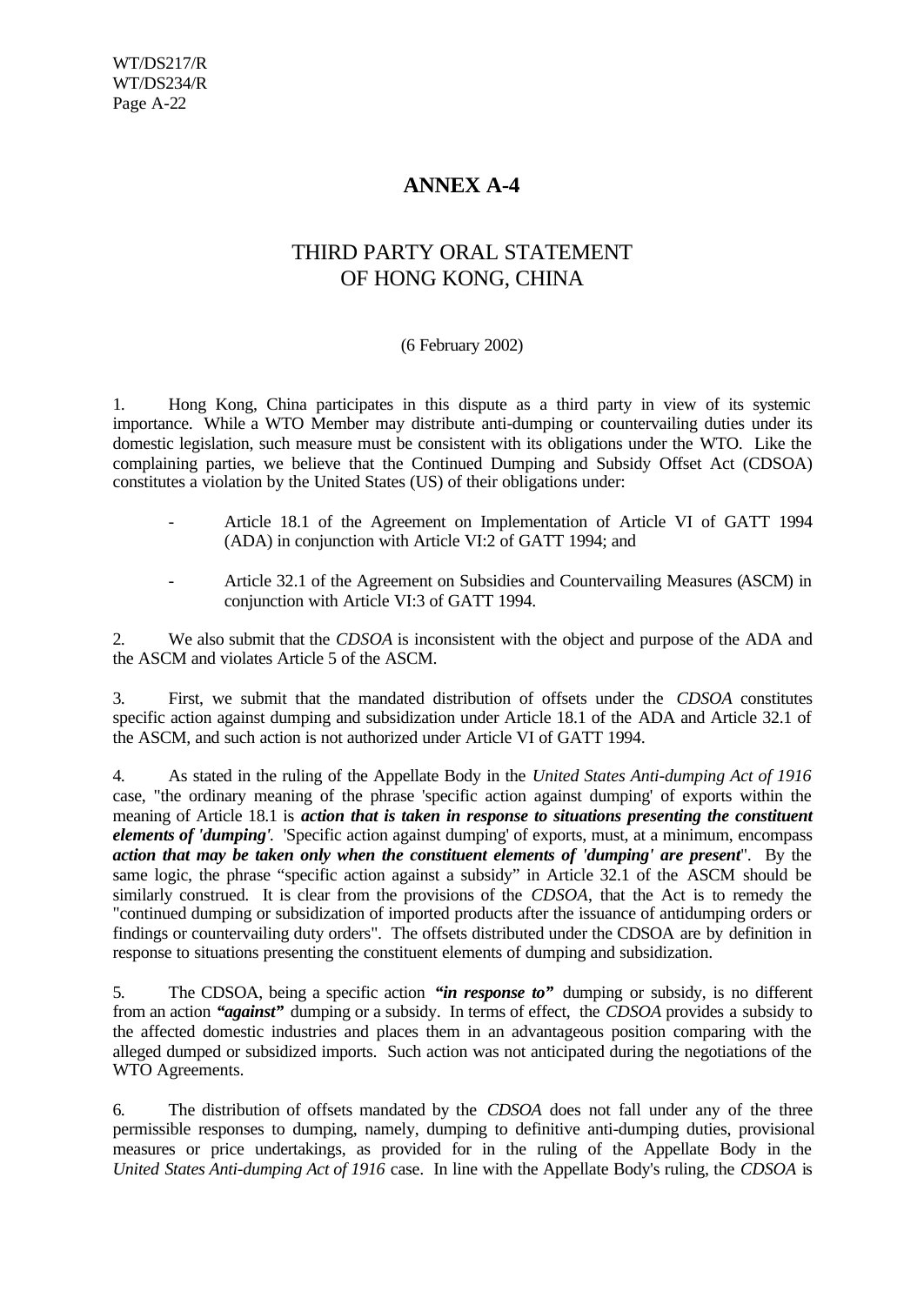inconsistent with Article VI:2 of GATT 1994. And, by applying the Appellate Body's legal reasoning in the context of subsidization under the ASCM and Article VI:3 of the GATT 1994, we come to a similar conclusion that the *CDSOA* is a specific action against subsidy that is not permitted by Article VI:3 of the GATT 1994 as interpreted by the ASCM.

7. We also submit that the *CDSOA* is inconsistent with the *object* and *purpose* of the ADA and ASCM. We all note that the aim of anti-dumping and countervailing duties is to restore a level playing field by removing the injury to the relevant domestic industry. By distributing anti-dumping and countervailing duties to the domestic producers, the *CDSOA* provides them with an additional and WTO-inconsistent layer of protection and therefore destroys the level playing field.

8. The *CDSOA* also runs counter to the principles of *restraint* and *proportionality* as enshrined in Articles 11.1 and 9.1 of the ADA as well as Articles 21.1 and 19.2 of the ASCM. Disregarding the principles of restraint and proportionality, the *CDSOA* goes beyond what is necessary to be done by according additional protection to the domestic producers.

9. Finally, we submit that the *CDSOA* violates Article 5 of the ASCM. A *CDSOA* payment inevitably places the recipients in a more advantageous position than would have been the case but for the transfer. Following the interpretative guidance provided by the Appellate Body in the *Canada-Measures Affecting the Export of Civilian Aircraft* case, we submit that such a payment confers a benefit referred to in Article 1.1(b) of the ASCM.

10. We submit that the *CDSOA* meets the criteria of a "specific" subsidy under Article 2.1(a) of the ASCM. The offsets to be distributed are explicitly limited to domestic producers who supported an anti-dumping duty order or finding or a countervailing duty order. We also reject Article 2.1(b) as a defence for the US. The *CDSOA* clearly favors enterprises that support an antidumping or countervailing duty action over enterprises that choose not to. Its eligibility criteria are political rather than economic in nature, as required by footnote 2 of Article 2.1(b). The *CDSOA* predominantly benefits certain industries and that disproportionately large amounts are granted to certain enterprises, thereby meeting the de facto 'specificity' factors in Article 2.1(c).

11. The *CDSOA* and the offsets so distributed cause nullification or impairment of benefits to WTO Members. According to GATT/WTO jurisprudence, the CDSAO meets the three conditions for nullification or impairment. The US has bound almost all their tariff lines as a result of successive rounds of multilateral trade negotiations. The *CDSOA* was enacted subsequent to such tariff binding, and could not have been reasonably anticipated when the Uruguay Round was concluded. Finally, *CDSOA* payments upset the balance of competitive conditions established through negotiation of the tariff concession made by the US, thereby nullifying the benefits which should otherwise be accruing to other WTO Members. Such nullification takes place whenever an offset is distributed to a domestic producer when the above conditions are met.

12. We conclude that the *CDSOA* constitutes a violation by the US of their obligations under the relevant WTO provisions. Given the large number of anti-dumping and countervailing duty users, it is of paramount importance that such a WTO-inconsistent measure should be withdrawn expeditiously. Otherwise, there is a danger that other Members may introduce similar legislation, which would cause further upsetting of the balance of rights and obligations provided under the ADA, the ASCM and other WTO Agreements.

13. Thank you.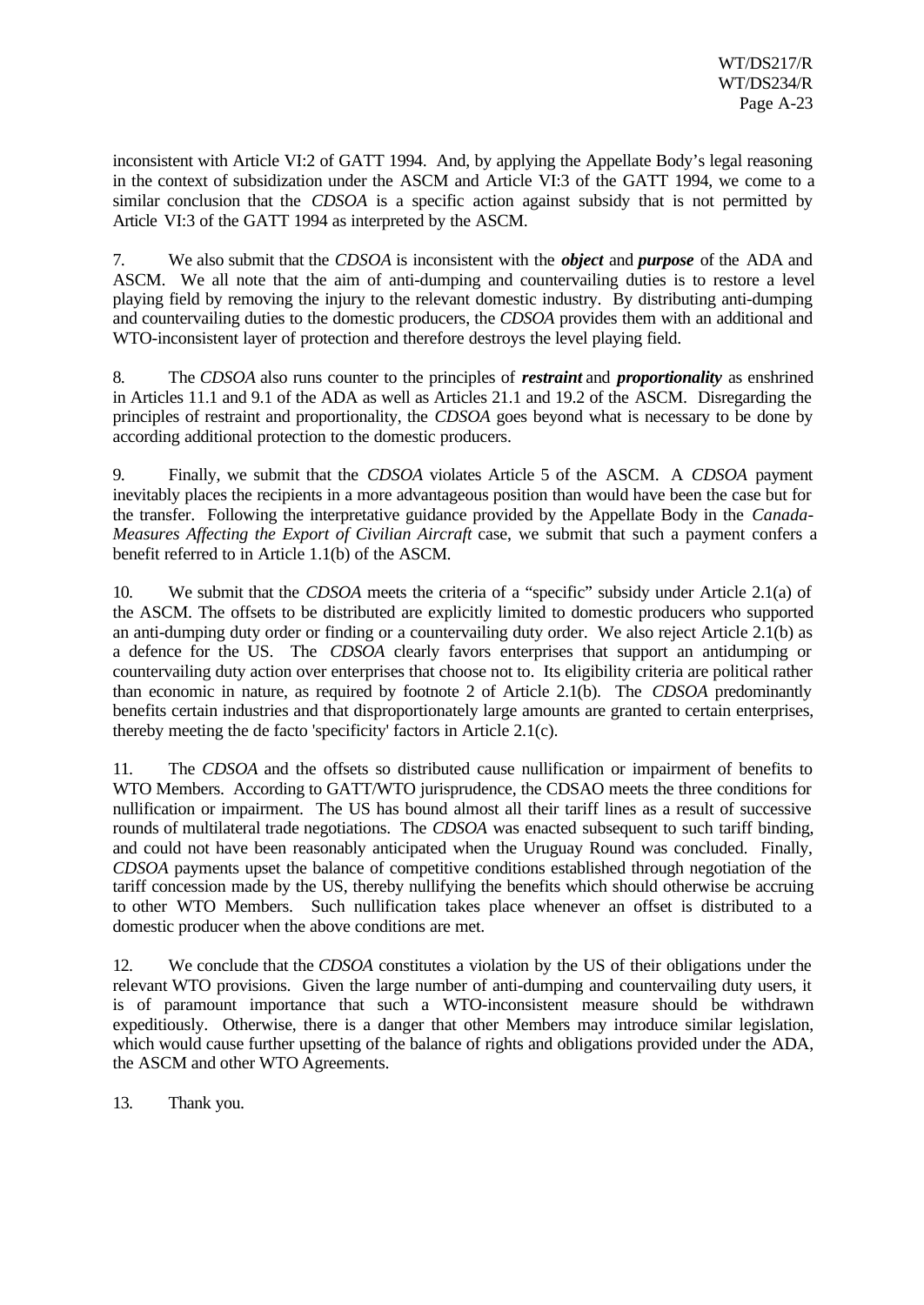## **ANNEX A-5**

### THIRD PARTY SUBMISSION OF ISRAEL

#### (17 January 2002)

#### **I. INTRODUCTION**

Israel makes this third party submission to provide the Panel with its view that the Continued Dumping and Subsidy Offset Act of 2000 (the Act) is in violation of certain provisions for the General Agreement on Tariffs and Trade 1994 (GATT 1994), Agreement on Implementation of Article VI of the General Agreement on Tariffs and Trade 1994 (AD Agreement) , and the Subsidies and Countervailing Measures Agreement (SCM Agreement). The Act is a mandatory act that obligates U.S. Authorities to distribute the proceeds of duties assessed pursuant to anti dumping and countervailing duty orders among those domestic producers that applied for and supported the requests for the investigation which led to the imposition and assessment of such duties.

Without prejudice to other issues Israel may wish to raise in the third party meeting, Israel will address the following three issues in this written submission:

- 1. The Act is inconsistent with Article VI of GATT 1994, Article 18.1 of the AD Agreement and Article 32.1 of the SCM Agreement because it constitutes a "specific action" against imports not prescribed by those provisions.
- 2. The Act is inconsistent with Articles 5.4 of the AD Agreement and Article 11.4 of the SCM because it distorts and undermines the standing threshold, by providing a financial inducement to domestic producers for making applications for the imposition of anti dumping or countervailing measures or for supporting such applications.
- 3. The Act is inconsistent with Article 8 of the AD Agreement and Article 18 of the SCM Agreement because it precludes the US Government from performing an objective evaluation whether to accept an undertaking.

#### **II. ARGUMENTS**

#### **1. The Act is inconsistent with provisions of GATT 1994, the AD Agreement and the SCM Agreement because it constitutes an impermissible "specific action" against imports.**

The Appellate Body in the United States-Antidumping Act of 1916 stated that Article 18.1 of the AD Agreement prohibits a Member from taking specific action against dumping of exports from another Member unless that action is in accordance with Article VI:2 of the GATT. The Appellate Body stated that paragraph VI:2 limits the permissible responses to dumping to definitive anti dumping duties, provisional measures and price undertakings.

Israel is of the opinion that the Act mandates specific action against dumping that is not covered under Article VI and is therefore in violation of Article 18.1 of the AD Agreement. The Act authorizes the dispersement of the assessed anti dumping duties only if and when the United States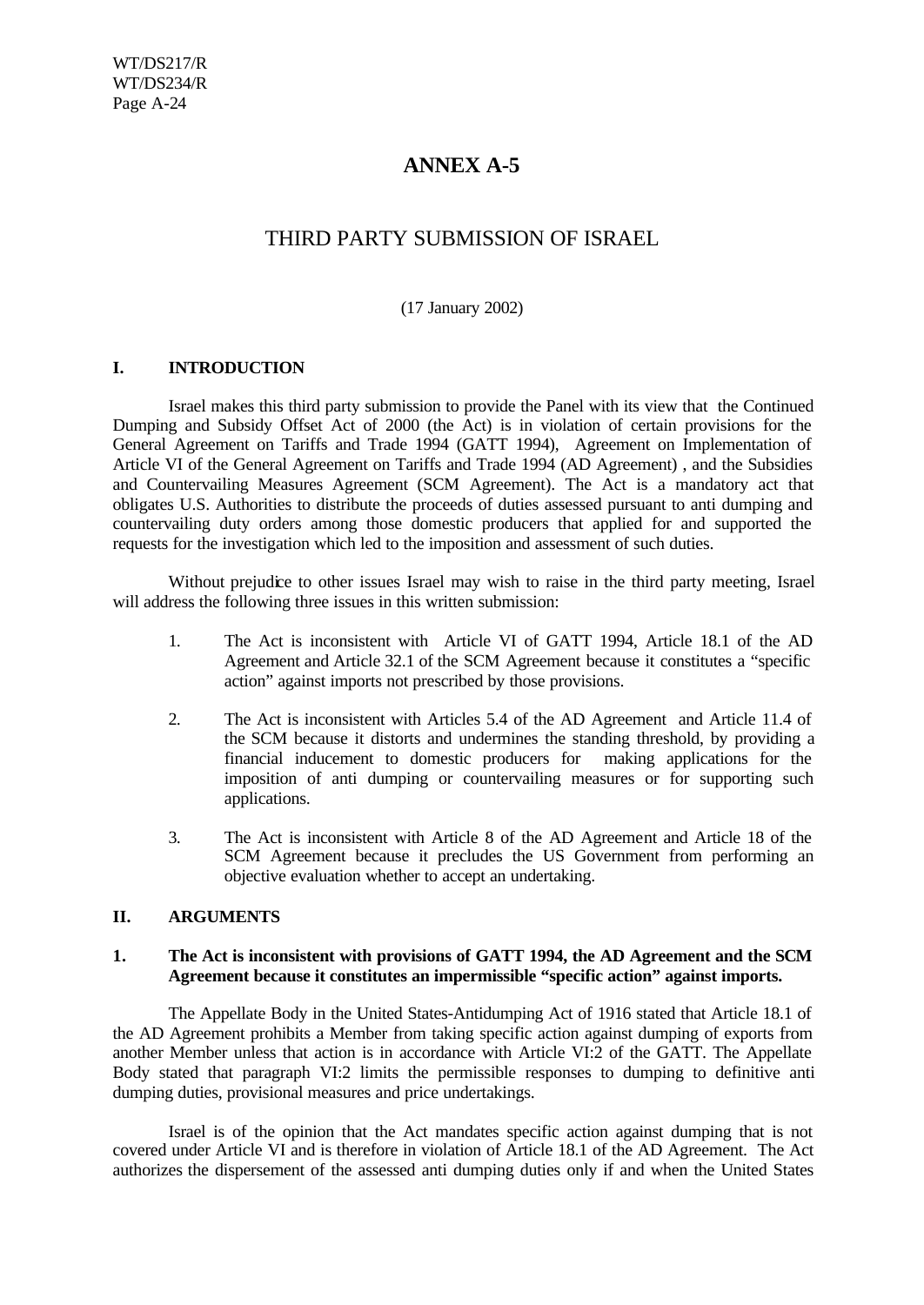determines that the elements of dumping are present and accordingly levies an anti dumping duty on the importation of the product concerned. The Act therefore provides for specific action against dumping, as that phrase has been interpreted by the Appellate Body, which is not a provisional measure in the form of duties or securities, definitive anti dumping duty or a price undertaking and as such is in violation of Article 18.1 of the AD Agreement.

Article 32.1 of the SCM Agreement can be viewed as the parallel to Article 18.1 of the AD Agreement and therefore the same reasoning applying to that Article also applies to Article 32.1 of the SCM Agreement. As such the Act is a violation of 32.1 of the SCM Agreement.

#### **2. The Act is inconsistent with Articles 5.4 of the AD Agreement and Article 11.4 of the SCM because it distorts and undermines the standing threshold by providing a financial inducement to domestic producers for making applications for the imposition of anti dumping or countervailing measures or for supporting such applications.**

Under Article X:3 of GATT 1994 there is a requirement that Members "administer in a uniform, impartial and reasonable manner all its laws, regulations decisions and rulings" which is applicable to antidumping and subsidy investigations. The principle of "good faith" has been interpreted by the Appellate Body in United States-Anti Dumping Measures on Certain Hot Rolled Flat Rolled Carbon Quality Steel Products from Japan WT/DS184/AB/R/ paragr. 101 as being incorporated in Article X:3 and "informs the provisions of the Anti Dumping Agreement, as well as other covered agreements." Thus the rules of objectivity, impartiality and good faith apply to the determinations of the Authority throughout the anti dumping investigation. Both Article 5.4 of the AD Agreement and 11.4 of the SCM Agreement require the Authorities to make determinations as regards the level of support for the application for investigations under the AD and SCM Agreements. The question to be determined at this stage is whether there is sufficient industry support for the application. The prospect of a monetary transfer to affected companies induces such companies to bring applications and to express support for petitions that otherwise would be uninterested in the initiation of an investigation. The Authorities have no way of distinguishing support for the application for the imposition of duties as opposed to the desire not to forego the possible financial transfer as a result of the imposition of such duties. This undermines the requirement of Articles 5.4 of the AD Agreement and 11.4 of the SCM Agreement and renders an "objective" determination to be carried out by the Authorities impossible.

#### **3. The Act is inconsistent with Article 8 of the AD Agreement and Article 18 of the SCM Agreement because it precludes the US Government from performing an objective evaluation whether to accept an undertaking.**

The Act forms a clear financial incentive for producers to support the imposition of duties rather than support the alternative remedy of an undertaking since only if a duty is imposed will they receive the transfer of duties collected pursuant to the Act. Since petitioners in the United States have an effective veto over the decision by the Authorities to accept an undertaking as provided under Article 8 of the AD Agreement and Article 18 of the SCM Agreement, the Authorities will not be free to accept an undertaking. Therefore, the Act is incompatible with the obligation of the Authorities to carry out an "objective" and "fair" examination to determine whether to accept an undertaking if "appropriate" under Article 8.3 of the AD Agreement and 18.3 of the SCM Agreement.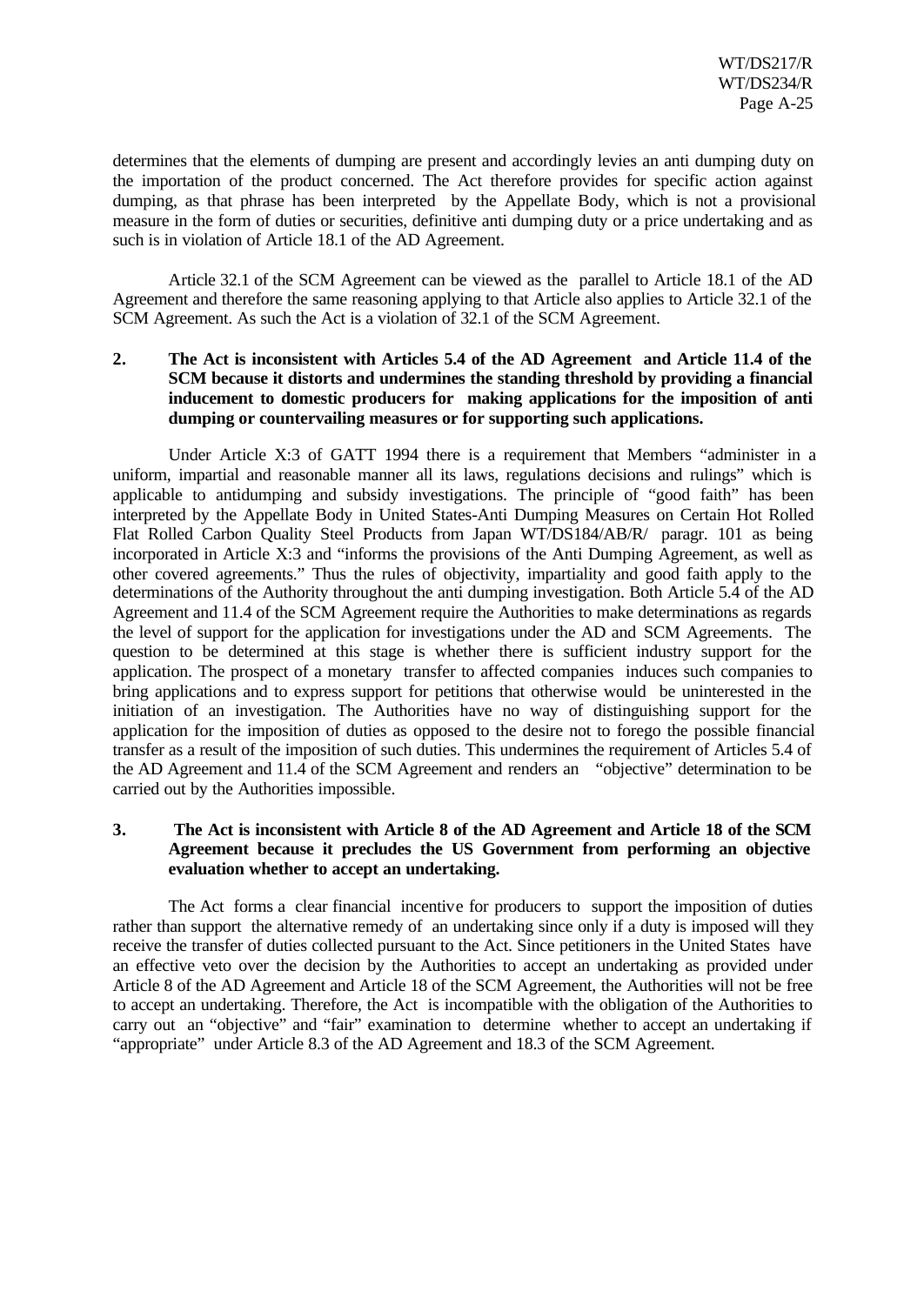WT/DS217/R WT/DS234/R Page A-26

#### **III. CONCLUSION**

For the reasons stated above, Israel respectfully requests that the Panel find the Continued Dumping and Subsidy Offset Act of 2000 to be inconsistent with the obligations of the United States under Article VI of GATT 1994, Articles 5.4, 8 and 18.1 of the AD Agreement and Articles 11.4, 18 and 32.1 of the SCM Agreement.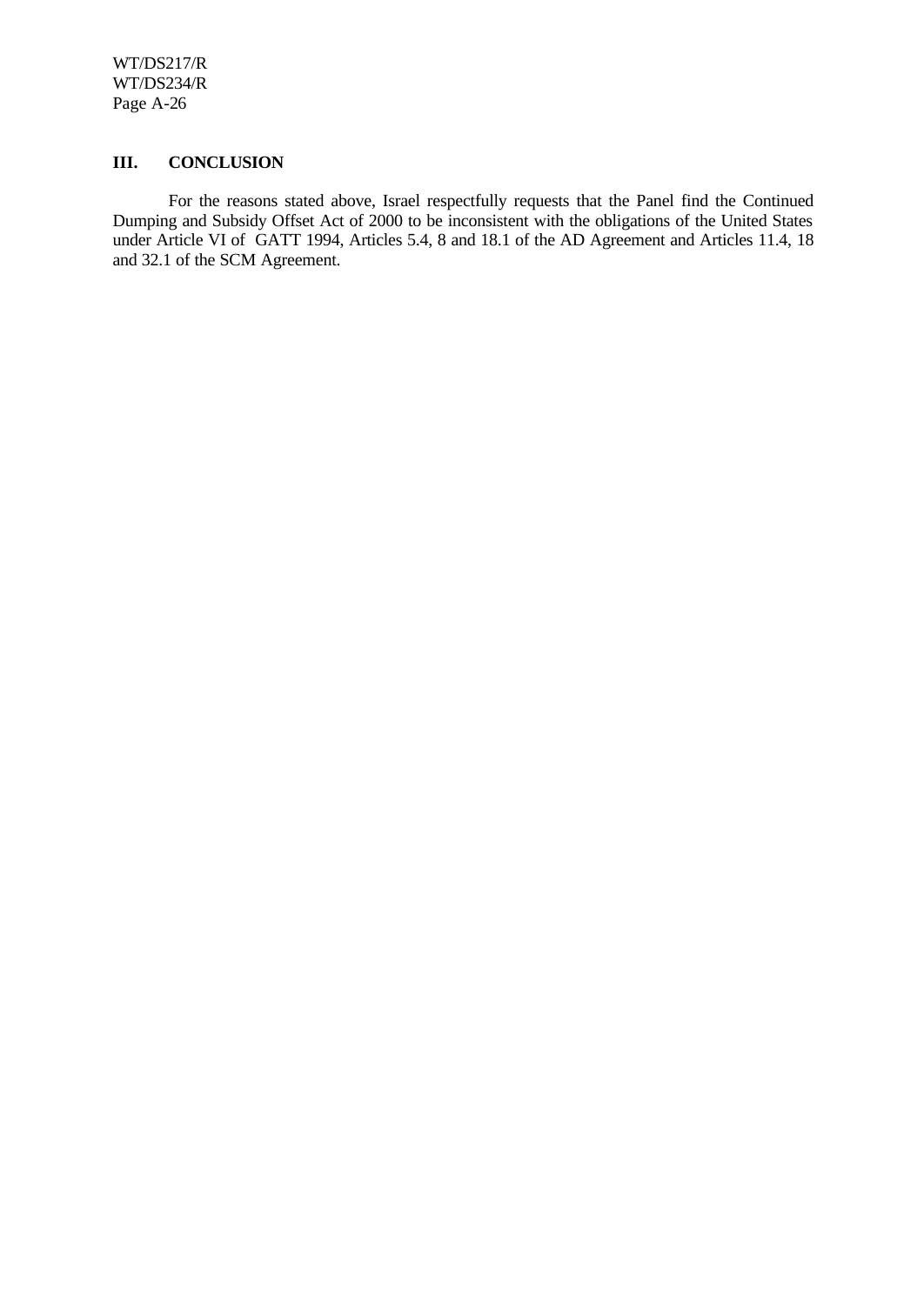## **ANNEX A-6**

## THIRD PARTY SUBMISSION OF NORWAY

### (17 January 2002)

#### **Introduction**

1. The case at hand concerns whether the US Continued Dumping and Subsidy Offset Act of 2000 (CDSOA), also known as the "Byrd Amendment", is consistent with the obligations of the United States under the WTO agreement and annexed agreements.

2. Norway reserved its third party rights in the case during the Dispute Settlement Body meeting on 23 August 2001 (WTO/217/5). Norway's participation reflects both systemic and substantive trade interests.

3. In deciding the case, Norway submits that the Panel should base its arguments on the following:

#### **I. The Byrd Amendment constitutes mandatory, non-discretionary legislation that is actionable under WTO law/rules**

4. It is established in GATT and WTO jurisprudence that mandatory, non-discretionary legislation, which is inconsistent with the WTO rules, can be challenged as such, independently from the application of such legislation. The Byrd Amendment is a mandatory, non-discretionary legislation, requiring the US authorities to distribute, on an annual basis, the duties assessed pursuant to a countervailing duty order, an anti-dumping order or a finding under the Anti-Dumping Act of 1921 to the "affected domestic producers" for certain "qualifying expenses" incurred by them after the issuance of such order or finding.

5. Under the mandatory Byrd Amendment no discretion is accorded to the US authorities with regard to their distribution of offsets. Against this background Norway agrees with Japan and Chile that it falls within the authority and mandate of the Panel to review the consistency of the Byrd Amendment as such with the WTO agreements referred to in the requests for the establishment of the Panel.

- **II. The Byrd Amendment is inconsistent with Article 18.1 of the Anti-Dumping Agreement and with Article 32.1 of the SCM Agreement because the offset payments it mandates constitute specific action against dumping and subsidisation which is not in accordance with the provisions of the GATT, as interpreted by the Anti-Dumping Agreement and the SCM Agreement.**
- 6. Article 18.1 of the Anti-Dumping Agreement provides that:

"No specific action against dumping of exports from another Member can be taken except in accordance with the provisions of GATT 1994, as interpreted by this Agreement".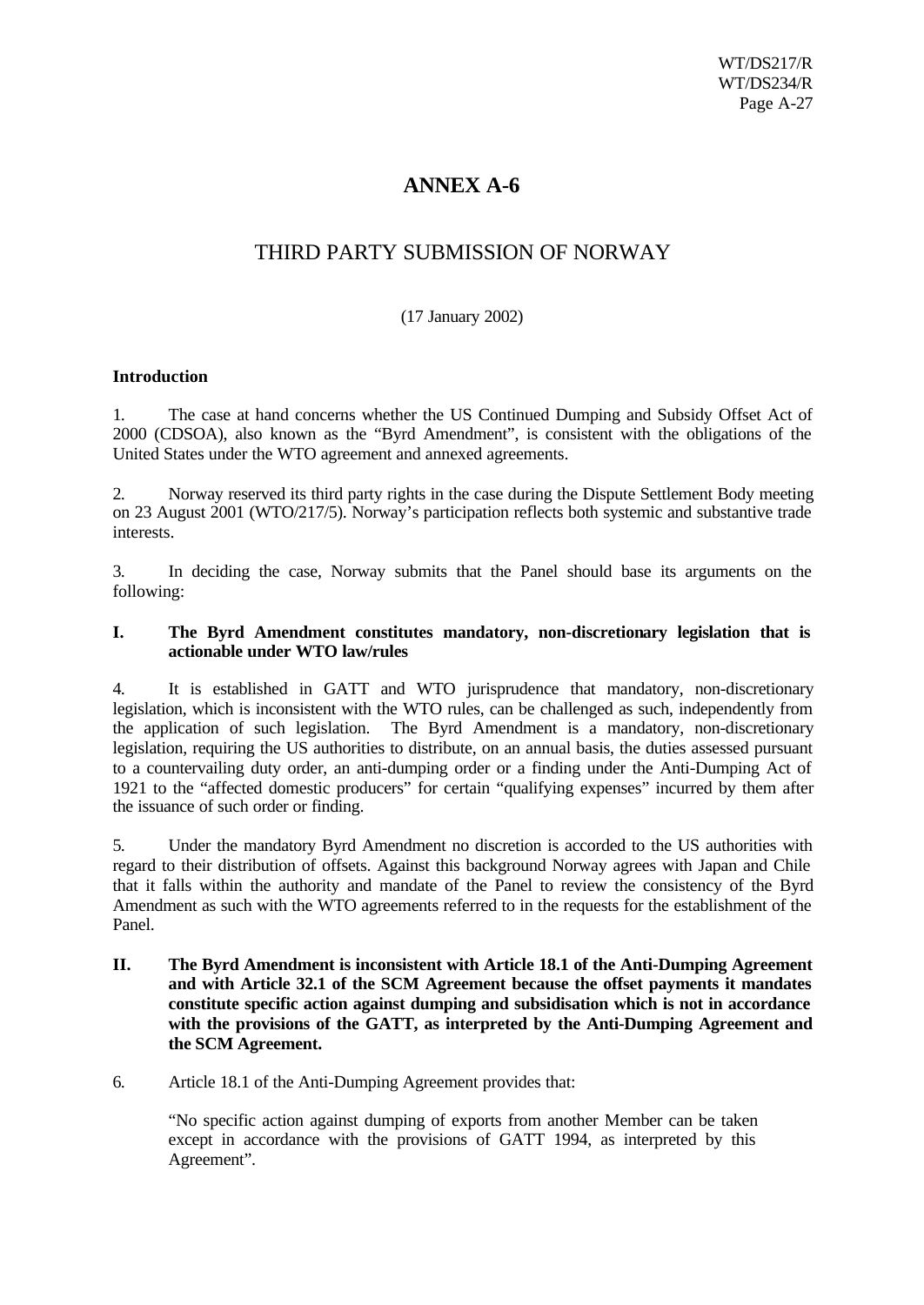l

7. In the case United States - Anti-dumping Act of 1916, the Appellate Body analysed how to determine if the measure at issue was a "specific action against dumping" and if so, whether it was one of the permissible actions that are in accordance with GATT 1994 (Article VI) as interpreted by the Anti-Dumping Agreement. The following interpretation was given with regard to the concept "specific action":

"In our view, the ordinary meaning of the phrase "specific action against dumping" of exports within the meaning of Article 18.1 is action taken in response to situations presenting the constituent elements of "dumping". "Specific action against dumping" must at a minimum encompass action that may be taken only when the constituent elements of dumping are present  $[\dots]$ ".

8. Article 32.1 of the SCM Agreement contains parallel language to Article 18.1 of the Anti-Dumping Agreement, and the phrase "specific action against a subsidy" must be understood similarly to encompass, at a minimum, action that may be taken only when the constituent elements of a subsidy are present.

9. Reference is made to the reasoning by the European Communities, India , Indonesia and Thailand in this respect demonstrating that, as such, the Byrd Amendment mandates a specific action against dumping and subsidisation. In the above mentioned case the Appellate Body found that, in general, specific action could take a wide variety of forms. However, based on its interpretation of Article VI:2 of GATT 1994, in conjunction with the Anti-Dumping Agreement, it concluded that in response to injurious dumping a Member's actions were limited to definitive anti-dumping duties, provisional measures and/or price undertakings.<sup>2</sup>

10. A Member's actions with respect to subsidies are spelled out in Articles VI and XVI of the GATT 1994, as interpreted by the SCM Agreement and similarly limited to one of the following three types of action against subsidisation: "countervailing measures" imposed in accordance with Part V of the SCM Agreement, "countermeasures" against a "prohibited subsidy" imposed in accordance with Part II of the SCM Agreement, or « countermeasures » against subsidies that cause « adverse effects » to the interests of the Member concerned, according to Articles 4 and 7 of the SCM Agreement.

11. The "specific measures" available to (WTO) Members to meet dumping or subsidisation are thus limited to the abovementioned measures. If a Member would like to see new measures added to this exhaustive list, or change the said measures, such proposals for amendments of the WTO provisions will have to be negotiated within the WTO. There is no option for adopting unilateral measures like the US offset at issue.

12. In support of this, the United States itself has argued that limits exist with respect to the actions a Member state may take in response to unfair trade practices. In United States - Anti-Dumping Duties of Salmon from Norway, the United States argued before the panel as follows:

"Regarding the negotiating history of the General Agreement; the United States also observed that injurious dumping had been viewed with such concern during the original GATT negotiations that proposals had been considered to permit tougher

<sup>&</sup>lt;sup>1</sup> Report of the Appellate Body, *United States - Anti-Dumping Act of 1916*, WT/DS136/AB/R at para. 122.

<sup>&</sup>lt;sup>2</sup> United States - 1916 Act, Appellate Body Report WT/DS136/AB/R, para. 137.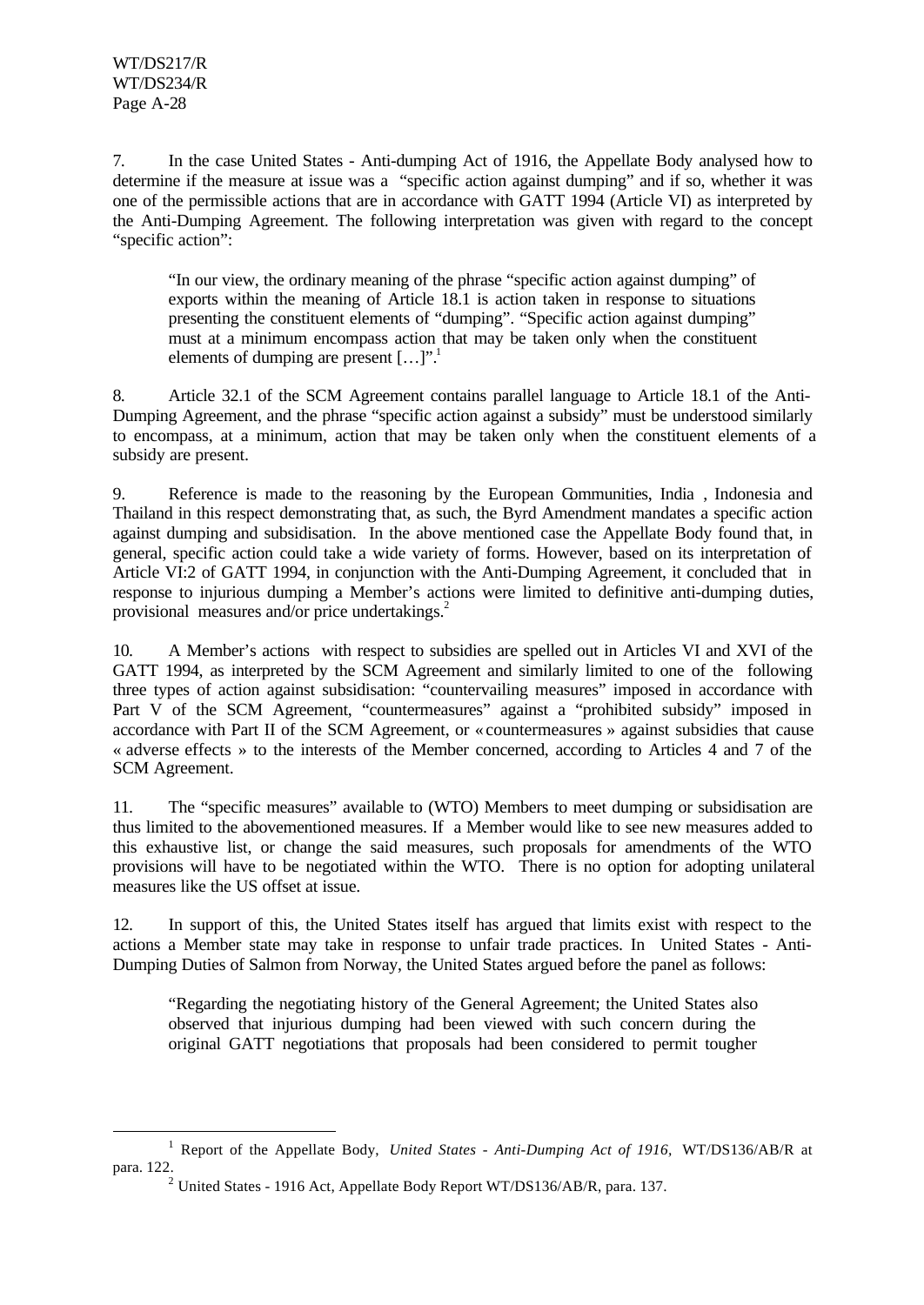countermeasures than merely offsetting duties. However, in the end Article VI remedy had been limited to such duties  $\overline{y}^3$ 

13. Finally, reference should be made to the legislative history of the Byrd Amendment, which clearly demonstrates that the Byrd Amendment was aimed at creating an additional specific measure as a response to foreign dumping and subsidisation - by hitting twice at foreign exporters and thereby providing double protection to the US domestic industry.

14. Both the substance of the bill and the manner in which it was adopted caused significant concern within the US Congress and Administration. The legislation which constitutes a trade measure was, due to lack of support, attached to the FY 2001 Agricultural Appropriations bill and adopted as part of this. In the October 2000 Statement of Administration policy, the US Administration stated that "there are significant concerns regarding administrative feasibility and consistency with our trade objectives, including the potential for trading partners to adopt similar mechanisms." President Clinton asked Congress to override the Byrd Amendment, taking the position that the offsets would provide select industries with a subsidy beyond the protection level needed to counteract foreign subsidies.

#### **III. The Byrd Amendment prevents the United States from making decisions in accordance with Article 5.4 of the Anti-dumping Agreement and Article 11.4 of the SCM Agreement, on whether the application for an initiation of an anti-dumping or antisubsidy investigation has been made « by or on behalf of the domestic industry »:**

15. The Anti-Dumping Agreement and the SCM Agreement stipulate that, except in "special circumstances", the authorities of the importing Member shall not initiate an anti-dumping or antisubsidy investigation unless they have received a written application made "by or on behalf of the domestic industry".

16. Article 5.4 of the Anti-Dumping Agreement and Article 11.4 of the SCM Agreement set out the requisite support required in order for the domestic authorities to initiate a dumping or countervailing duty investigation. These provisions require that such investigations cannot be initiated "unless the authorities have determined, on the basis of an examination of the degree of support...that the application has been made by the domestic industry".

17. The Byrd Amendment, by mandating offset payments to « the affected domestic producers » provides a strong financial incentive to domestic producers to file applications for the imposition of anti-dumping or countervailing measures, or to support such applications made by other domestic producers. This implies encouragement to initiate investigations by the US authorities in cases not necessarily based on a « genuine » interest among the industry concerned. The Byrd Amendment thus creates a powerful incentive for companies to bring or support petitions without merit. In short by offering a « cash reward » the Byrd Amendment encourages abuse of the US AD and CVD legislation.

18. The Byrd Amendment provides that the offset is only to be paid the "affected domestic producers", a category that is defined as including the petitioners and those interested parties who support the petition. Accordingly, producers that oppose or do not support the petition, are not eligible for offsets and risk being put at a financial disadvantage vis-à-vis domestic competitors who support the application.

<sup>&</sup>lt;sup>3</sup> Imposition of Anti-Dumping Duties on Imports of Fresh and Chilled Atlantic Salmon from Norway, ADP/87. Report of the Panel adopted on 27 April 1992, BISD 41S/229, para. 75.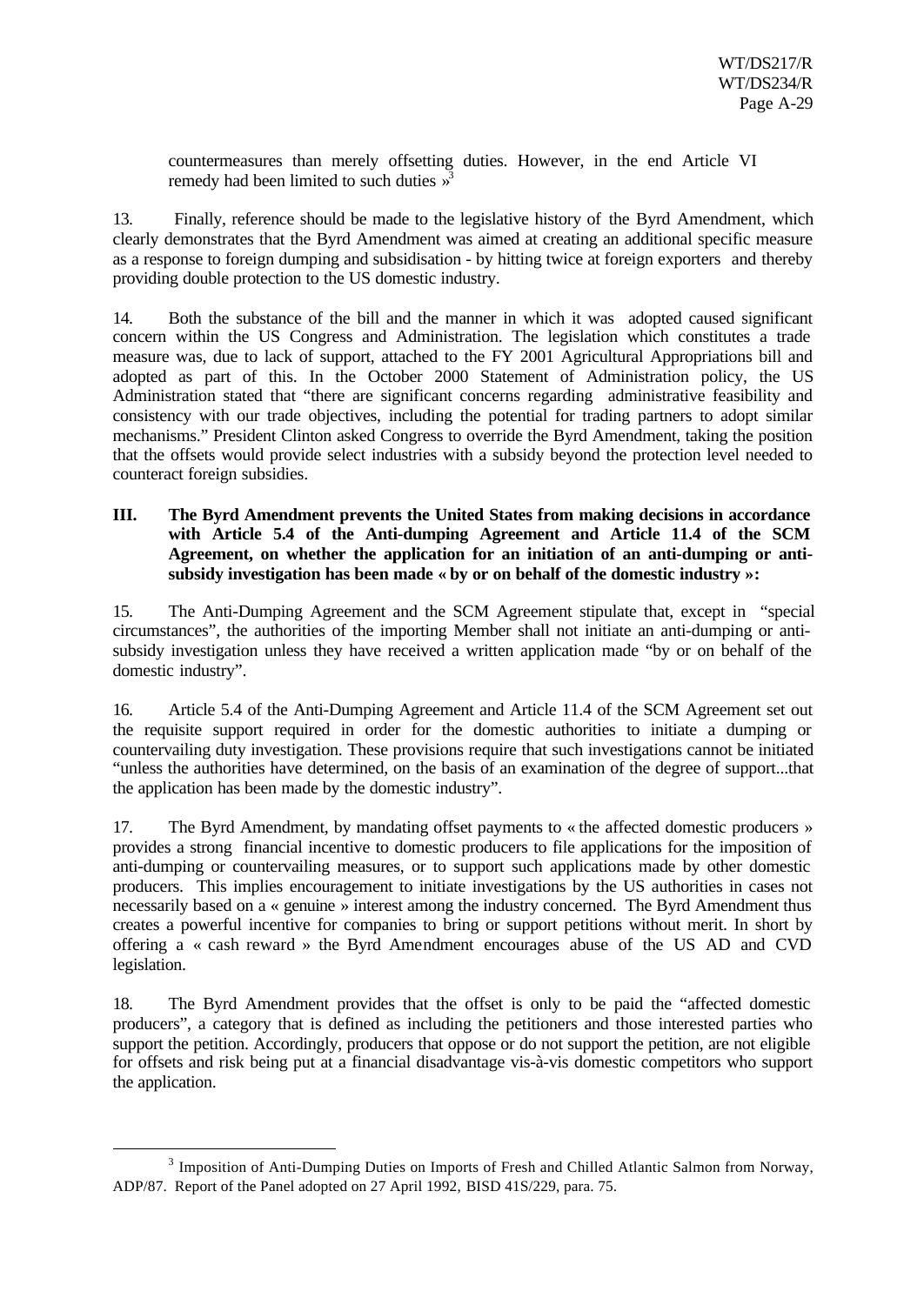19. A domestic producer cannot be considered to have made an "application", or to "support" it, within the meaning of Article 5.4 of the Anti-Dumping Agreement and Article 11.4 of the SCM Agreement, if he does so in order to qualify for the offset payments provided under the Byrd Amendment.

20. Thus, the Byrd Amendment has the effect of stimulating the filing of applications and making it easier for the applicants to obtain the support of other domestic producers, so as to meet the quantitative thresholds laid down in Article 5.4 of the Anti-Dumping Agreement and in Article 11.4 of the SCM Agreement.<sup>4</sup>

21. Members must observe the general principle of good faith when performing their treaty obligations. The Appellate Body has noted that in order to be "objective" an examination must conform to "the dictates of the basic principles of good faith and fundamental fairness".<sup>5</sup>

22. The Byrd Amendment operates in a way which prevents the US authorities from conducting an objective examination of whether an application is made « by or on behalf of the domestic industry » as required by Article 5.4 of the Anti-Dumping Agreement and Article 11.4 of the SCM Agreement.

23. These provisions express two key obligations, both of which are affected by the design of the Act. First, Articles 5.4 of the Anti-Dumping Agreement and 11.4 of the SCM Agreement require a positive determination by the authorities, carried out on the basis of an examination of the degree of support or opposition to the application. Second, the examination must show that the application has been made "by or on behalf of the domestic industry". An application is considered to have been made "by or on behalf of the domestic industry", only where the examination shows that an application passes both of the following positive and negative tests. A positive test requires that a majority of those in the industry expressing views, supports an application. A negative test bars initiation of any application that fails to gain the positive support of producers representing at least 25 per cent of domestic production.

24. The Uruguay Round negotiating history of the said provisions confirms this interpretation. The present text of these articles was shaped by the widespread reaction against the pre-WTO practice of the US authorities, simply to rely on an applicant's assertion that it represented the domestic industry, unless the majority of the industry actively opposed the petition. Many delegations sought to require investigating authorities to examine the support for an application before initiation to ensure that the application was properly filed "by or on behalf of" the domestic industry. The investigating

Similarly, Senator Nickles warned that:

<sup>4</sup> These effects of the *Byrd Amendment* were anticipated by some US legislators. For example, Representative Kolbe cautioned that:

The lure of a potential monetary windfall could spur litigation under our AD/CVD laws. In order to be eligible for the potential windfall, US industry would be encouraged to join in the filing of AD/CVD petitions. Otherwise, they would not be eligible for any payments which might be made under this new provision.

<sup>[</sup>the Byrd Amendment] says if you have a dumping complaint, and if you happen to win, the benefits go back directly to that company, directly to the company involved. So there is a reward and incentive that **if you file a dumping complaint and win, you will receive benefits. This encourages lawsuits on dumping because you can win the "lottery".**

<sup>5</sup> Report of the Appellate Body, *United States - Hot Rolled Steel from Japan,* WT/DS184/AB/R,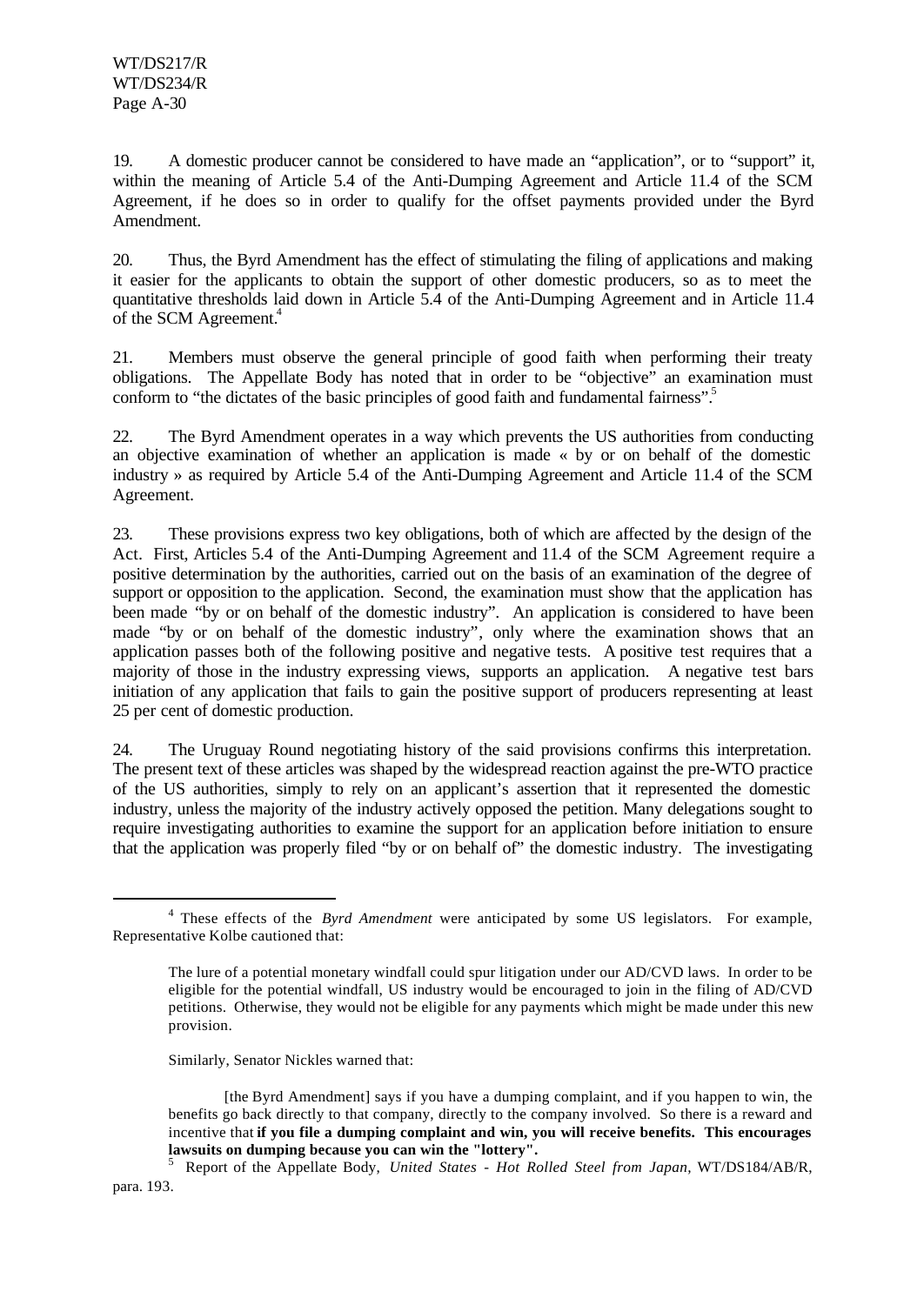authorities should be required to verify the standing of petitioners. The Nordic countries expressed their view, i.e.

"that the investigating authority is obliged to verify that the petitioners satisfy the 'major proportion requirement' … before initiating an investigation. As it seems that the [Anti-dumping] Code is not sufficiently clear on this point, it should be clarified in order to prevent unfounded investigations."<sup>6</sup>

25. The Byrd Amendment, by making possible, and even encouraging, the initiation of investigations in cases where the domestic industry has no genuine interest in the adoption of such measures, also leads to unnecessary burdens for foreign exporters because of such unfounded examinations. If maintained, the Byrd Amendment would thereby alter, in favour of the US the balance of Members rights and obligations under the Anti-Dumping Agreement and the SCM Agreement.

26. For the above reasons, Norway submits that the Byrd Amendment is inconsistent with Article 5.4 of the Anti-Dumping Agreement and with Article 11.4 of the SCM Agreement.

#### **IV. The Byrd Amendment is inconsistent with the undertakings provisions of Articles 8.1 and 8.3 of the Anti-Dumping Agreement and Articles 18.1 and 18.3 of the SCM Agreement, by making it more difficult to get acceptance for undertakings by US authorities**

27. Articles 8.1 of the Anti-Dumping Agreement and Article 18.1 of the SCM Agreement provide for an alternative to the imposition of anti-dumping and countervailing duties. Every Member State is required to consider proposed undertakings in good faith as an alternative to the imposition of duties. In support of this the provisions of Articles 8.3 of the Anti-Dumping Agreement and 18.3 of the SCM Agreement, require authorities to have a proper reason for rejecting an offered undertaking.

28. Under US law, the petitioners play an active and privileged role in the procedure leading to the decision whether to accept an undertaking. Furthermore, the US authorities have stated that the petitioner's opposition is something to which they accord "considerable weight" when assessing whether to accept an undertaking.

29. Under the Byrd Amendment, the US authorities provide a financial incentive to the petitioners for opposing the acceptance of undertakings. The US authorities then rely upon such opposition in order to decide whether to accept an undertaking.

30. Following the adoption of the Byrd Amendment, the petitioners are likely to object systematically to any undertakings offered by the exporters, not because they consider them less effective than the imposition of duties, but rather because they have a vested financial interest in the imposition of duties.

31. Against this background, the Norwegian Government supports the conclusion of the European Communities and others that the Byrd Amendment is incompatible with the obligation of the US authorities to conduct an objective examination of whether the acceptance of an undertaking would be "appropriate"; and it undermines the object and purpose of those two provisions, which is to provide an alternative remedy to the imposition of duties. As such it is inconsistent with Articles 8.1 and 8.3 of the Anti-Dumping Agreement and with Articles 18.1 and 18.3 of the SCM Agreement.

 $6$  "Amendments to the Anti-Dumping Code," Submission by the Nordic Countries, Section V(a), MTN.GNG/NG8/W/64 (22 December 1989)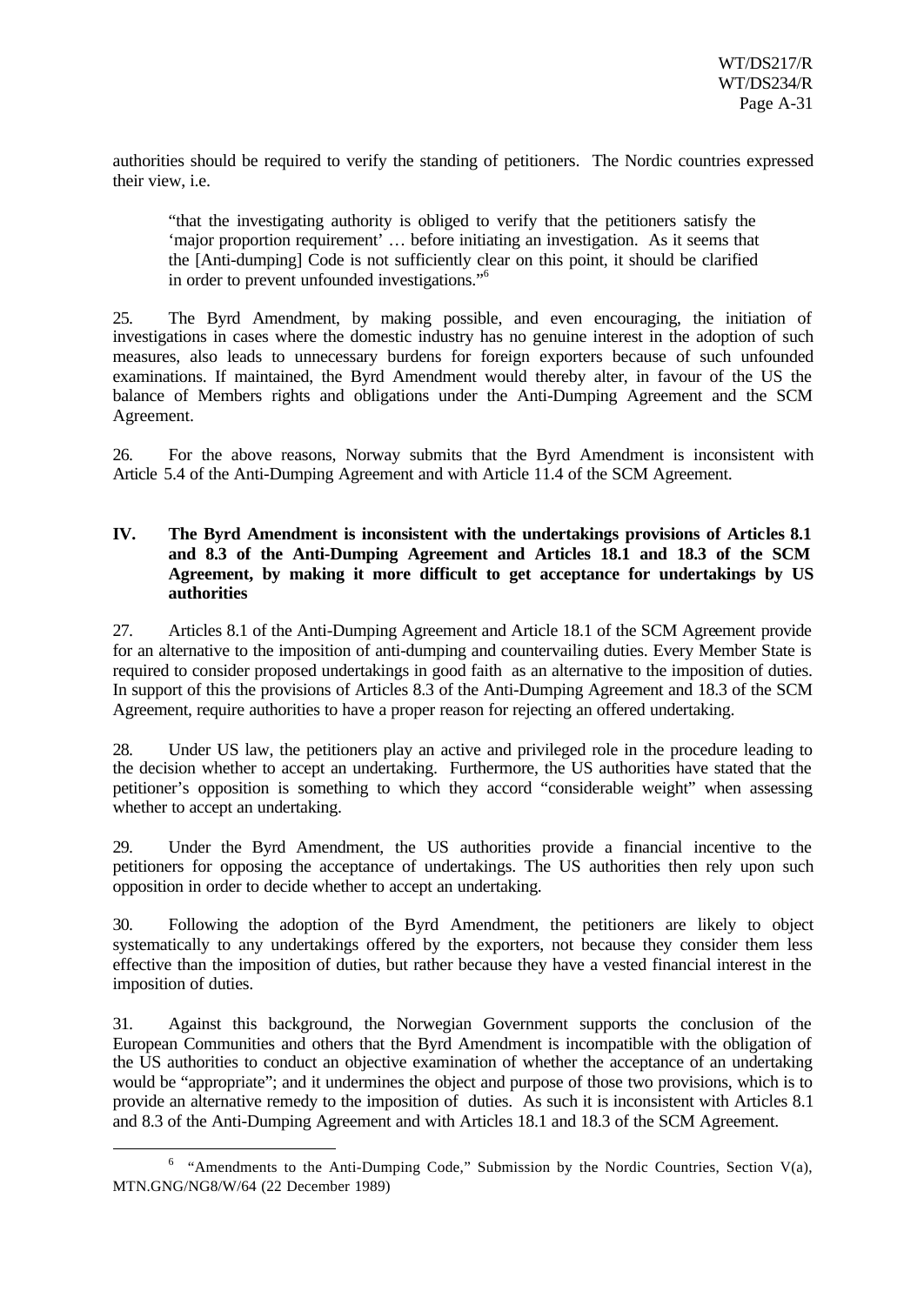#### **V. The offsets under Byrd Amendment constitute subsidies which nullify or impair benefits accruing to other WTO Members under the WTO rules.**

32. It is clear that the offsets to be distributed under the Byrd Amendment constitute a subsidy as defined in Article 1 of the SCM Agreement, which is "specific" within the meaning of Article 2 of the SCM Agreement, and thus actionable under Article 5 of the same agreement once the conditions of Article 5 are fulfilled. In this respect Norway associates itself with the first written submission of Mexico.

33. Norway, furthermore, supports the arguments made by Mexico that the wording "through the use of" [a subsidy] in Article 5 of the SCM Agreement must encompass all subsidies that are "granted or maintained", meaning that a WTO Member under such conditions is entitled to invoke the remedy mechanism in Article 7 of the SCM Agreement to a violation of Article 5 of the same Agreement.

34. The question under Article 5 is whether such subsidy (the offsets to be distributed under the Byrd Amendment) causes "adverse effects to the interests of other Members" in any of the three ways listed in Article 5, letters (a) through (c). Bearing in mind that the present case is a "legislative complaint", and not directed at a concrete subsidization, Norway, like Mexico, believes that the subsidization should be evaluated against the criteria of Article 5 (b).

35. Article 5 (b) of the SCM Agreement refers to nullification or impairment of benefits accruing directly or indirectly to Members under GATT 1994, in particular benefits of concessions bound under Article II of GATT 1994. The relevant provisions of GATT 1994 include the violation and the non-violation nullification or impairment provisions of Article XXIII.

36. Norway, like Mexico, believes that it is highly likely that the majority of the products affected by the Byrd Amendment will be products subject to customs duties bound by the US WTO tariff concessions. Consequently nullification or impairment of tariff concessions caused by this subsidy, can be presumed. Additionally other GATT obligations, as listed by Mexico, may also be violated.

37. It may be argued that the nullification or impairment of tariff concessions caused by this subsidy is not a concrete violation of Article II of the GATT 1994, but must be evaluated as a "nonviolation nullification or impairment" and thus subject to GATT Article XIII(1)(b) and jurisprudence related to this provision. However, to the extent that Article 5(b) of the SCM Agreement incorporates non-violation nullification or impairment under Article XXIII of the GATT 1994, it transforms such non-violation nullification or impairment caused "through the use of any subsidy" into a violation of Article 5(1)(b) of the SCM Agreement. Consequently there is no need to enter into a discussion of non-violation nullification or impairment based on GATT Article XXIII(1)(b) or DSU Article 26.

38. The nullification or impairment caused by the subsidies in question is systematic and direct. The subsidies under the Byrd Amendment must be distributed to producers of like products who compete directly with foreign exports of such products, giving these national producers an added competitive advantage to the detriment of foreign exporters. To the foreign exporters this subsidy will function in a similar way as an extra tariff, aggravating the relative competitiveness of their products over and beyond what could be expected from the tariff concession and possible antidumping and countervailing duties.

39. Accordingly, based on the facts of this case, the granting or maintaining of subsidies by the US Government under the Byrd Amendment causes nullification and impairment through the use of subsidies in violation of Article 5(b) of the SCM Agreement.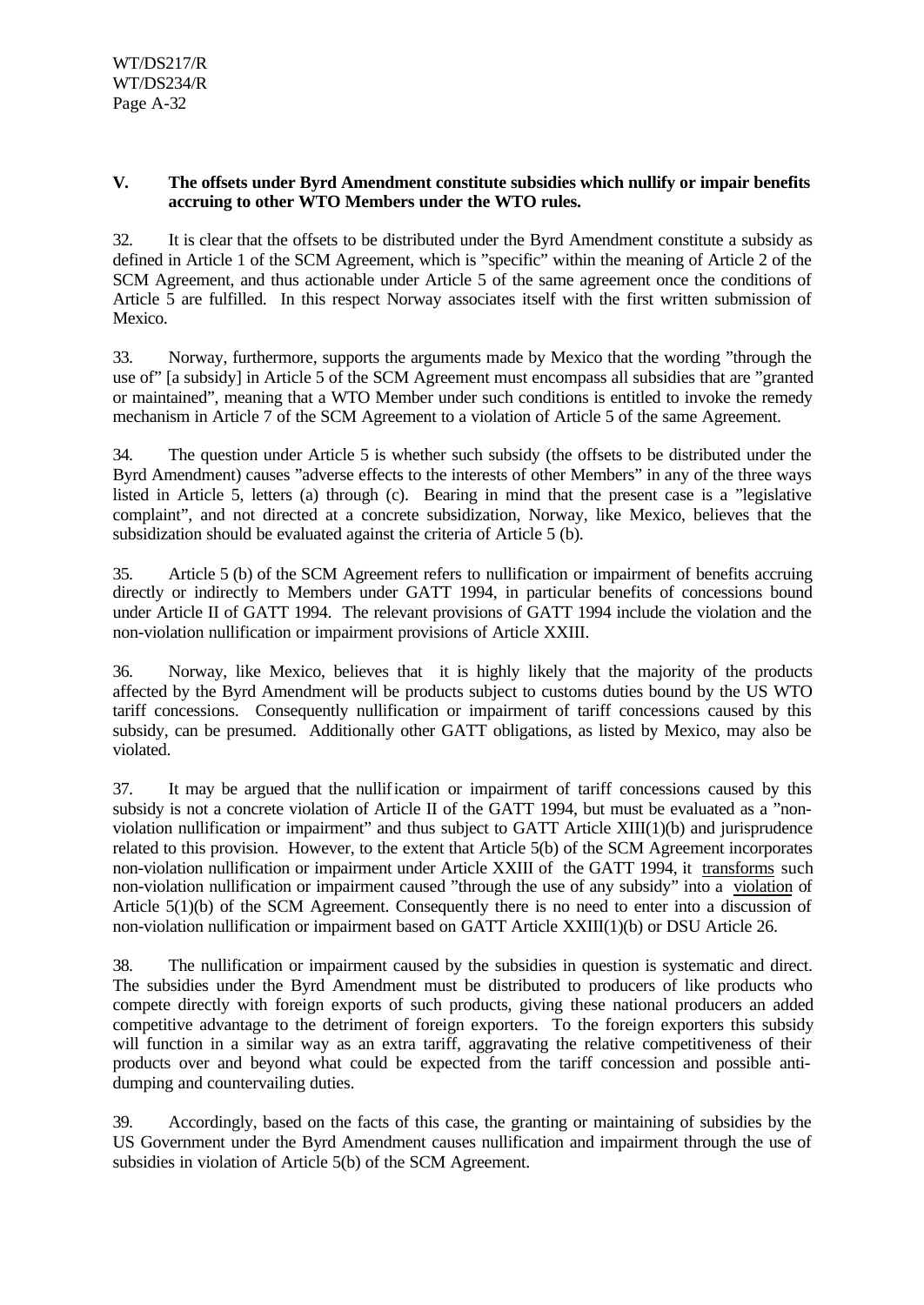#### **VI. For the above reasons, the offset payments under the Byrd Amendment result in an "unreasonable" and "partial" administration of the US laws and regulations on the initiation of anti-dumping and countervailing duty investigations and the acceptance of undertakings, which is inconsistent with Article X:3(a) of the GATT**

40. Article X:3(a) of the GATT states that each contracting party shall administer in a uniform, impartial and reasonable manner all its laws, regulations, decisions and rulings of the kind described in paragraph 1 of this Article.

41. The Byrd Amendment leads to an « unreasonable » administration of the US laws and regulations concerning the initiation of investigations of alleged dumping or subsidies, because it provides a strong financial incentive to file or support applications which will increase the number of investigations initiated by the US authorities. The offset payments result in the «partial» administration of the US laws and regulations concerning the initiation of investigations because they increase artificially the level of support for the applications. This favours certain parties (those domestic producers who support the adoption of measures) at the expense of other interested parties (including the foreign exporters, but also the domestic producers who oppose the initiation).

42. The Byrd Amendment also leads to an «unreasonable» administration of the US laws and regulations concerning undertakings as alternative to anti-dumping or countervailing duties. In order to receive the offset payments, the petitioners will oppose systematically any undertakings offered by the foreign exporters, regardless of whether such undertakings provide an appropriate remedy against the injuries caused by dumping or subsidisation. Together with the US policy of according «considerable» weight to the petitioners' opposition, this will render more difficult, if not impossible, the acceptance of undertakings. Thus, foreign exporters will be deprived of an alternative, more beneficial, remedy for no other reason than the interest of the domestic producer in securing a windfall financial gain.

43. The offset payments also lead to a «partial» administration of the US laws and regulations concerning undertakings because, as a result, the exporters' interest in obtaining an alternative remedy in lieu of the imposition of duties is subordinated to the pecuniary interest of the domestic producers.

44. Against this background, the United States acts inconsistently with Article X:3(a) of GATT 1994 because the Byrd Amendment prevents the administration of US anti-dumping and countervailing duty law in a reasonable, impartial and uniform manner.

**VII. By enacting the Byrd Amendment, the United States is in breach of the obligation of all Members to ensure that its laws, regulations and administrative procedures are in conformity with the provisions of the General Agreement on Tariffs and Trade 1994 (the "GATT"), the Agreement on Implementation of Article VI of GATT 1994 (the "Anti-Dumping Agreement") the Agreement on Subsidies and Countervailing Measures (the "SCM Agreement"), and the Marrakesh Agreement establishing the World Trade Organization (the "WTO Agreement") :**

45. Article 18.4 of the Anti-Dumping Agreement and Article 32.5 of the SCM Agreement (both with identical wording) provide that Each Member shall ensure the conformity of its laws, regulations and administrative procedures with the provisions of this Agreement.

46. Thus, by being inconsistent with Articles 18.1, 5.4, 8.1 and 8.3 of the Anti-Dumping Agreement and with Articles 32.1, 11.4, 18.1 and 18.3 of the SCM Agreement, the Byrd Amendment is also inconsistent with Article 18.4 of the Anti-Dumping Agreement and with Article 32.5 of the SCM Agreement, respectively.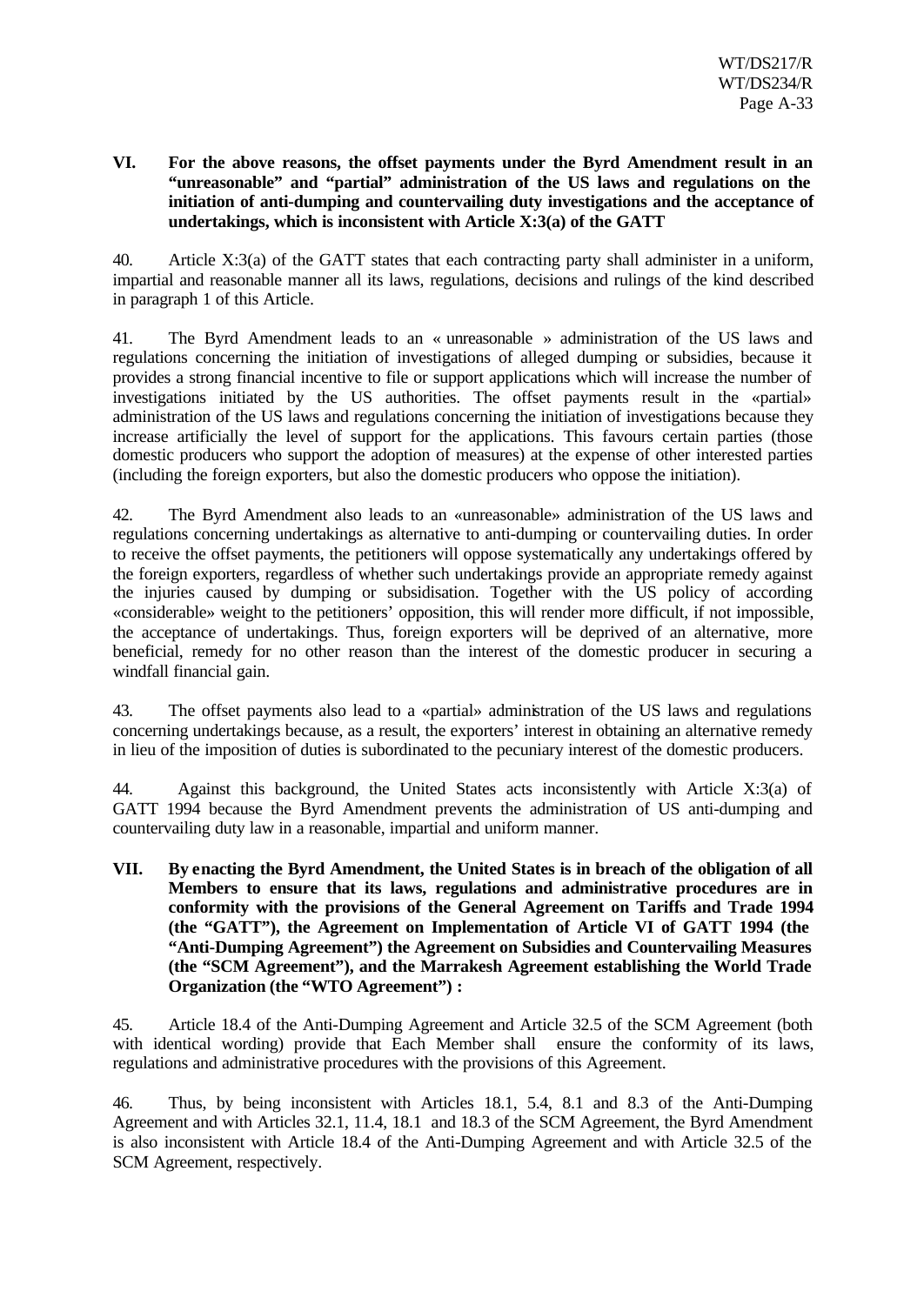47. Similarly, Article XVI:4 of the WTO Agreement states that Each Member shall ensure the conformity of its laws, regulations and administrative procedures with its obligations as provided in the annexed Agreements.

48. The United States, as a result of its violation of the Anti-Dumping Agreement, the SCM Agreement and the GATT, is also violating its general obligation under Article XVI of the Agreement Establishing the WTO ("the WTO Agreement"), Article 18.4 of the Anti-Dumping Agreement and Article 32.5 of the SCM Agreement to ensure the conformity of its laws, regulations and administrative procedures with its obligations under the covered agreements.

#### **VIII. Conclusion**

For the reasons stated in this submission, Norway respectfully requests the Panel to find that the Continued Dumping and Subsidy Offset Act of 2000, also known as the Byrd Amendment, is inconsistent with the obligations of the United States under

- Article 18.1 of the Anti-Dumping Agreement and Article 32.1 of the SCM Agreement;
- Article 5.4 of the Anti-Dumping Agreement and Article 11.4 of the SCM Agreement;
- Articles 8.1 and 8.3 of the Anti-Dumping Agreement and Articles 18.1 and 18.3 of the SCM Agreement;
- Article 5(b) of the SCM Agreement
- Article X:3(a) of the GATT;
- Article 18.4 of the Anti-Dumping Agreement and Article 32.5 of the SCM Agreement; and
- Article XVI:4 of the WTO Agreement.

Finally, Norway respectfully requests the Panel to recommend that the United States bring the Act into conformity with the corresponding covered agreements. Furthermore, and pursuant to Articles 3.7 and 19.1, second sentence, of the DSU, Norway requests that the Panel suggest the withdrawal of the inconsistent Act as the only possible way for the United States to implement the recommendations. It is the main features and the basic rationale of the Byrd Amendment that violate the cited provisions. Therefore, as stated by Japan and Chile, only by actually repealing the Byrd Amendment could the United States bring it into conformity with the covered agreements and comply with the recommendations.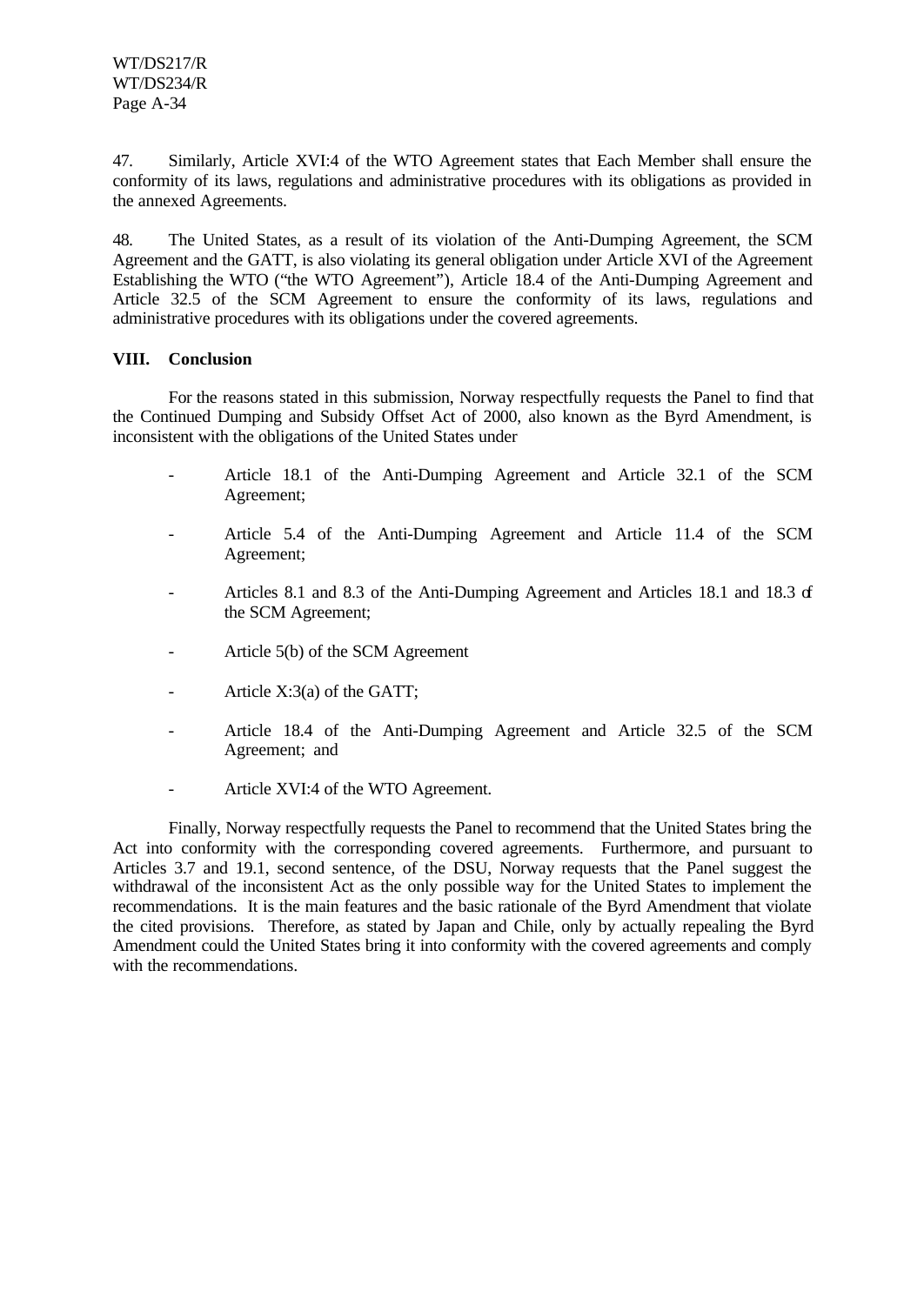## **ANNEX A-7**

# THIRD PARTY ORAL STATEMENT OF NORWAY

### (6 February 2002)

Chairman, Members of the Panel,

l

I would like to thank you for this opportunity to present the Norwegian views in the case at hand. With reference to our written third party submission dated 17 January 2002, I will focus on the following:

### **I. First: Norway submits that the Byrd Amendment constitutes mandatory, nondiscretionary legislation that is actionable under the WTO rules**

1. As pointed out in our submission, no discretion is accorded under the Byrd Amendment to the US authorities with regard to their distribution of offsets. Norway thus agrees with Japan and Chile that it falls within the authority and mandate of the Panel to review the consistency of the Byrd Amendment as such with the WTO agreements referred to in the requests for the establishment of the Panel.

#### **II. Second: Norway submits that the Byrd Amendment is inconsistent with Article 18.1 of the Anti-Dumping Agreement and with Article 32.1 of the SCM Agreement because the offset payments it mandates, constitute specific action against dumping and subsidisation which is not in accordance with the provisions of the GATT (as interpreted by the Anti-Dumping Agreement and the SCM Agreement).**

2. Reference is made to the reasoning by the European Communities, India, Indonesia and Thailand demonstrating that, as such, the Byrd Amendment mandates a specific action against dumping and subsidisation.

3. In the case the United States – Anti-dumping Act of 1916 the Appellate Body concluded that in response to injurious dumping a Member's actions were limited to definitive anti-dumping duties, provisional measures and/or price undertakings.<sup>1</sup>

4. A Member's actions with respect to subsidies as spelled out in Articles VI and XVI of the GATT 1994, are similarly limited to(1) "countervailing measures" imposed in accordance with Part V of the SCM Agreement, (2) "countermeasures" against a "prohibited subsidy" imposed in accordance with Part II of the SCM Agreement, or (3) «countermeasures» against subsidies that cause «adverse effects» to the interests of the Member concerned, according to Articles 4 and 7 of the SCM Agreement.

5. The "specific measures" available to Members to meet dumping or subsidisation are thus limited to the abovementioned measures. If a Member would like to see new measures added, or change the said measures, such proposals for amendments of the WTO provisions will have to be negotiated within the WTO.

<sup>&</sup>lt;sup>1</sup> United States - 1916 Act, Appellate Body Report WT/DS136/AB/R, para. 137.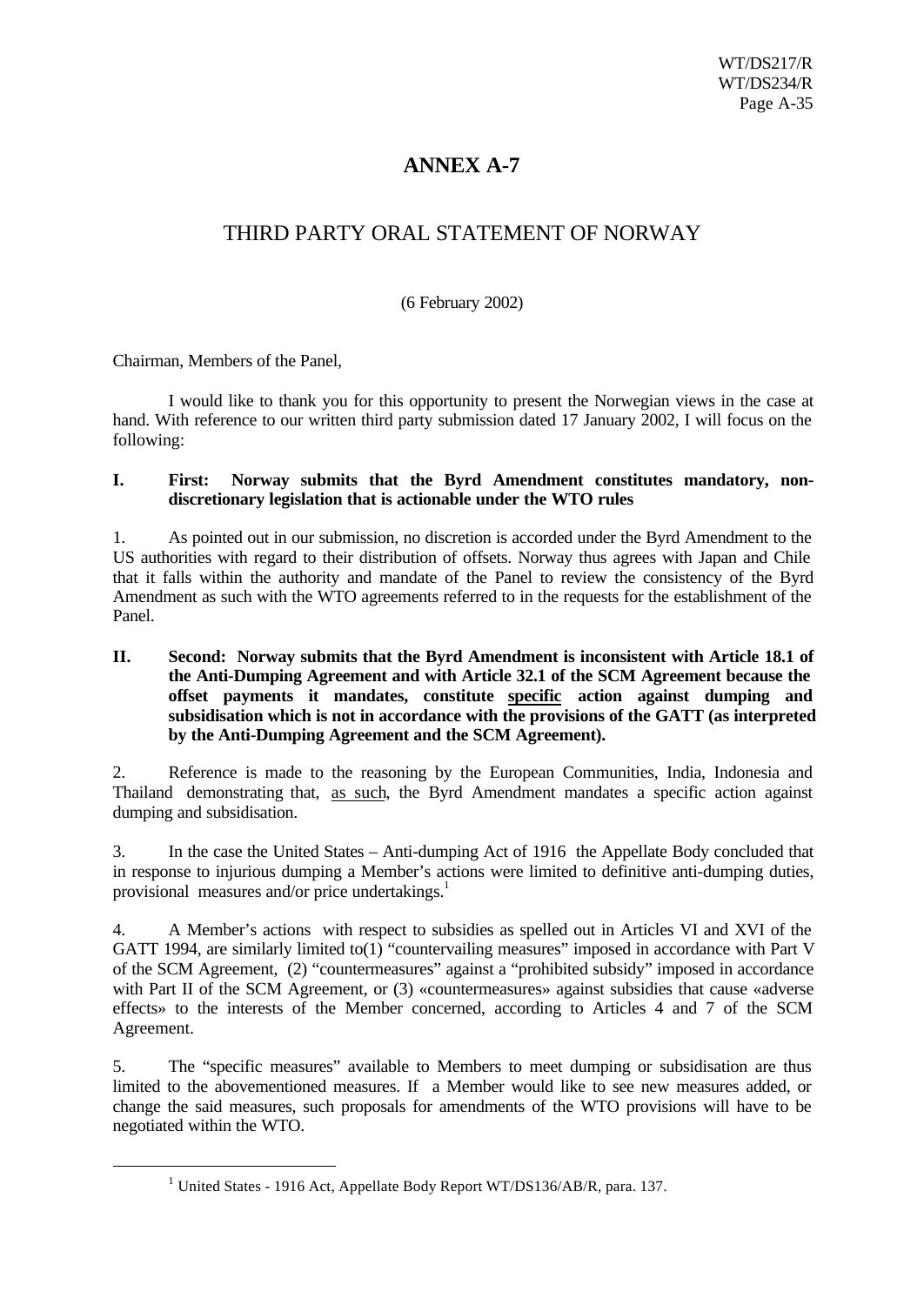l

6. In support of this, the United States itself has argued that limits exist with respect to the actions a Member may take in response to unfair trade practices. And I quote form the report of the panel in the case the United States - Anti-Dumping Duties of Salmon from Norway:

"Regarding the negotiating history of the General Agreement; the United States also observed that injurious dumping had been viewed with such concern during the original GATT negotiations that proposals had been considered to permit tougher countermeasures than merely offsetting duties. However, in the end Article VI remedy had been limited to such duties»<sup>2</sup>

7. Reference should also be made to the legislative history of the Byrd Amendment, which clearly demonstrates that the Byrd Amendment was aimed at creating an additional specific measure as a response to foreign dumping and subsidisation - by hitting twice at foreign exporters and thereby providing double protection to the US domestic industry.

8. In this respect, reference is made to paragraph 14 of Norway's written submission as well as to parallel descriptions in the submissions of Canada, Japan, Mexico, the European Communities and others.

**III. Third: Norway submits that the Byrd Amendment prevents the United States from making decisions in accordance with Article 5.4 of the Anti-Dumping Agreement and Article 11.4 of the SCM Agreement, on whether the application for an initiation of an anti-dumping or anti-subsidy investigation has been made «by or on behalf of the domestic industry»:**

9. The Anti-Dumping Agreement as well as the SCM Agreement stipulate that, except in "special circumstances", the authorities of the importing Member shall not initiate an anti-dumping or countervailing duty investigation unless they have received a written application made "by or on behalf of the domestic industry".

10. According to the abovementioned articles such investigations cannot be initiated "unless the authorities have determined, on the basis of an examination of the degree of support... that the application has been made by the domestic industry".

11. The Byrd Amendment, by mandating offset payments to «the affected domestic producers» provides a strong financial incentive to domestic producers to file applications for the imposition of anti-dumping or countervailing measures, or to support such applications made by other domestic producers. The Byrd Amendment thus creates a powerful incentive for companies to bring or support petitions without merit.

12. Producers that oppose or do not support the petition, are not eligible for offsets and risk being put at a financial disadvantage vis-à-vis domestic competitors supporting the application.

13. A domestic producer cannot be considered to have made an "application", or to "support" it, within the meaning of Article 5.4 of the Anti-Dumping Agreement or Article 11.4 of the SCM Agreement, if he does so in order to qualify for the offset payments provided under the Byrd Amendment.

<sup>&</sup>lt;sup>2</sup> Imposition of Anti-Dumping Duties on Imports of Fresh and Chilled Atlantic Salmon from Norway, ADP/87. Report of the Panel adopted on 27 April 1992, BISD 41S/229, para. 75.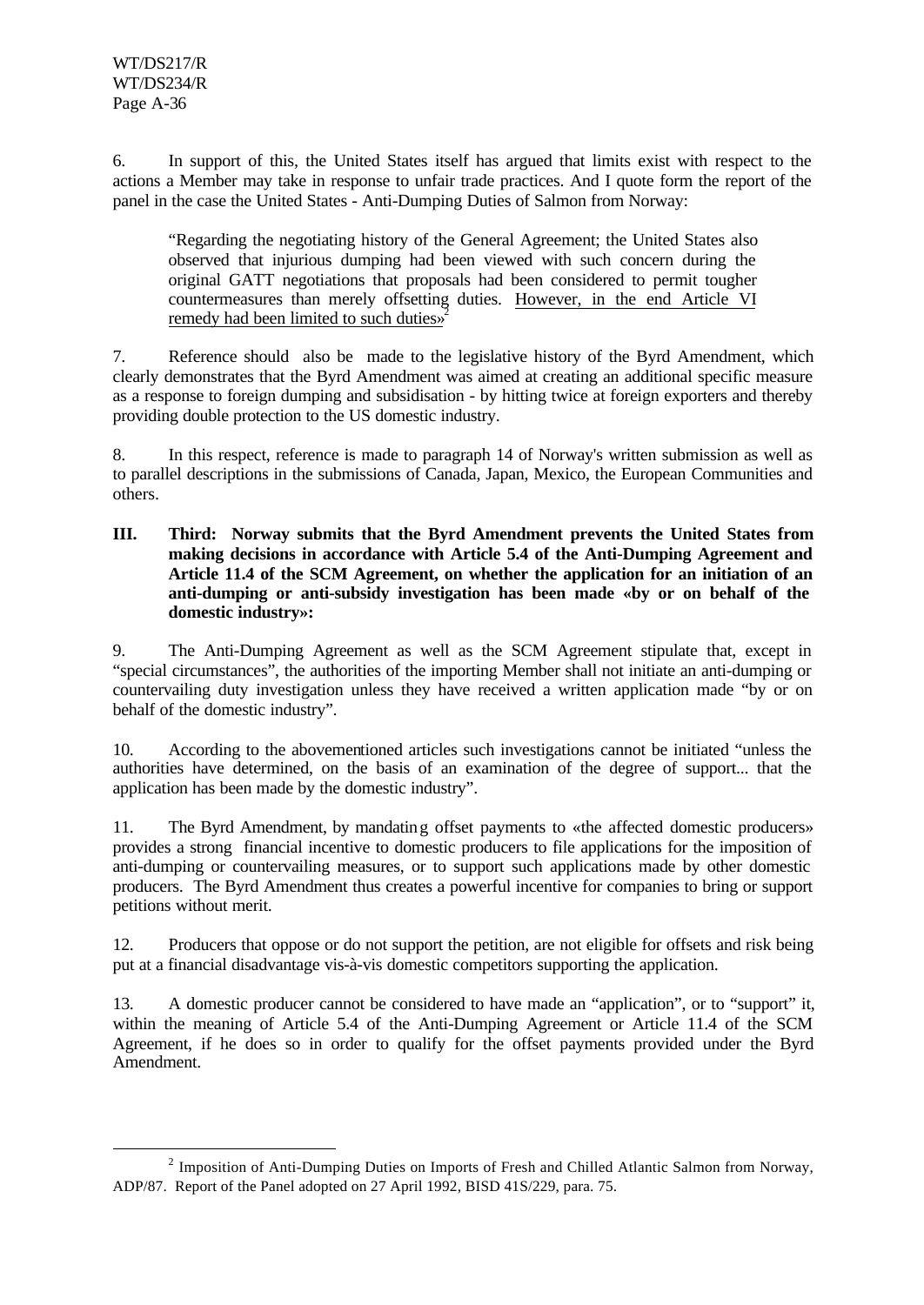14. The Byrd Amendment prevents the US authorities from conducting an objective examination of whether an application is made «by or on behalf of the domestic industry» as required by Article 5.4 of the Anti-Dumping Agreement and Article 11.4 of the SCM Agreement.

15. During the Uruguay Round negotiating history of the said provisions many delegations, including the Nordic countries, expressed their view:

«that the investigating authority is obliged to verify that the petitioners satisfy the 'major proportion requirement' … before initiating an investigation...... in order to prevent unfounded investigations.»<sup>3</sup>

16. The Byrd Amendment, by making possible, and even encouraging, the initiation of investigations in cases where the domestic industry has no genuine interest in the adoption of such measures, also leads to unnecessary burdens for foreign exporters because of such unfounded examinations. If maintained, the Byrd Amendment would thereby alter, in favour of the US, the balance of Members rights and obligations under the Anti-Dumping Agreement and the SCM Agreement.

#### **IV. Fourth: It is Norway's view that the Byrd Amendment is inconsistent with the undertakings provisions of Articles 8.1 and 8.3 of the Anti-Dumping Agreement and Articles 18.1 and 18.3 of the SCM Agreement, by making it more difficult to get the US authorities to accept undertakings**

17. As pointed out by Norway and other Members, under US law, the petitioners play an active and privileged role in the procedure leading up to the decision whether to accept an undertaking. Furthermore, the US authorities have stated that the petitioner's opposition is something to which they accord "considerable weight" when assessing whether to accept an undertaking.

18. Under the Byrd Amendment, the US authorities provide a financial incentive to the petitioners for opposing the acceptance of undertakings. The US authorities then rely upon such opposition in order to decide whether to accept an undertaking.

19. Following the adoption of the Byrd Amendment, the petitioners are likely to object systematically to any undertakings offered by the exporters, not because they consider them less effective than the imposition of duties, but rather because they have a vested financial interest in the imposition of duties.

20. Against this background, the Norwegian Government supports the conclusion of the European Communities and others that the Byrd Amendment is incompatible with the obligation of the US authorities to conduct an objective examination of whether the acceptance of an undertaking would be "appropriate". And it undermines the object and purpose of Article 8.1 of the Anti-dumping Agreement and Article 18.1 of the SCM Agreement, which is to provide an alternative remedy to the imposition of duties.

#### **V. Fifth: Norway submits is that the offsets under the Byrd Amendment constitute subsidies which nullify or impair benefits accruing to other WTO Members under the WTO rules.**

21. Norway supports the arguments made by Mexico that the offsets to be distributed under the Byrd Amendment constitute a subsidy as defined in Article 1 of the SCM Agreement, which is

 $3$  "Amendments to the Anti-dumping Code", submission by the Nordic Countries; Section V (a), MTN.GNG/NG8/W/64 (22 December 1989)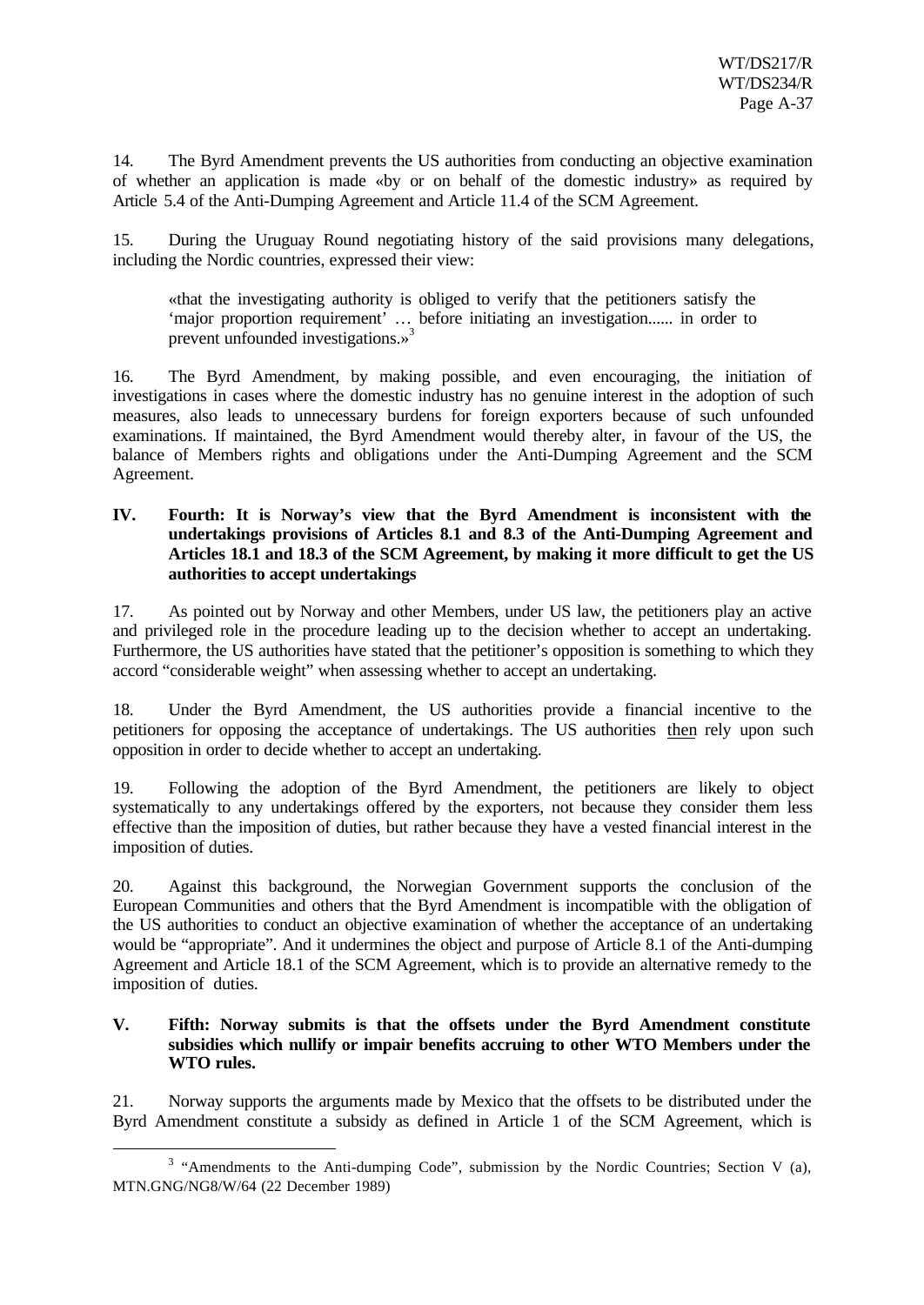"specific" within the meaning of Article 2 and thus actionable under Article 5 of the same agreement; once the conditions of Article 5 are fulfilled.

22. Furthermore, the wording "through the use of" [a subsidy] in Article 5 of the SCM Agreement must encompass all subsidies that are "granted or maintained", meaning that a WTO Member under such conditions is entitled to invoke the remedy mechanism in Article 7 of the SCM Agreement to a violation of Article 5 of the same Agreement.

23. The question under Article 5 is whether such subsidy causes "adverse effects to the interests of other Members" in any of the three ways listed in Article 5, letters (a) through (c). Bearing in mind that the present case is a "legislative complaint", and not directed at a concrete subsidization, Norway, believes that the subsidization should be evaluated against the criteria of Article 5 (b).

24. This provision refers to nullification or impairment of benefits accruing, directly or indirectly, to Members under GATT 1994, in particular benefits of concessions bound under Article II of GATT 1994. The relevant provisions of GATT 1994 include the violation and the non-violation nullification or impairment provisions of Article XXIII.

25. Norway, like Mexico, believes that it is highly likely that the majority of the products affected by the Byrd Amendment will be products subject to customs duties bound by the US WTO tariff concessions. Consequently nullification or impairment of tariff concessions caused by this subsidy, can be presumed.

26. The nullification or impairment caused by the subsidies in question is systematic and direct. The subsidies under the Byrd Amendment must be distributed to producers of like products who compete directly with foreign exports of such products, giving these national producers an added competitive advantage to the detriment of foreign exporters. This subsidy will function in a similar way as an extra tariff, aggravating the relative competitiveness of their products over and beyond what could be expected from the tariff concession and possible anti-dumping and countervailing duties.

**VI. For the above reasons, Norway also maintains that the offset payments under the Byrd Amendment result in an "unreasonable" and "partial" administration of the US laws and regulations on the initiation of anti-dumping and countervailing duty investigations and the acceptance of undertakings, which is inconsistent with Article X:3(a) of the GATT**

27. At this point I refer to our written submission para 40 through 44 supporting what has been stated by the European Communities and other Members in this respect.

- **VII. Finally, Norway submits that by enacting the Byrd Amendment, the United States is in breach of the obligation of all Members to ensure that its laws, regulations and administrative procedures are in conformity with the provisions of the "GATT", the "Anti-Dumping Agreement", the Agreement on Subsidies and Countervailing Measures, and the "WTO Agreement":**
- 28. In this respect, I refer to Norway's written submission para 45 through 48.